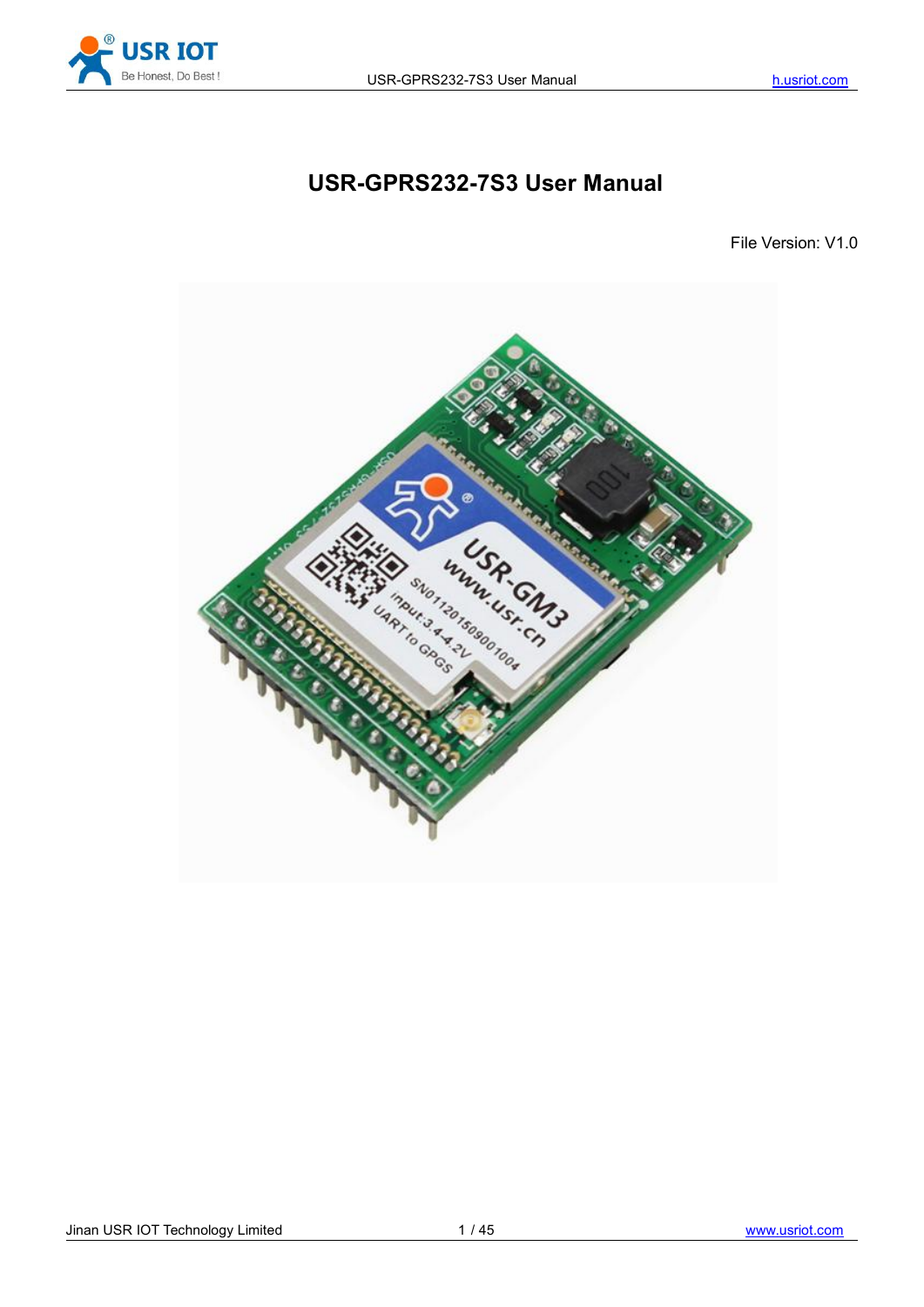

#### Contents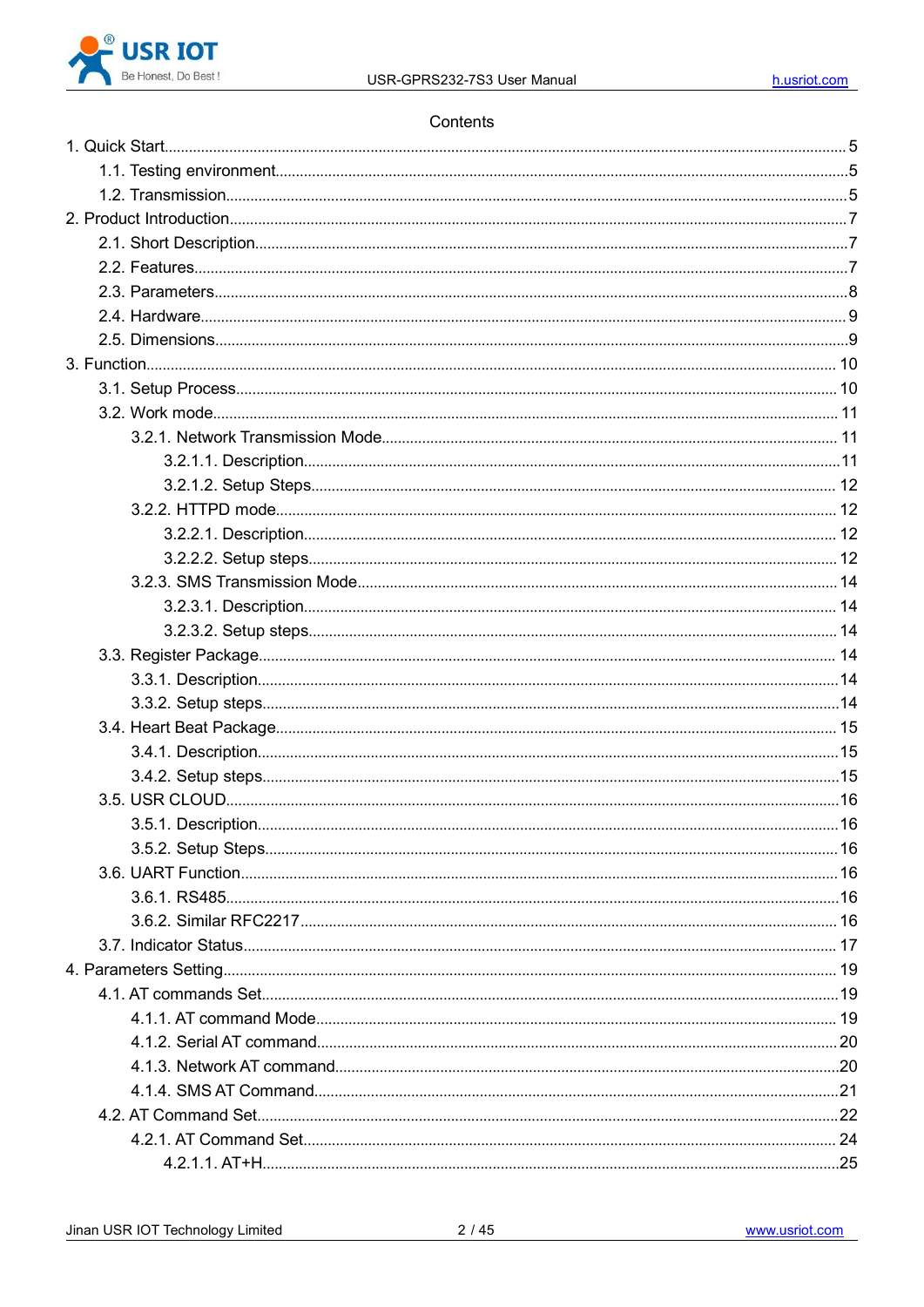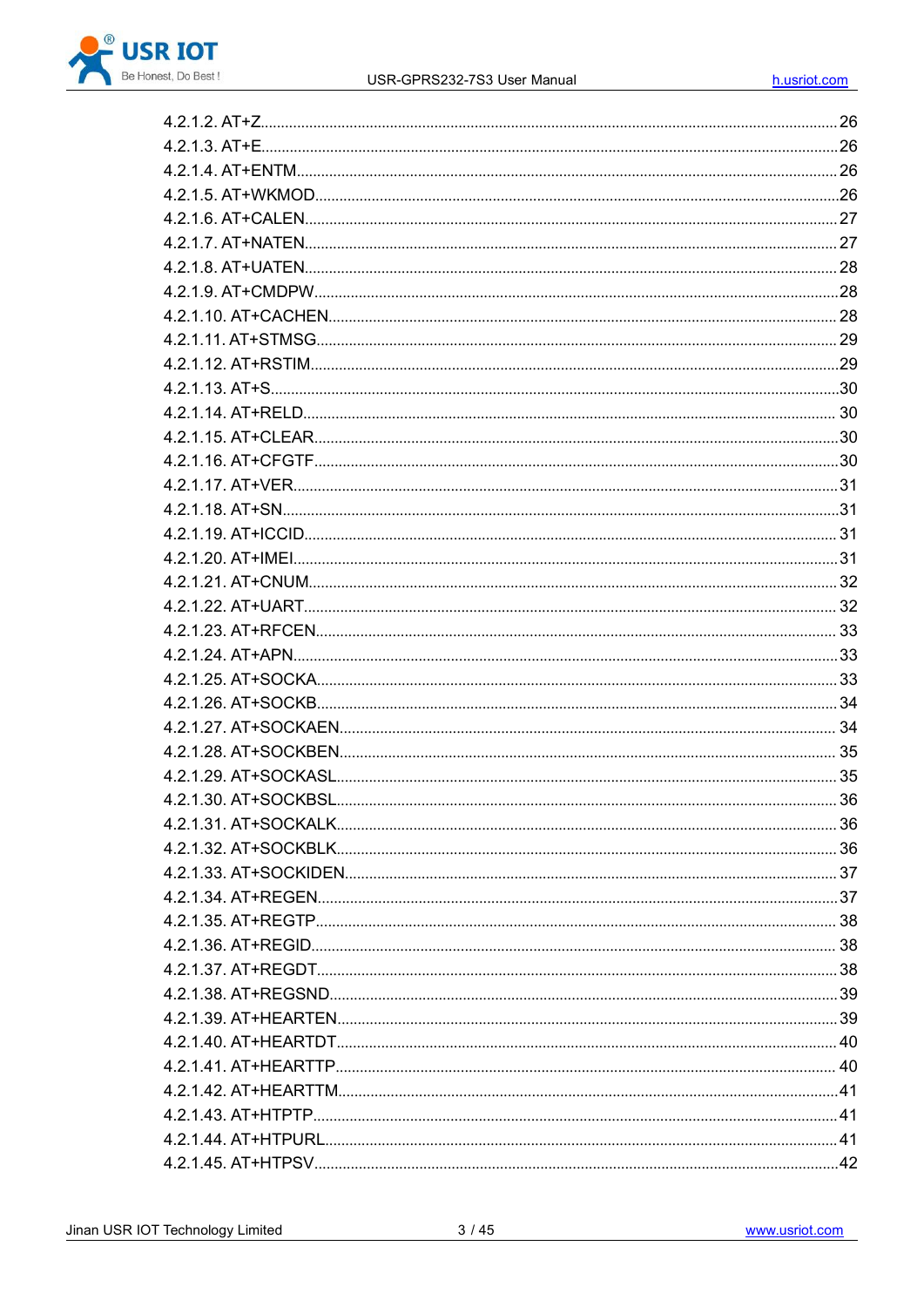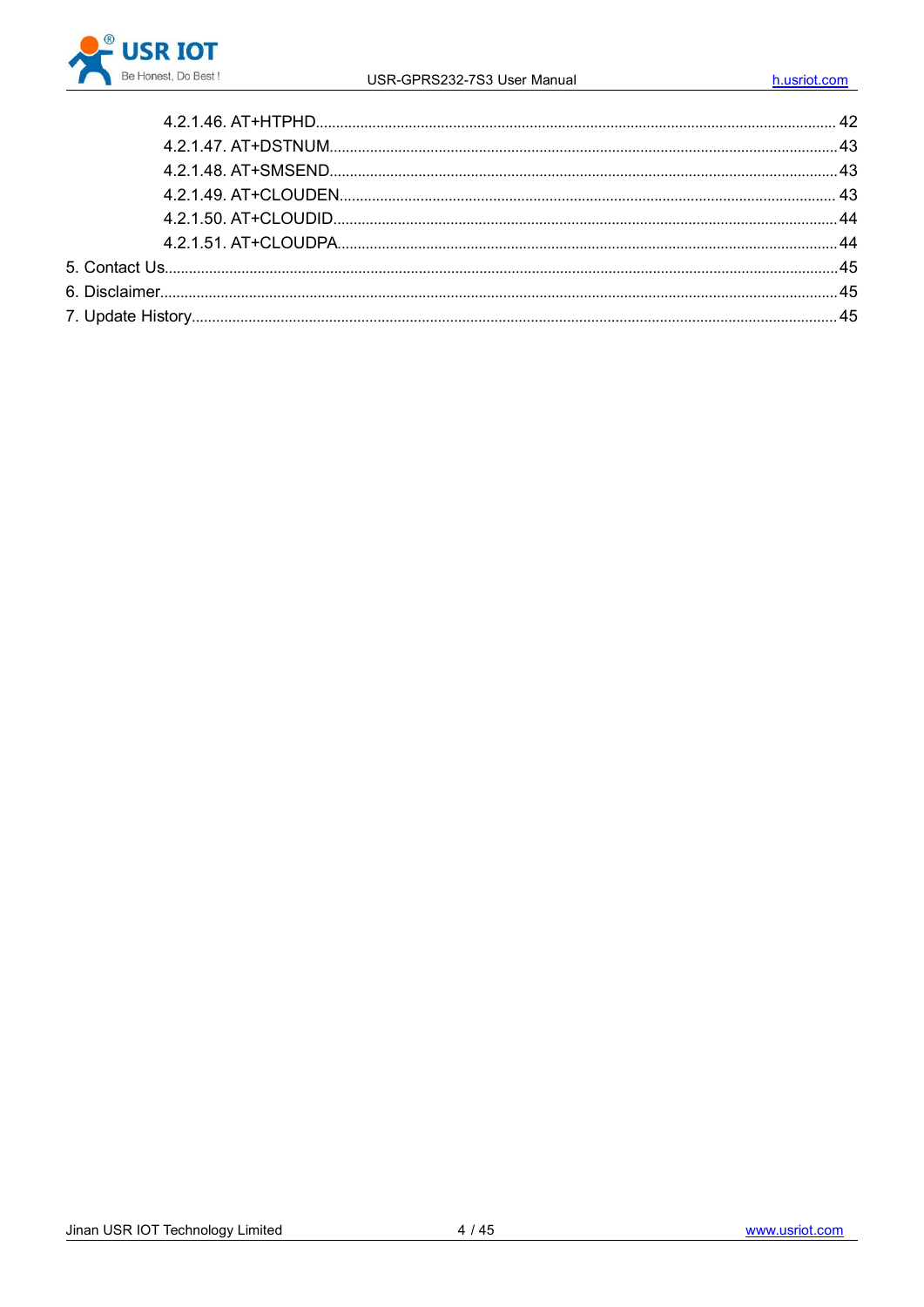

# **1. Quick Start**

This chapter is a quick start guide for using USR-7S3 module. If it is the first time to use, you should read this chapter carefully, and then follow the tips, try to do some tests by yourself. It will help you to know USR-7S3 generally.

All the software used in this document can be obtained from our website [www.usriot.com.](http://www.usriot.com/) For any technical questions, please submit to customer support center: <http://h.usriot.com>.

## 1.1. Testing environment



Hardware connection see above diagram.

<Note>

- If it is the first time to use our module for you, please use our evaluation kit , it may save you lot of trouble and time.
- **•** keep default setting in this test.
- Put SIM card into the socket of module.

## 1.2. Transmission

#### **Module default settings:**

- Work mode: data transparent transmission mode
- Server Address: test.usr.cn Port: 2317 Type: TCP long connection
- UART setting parameters: 115200, 8, 1 None
- Enable heartbeat packet: [www.usr.cn,](http://www.usr.cn,) time: 30s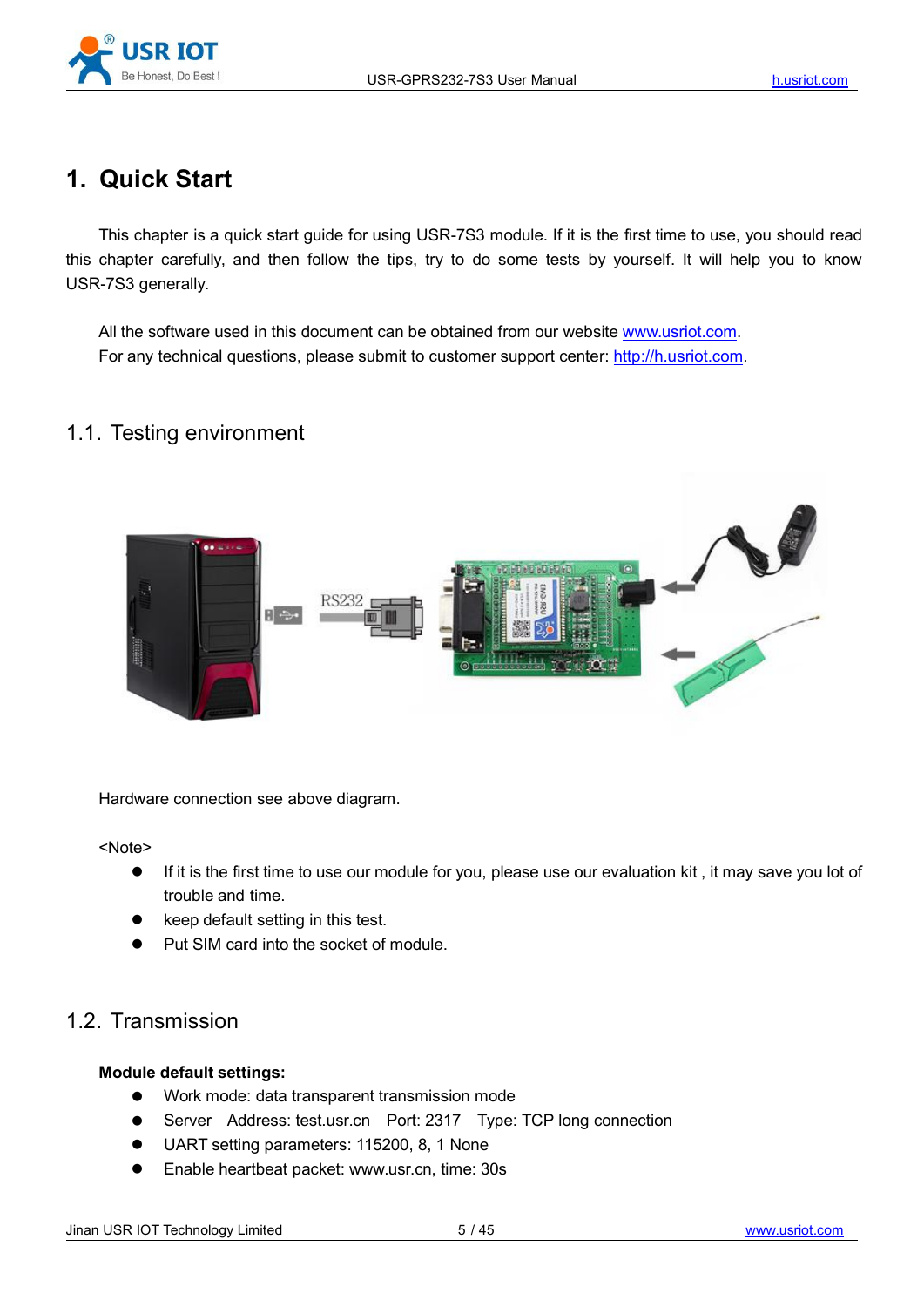

#### **Test Steps:**

1. Open setup software, select the UART parameters, such as serial port number, baud rate and open serial port, see below image:

| COMSettings                              | COM port data receive |
|------------------------------------------|-----------------------|
| PortNum COM3<br>$\overline{\phantom{a}}$ |                       |
| 115200<br>$\overline{ }$<br><b>BaudR</b> |                       |
| <b>NONE</b><br>÷,<br><b>DPaity</b>       |                       |
| 8 bit<br>▼<br>DataB                      |                       |
| 1 bit<br>$\blacktriangledown$<br>StopB   |                       |
|                                          |                       |
| Close                                    |                       |
| Recv Options                             |                       |
| Receive to file                          |                       |
| Add line return                          |                       |
| Receive As HEX                           |                       |
| Receive Pause                            |                       |
| Save Clear                               |                       |
|                                          |                       |

2. Power on, then the POWER led will be on, several seconds later, the GPRS led will be on, and then LINK1 led will be on.



<Note>

Do keep module default settings in this process.

#### Meaning of LEDs

|                   | POWER   "on" means normal power supply, "off" means power supply failure |
|-------------------|--------------------------------------------------------------------------|
| <b>GPRS</b>       | "on" means attached, "off" means attach failure                          |
| LINK <sub>1</sub> | "on" means socket A has connected to server, "off" means not connect     |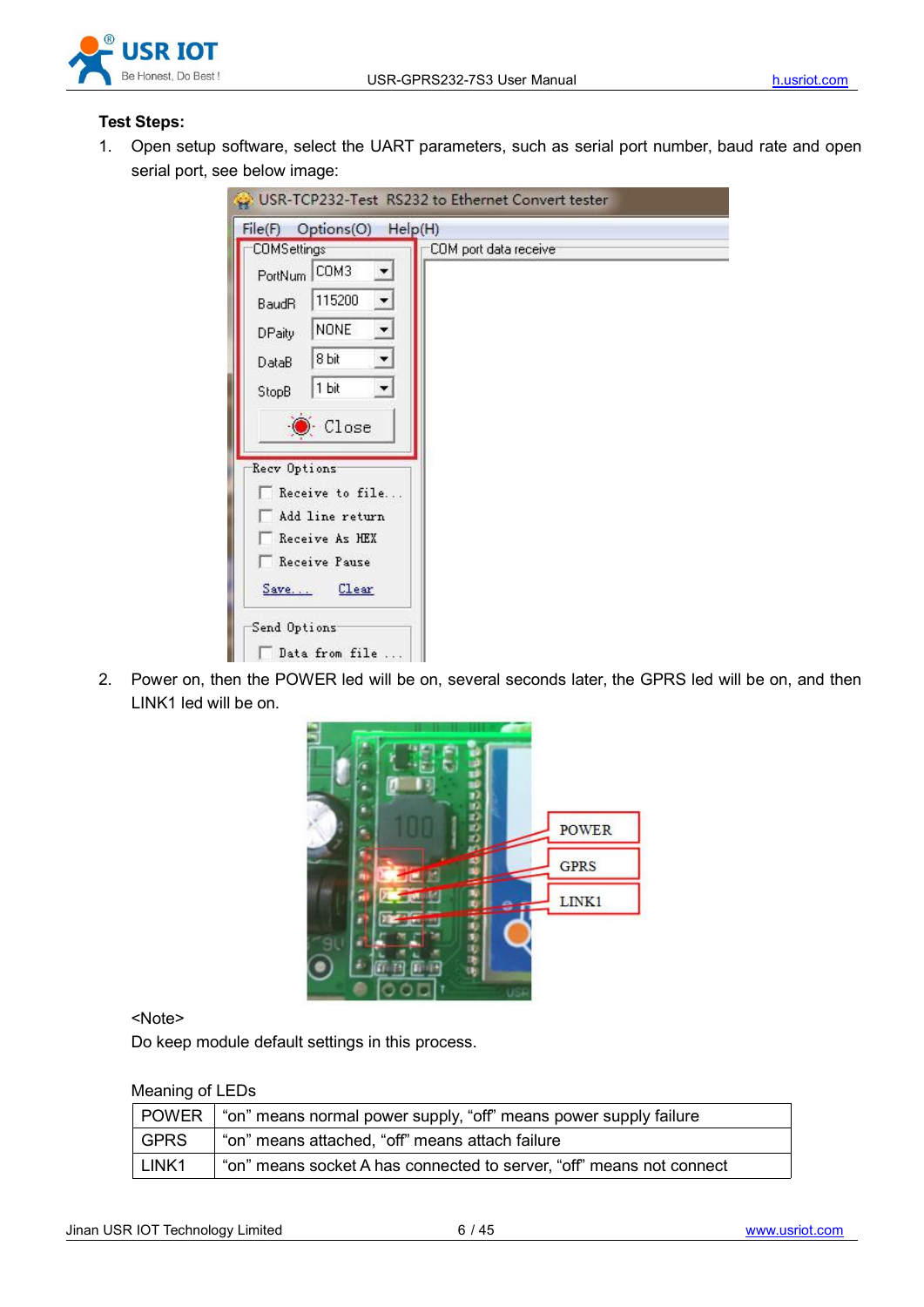

3. Wait for LINKA led on, send data to module via serial port. For example, if you send "http://www.usr.cn", at the same time, the DATA led will be on for a while. Then, you will get "http://www.usr.cn" in the receiving window from our test server.

| Options(O)<br>File(F)           | Help(H)               |      |
|---------------------------------|-----------------------|------|
| <b>COMSettings</b>              | COM port data receive |      |
| PortNum COM3<br>회               | http://www.usr.cn     |      |
| 115200<br>໋<br>BaudR            |                       |      |
| ⊻<br><b>NONE</b><br>DPaity      |                       |      |
| ×<br>8 bit<br>DataB             |                       |      |
| $\pmb{\cdot}$<br>1 bit<br>StopB |                       |      |
| Close                           |                       |      |
| Recv Options                    |                       |      |
| Receive to file                 |                       |      |
| Add line return                 |                       |      |
| Receive As HEX                  |                       |      |
| Receive Pause                   |                       |      |
| Save Clear                      |                       |      |
| Send Options                    |                       |      |
| Data from file                  |                       |      |
| Auto Checksum                   |                       |      |
| Auto Clear Input                |                       |      |
| Send As Hex                     |                       |      |
| Send Recycle                    |                       |      |
| Interval  1000 ms               | http://www.usr.cn     |      |
|                                 |                       | Send |
| Clear<br>Load                   |                       |      |

# **2. Product Introduction**

## 2.1. Short Description

USR-GPRS232-7S3 is new listing at 2015, it is one embedded GSM module. It is designed for embedded system, small and convenient that you can integrate it to your system easily.

## 2.2. Features

- Small and completed function GPRS DTU, transmission between serial and GPRS
- Support GSM850/900,DCS1800/1900
- Support GSM/GPRS/EDGE network and 2G/3G/4G SIM card, but 2G traffic only
- $\triangleright$  Support 2 sockets at the same time, Support TCP and UDP
- $\triangleright$  4KB cache for each of sockets, user can choose to cache data or not
- $\triangleright$  Support register package and heart beat package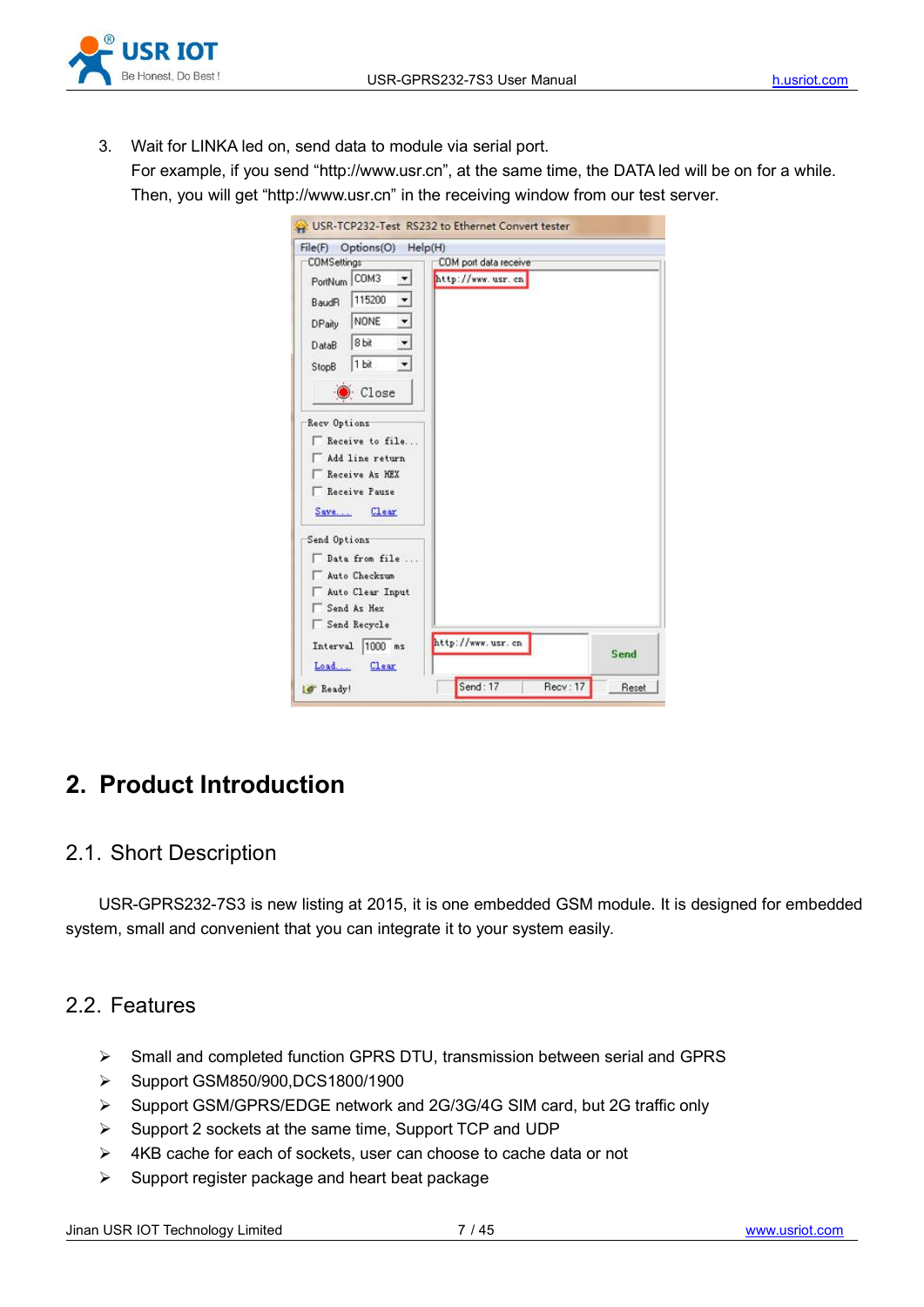

- $\triangleright$  Support setting parameters via SMS message
- Support 3 work modes: SMS message transmission mode, network transmission mode and HTTPD mode
- $\triangleright$  Support basic and extend AT command sets
- $\triangleright$  Support similar RFC2217
- > Support flow control: RTS/CTS
- ▶ Support RS485

## 2.3. Parameters

|                 |                                   | <b>Parameters</b>                 |
|-----------------|-----------------------------------|-----------------------------------|
|                 | Wireless standard                 | <b>GSM/GPRS</b>                   |
|                 | Frequency range                   | 850/900/1800/1900MHz              |
|                 |                                   | GSM900 class4 (2W)                |
|                 | Transmit power                    | DCS1800 class1 (1W)               |
|                 | <b>GPRS Terminal Device Class</b> | Class B                           |
|                 | <b>GPRS Multi-slot Class</b>      | <b>GPRS Class 10</b>              |
|                 | <b>GPRS Coding Schemes</b>        | $CS1 - CS4$                       |
|                 | Antenna interface                 | I-PEX interface                   |
|                 | Data interface                    | UART: 2400bps - 921600bps         |
|                 | Working voltage                   | DC 5V~16V                         |
|                 | Working current                   | Average 35mA-48mA                 |
| <b>Hardware</b> |                                   | Max: 394mA(12V)                   |
|                 | Working tempreture                | $-25-85$ degree                   |
|                 | Storage tempreture                | -40-125 degree                    |
|                 | <b>Dimensions</b>                 | 31.5×44.2                         |
|                 | Wireless type                     | <b>GSM/GPRS</b>                   |
|                 |                                   | Transparent transmission mode     |
|                 | Work mode                         | SMS transparent transmission mode |
|                 |                                   | HTTPD mode                        |
|                 | Setup command                     | AT+ command                       |
| <b>Software</b> | Network protocol                  | TCP / UDP/ DNS/HTTP               |
|                 | Max TCP connection                | $\overline{2}$                    |
|                 |                                   | <b>UART AT command</b>            |
|                 | Config                            | Network AT command                |
|                 |                                   | <b>SMS ATcommand</b>              |
|                 | Application software              | Customize for VIP customers       |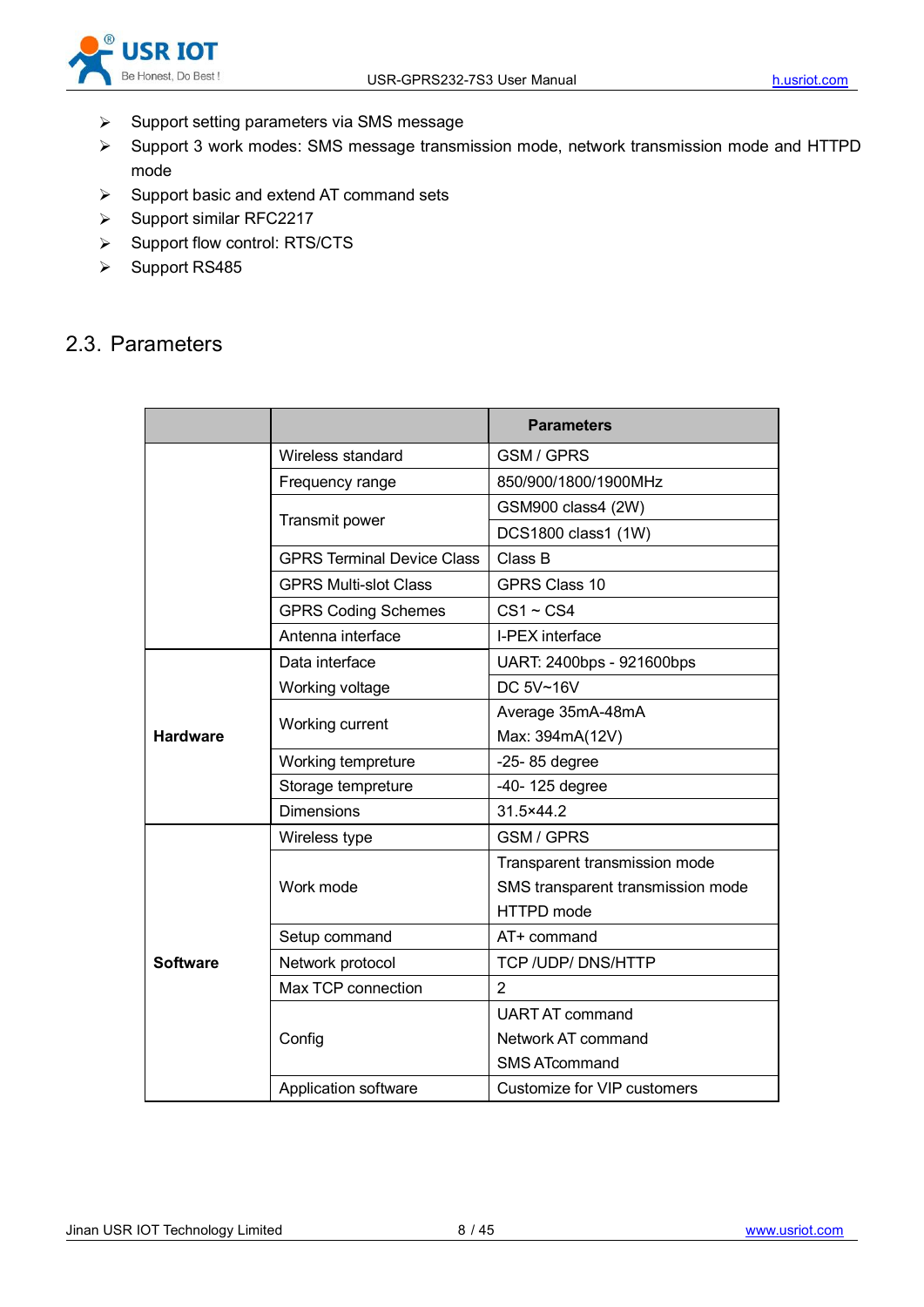

## 2.4. Hardware

Pin Defination



## 2.5. Dimensions

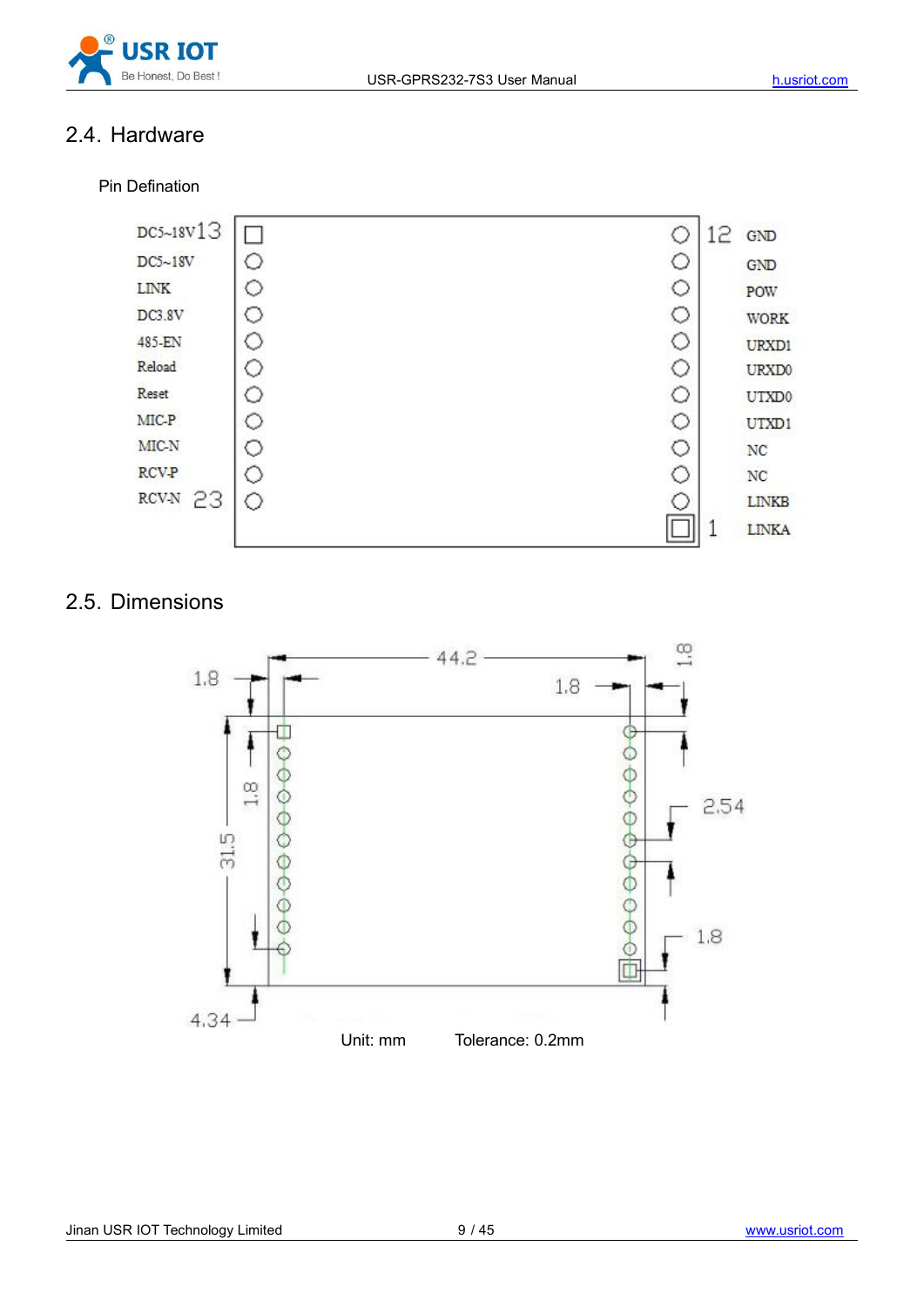

# **3. Function**

Below diagram shows the module function



## 3.1. Setup Process

USR-GPRS232-7S3 will automatically connect to GPRS network and server, get into correct work mode and open serial port according to the pre-set parameters.

#### **Pre-set parameters**

- Work mode
	- Network transparent transmission mode
	- **•** HTTPD mode
	- **SMS transparent transmission mode**
- Default TCP/UDP connection
	- Protocol
	- **•** Connection (Long/Short)
	- **•** Destination port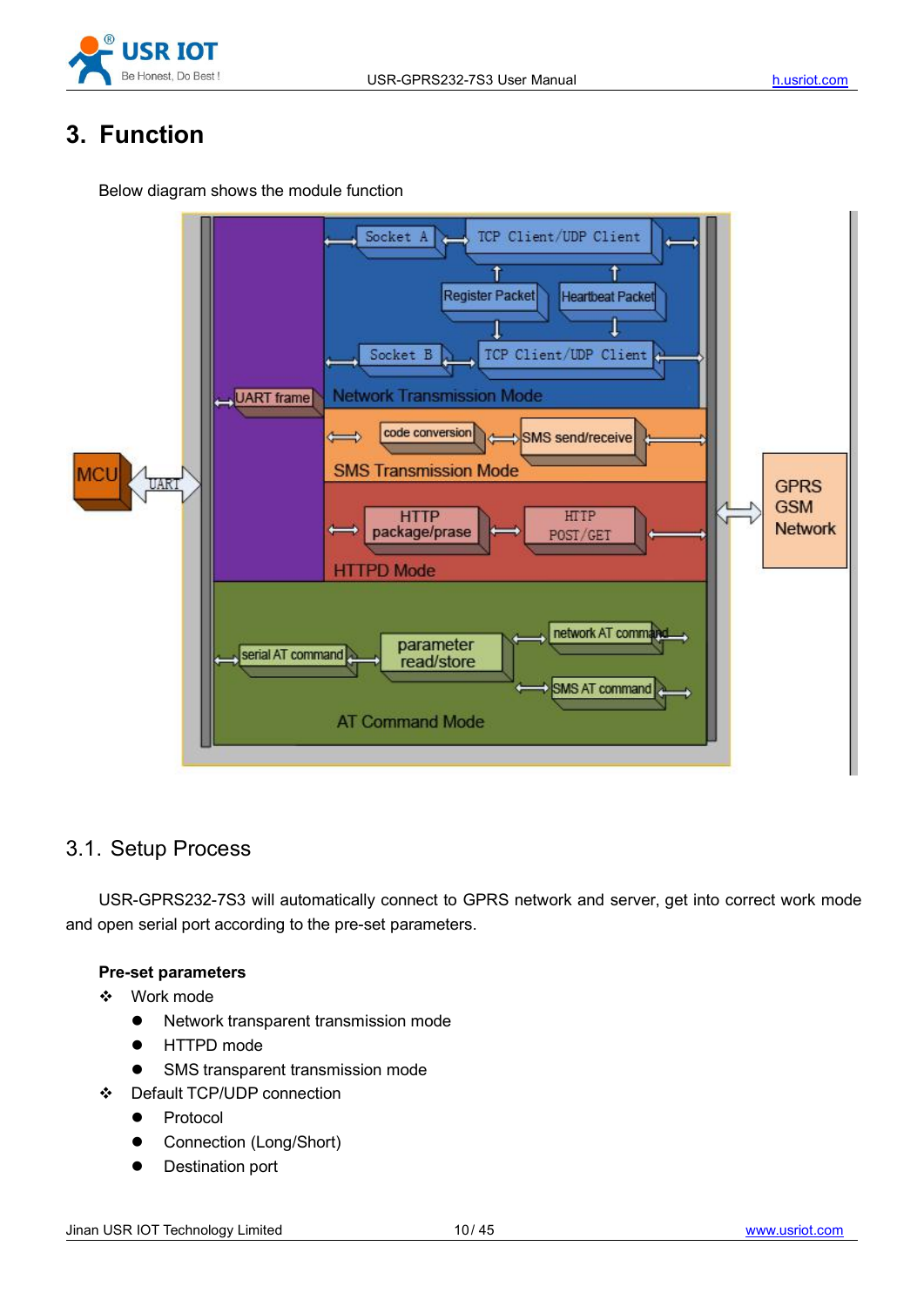

- **•** Destination IP
- UART parameters
	- Baud rate
	- Data bit
	- Parity bit
	- Stop bit
	- Hardware flow control

Setup and restart, module will work according to pre-set parameters.

## 3.2. Work mode

There are 3 work modes in total

- Network transparent transmission mode
- HTTPD mode
- SMS transparent transmission mode

#### **Switching Work Mode**

Customers can change work mode by sending AT+WKMOD

| l Work mode                   | Command              |
|-------------------------------|----------------------|
| SMS message transmission mode | AT+WKMOD="SMS"{CR}   |
| Network transmission mode     | AT+WKMOD="NET"{CR}_  |
| l HTTPD mode                  | AT+WKMOD="HTTPD"{CR} |

#### <Note>

After setting, user need to restart module.

{CR} means carriage return, hex number is 0x0D.

More details of AT commands, please refer to chapter 4.1.

#### **3.2.1. Network Transmission Mode**

#### **3.2.1.1. Description**



Under this mode, customer's serial device can send data to TCP or UDP server via this module, Module can also receive data from server, and transmit the data to customer's serial device.

Customers don't need to know the detail of communication, just need some simple setting.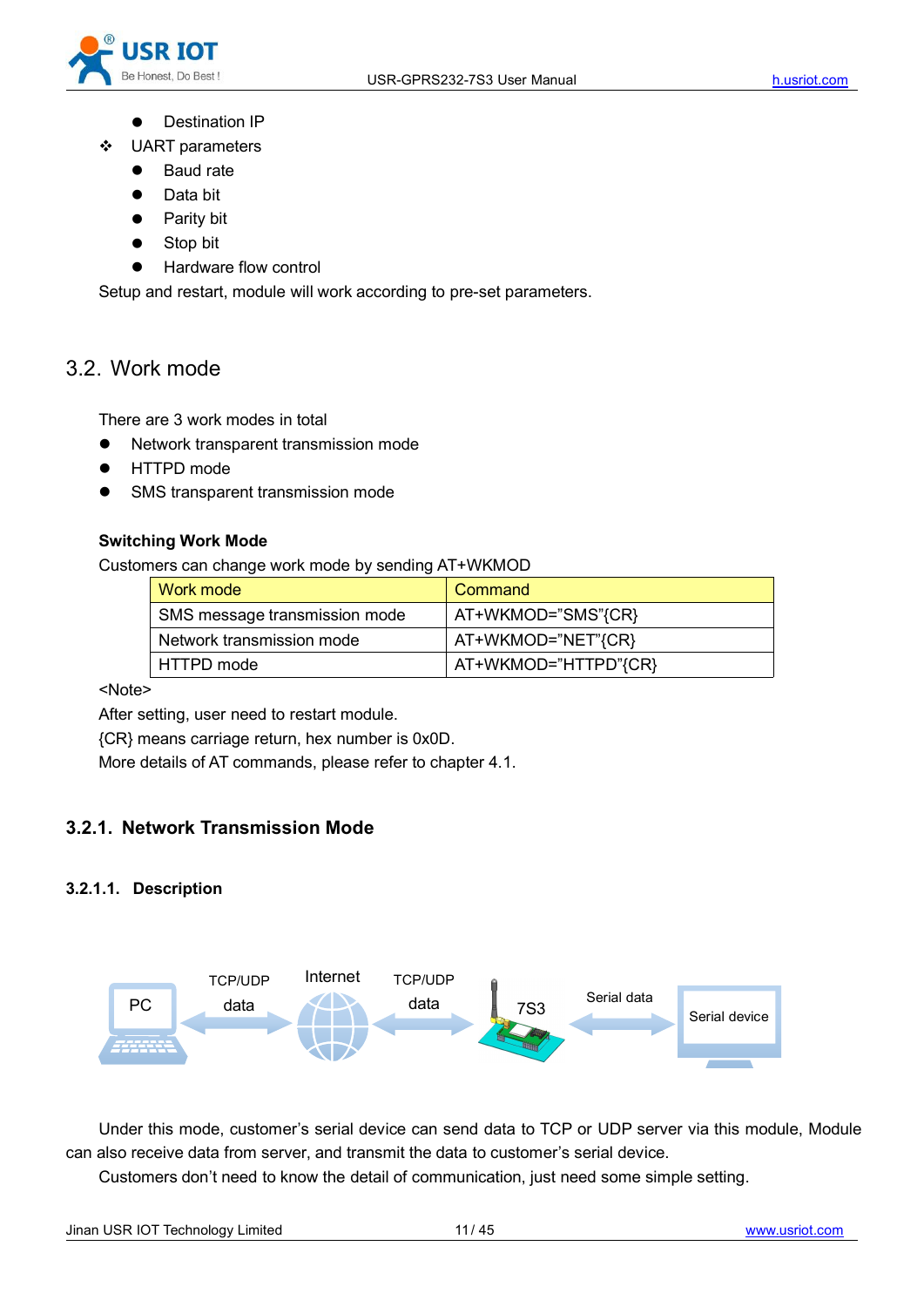

USR-GPRS232-7S3 support 2 sockets, socket A and socket B, they are standalone with each other. This module only supports TCP Client and UDP Client.

#### **3.2.1.2. Setup Steps**

- 1) Set work mode as network transmission mode **AT+WKMOD="NET"**
- 2) Enable socket A **AT+SOCKAEN="on"**
- 3) Set socket A as TCP client, server address is test.usr.cn(domain), server port is 10000. **AT+SOCKA="TCP","test.usr.cn",10000**
- 4) Restart USR-GPRS232-7S3, wait the connection of socket A has been established, send data to module via serial port, then you will get data at network server software. And send data to module via network, then the data will be got at module serial port.

#### **3.2.2. HTTPD mode**

#### **3.2.2.1. Description**



Under this mode, customer's serial device can request data from HTTP server via this module, Module can also receive data from HTTP server, analysis the data and transmit the data to customer's serial device.

#### **3.2.2.2. Setup steps**

- 1) Set work mode as HTTPD **AT+WKMOD="HTTPD"**
- 2) Set request type as GET
- **AT+HTPTP="get"**
- 3) Set the address of HTTP server as "www.usr.cn", and set server port as 80 **AT+HTPSV="www.usr.cn",80**
- 4) Set the request URL as "/1.php?" **AT+HTPURL="/1.php?"**
- 5) Set request head string. **AT+HTPHD="Accept:text/html[0D][0A]Accept-Language:zh-CN[0D][0A]User-Age nt: Mozilla/5.0[0D][0A]Connection: Keep-Alive[0D][0A]"**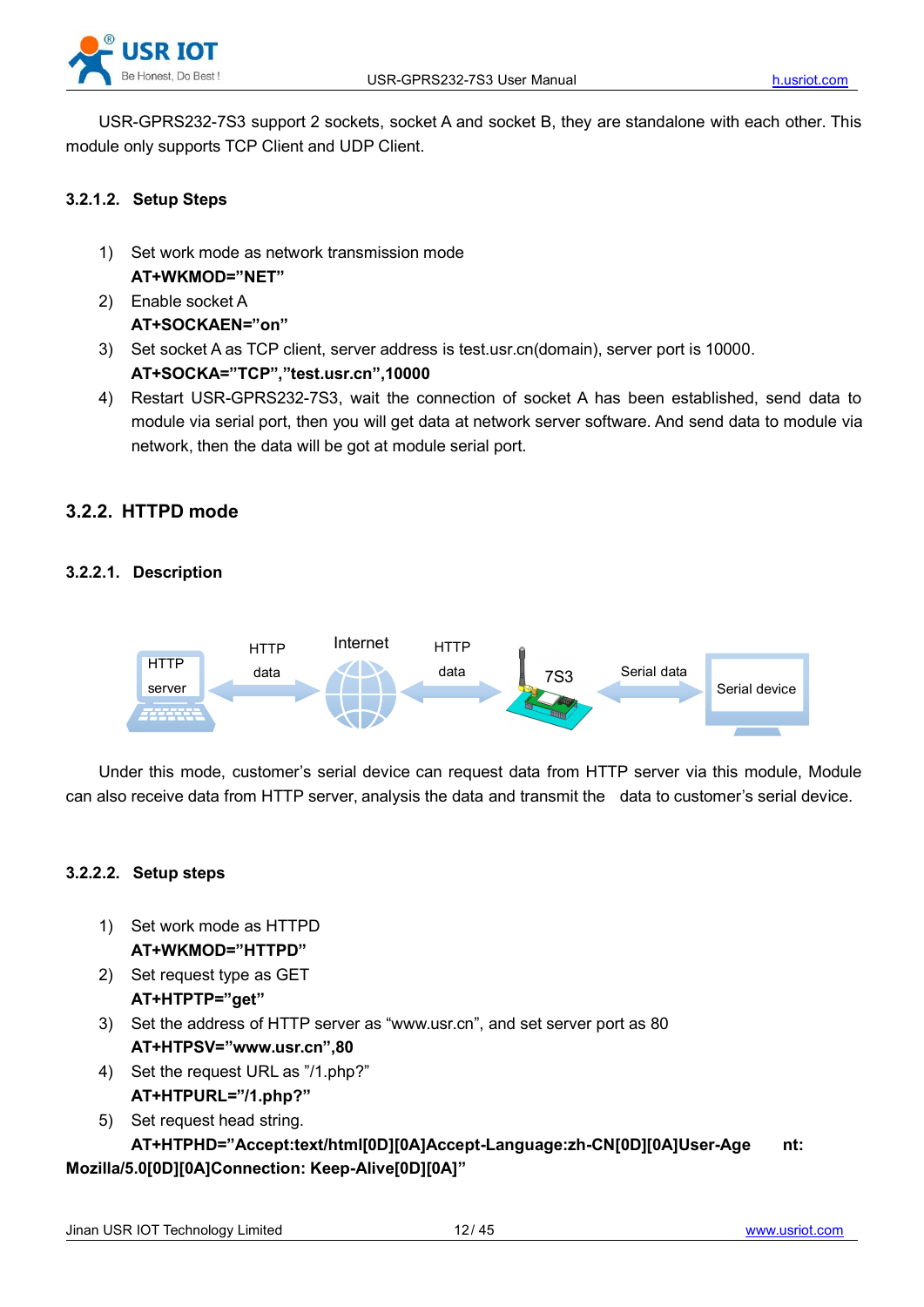

#### <Note>

[0D] means carriage return, it is 0x0D in hex number. [0A] means line feed, it is 0x0A in hex. Because this kind of data is not able to be put into AT commands string, so it is tropical. The rule is two bytes in [] means one byte in hex form.

For example,

"[0D]" means carriage return, 0x0D in hex.

"[20]" means space, 0x20 in hex.

6) Restart module, send "data=http://www.usr.cn" to HTTP server, will receive [http://www.usr.cn] from server.

<Note>

The server "www.usr.cn" is USR's HTTP test server, if you send "data=http://www.usr.cn" to it, it will feed back the data after "=" with "[]" including.

In step 1, serial device send "data=http://www.usr.cn" to USR-GPRS232-7S3, then module prepares HTTP package with head information set before, so the package data is:

**GET /1.php?data=http://www.usr.cn HTTP/1.1 Host: www.usr.cn Accept:text/html Accept-Language:zh-CN User-Agent: Mozilla/5.0 Connection: Keep-Alive**

After sending data, USR-GPRS232-7S3 receives data:

**HTTP/1.1 200 OK Date: Wed, 24 Jun 2015 04:08:35 GMT Server: Apache/2.0.63 (Win32) mod\_ssl/2.0.65 OpenSSL/0.9.8o PHP/5.2.14 X-Powered-By: PHP/5.2.14 Cache-Control: max-age=600 Expires: Wed, 24 Jun 2015 04:18:35 GMT Content-Length: 19 Keep-Alive: timeout=15, max=99 Connection: Keep-Alive Content-Type: text/html**

**[http://www.usr.cn]**

After USR-GPRS232-7S3 receives the above data, it will analysis the information, and send the result to serial device.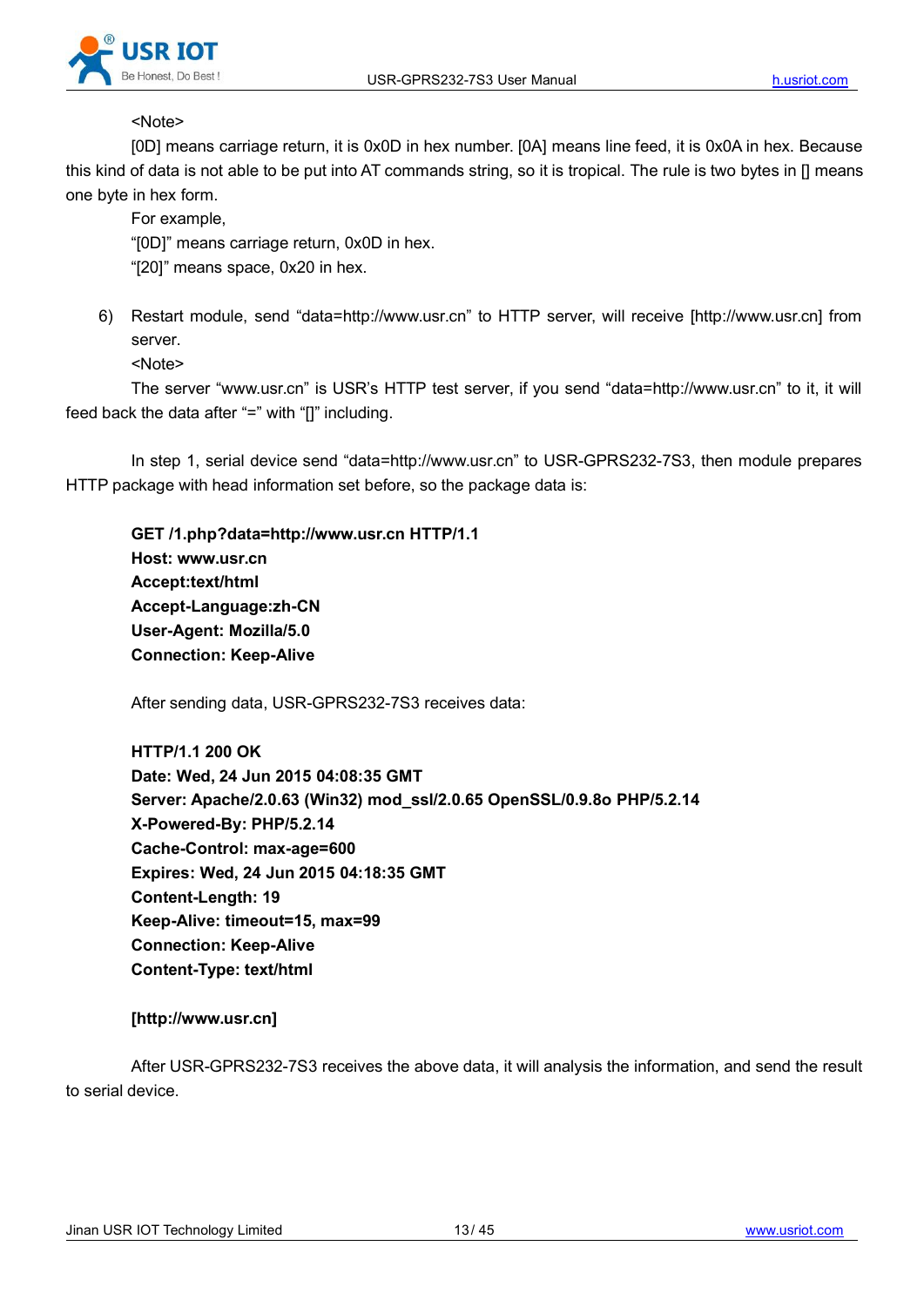

### **3.2.3. SMS Transmission Mode**

#### **3.2.3.1. Description**



Under this mode, customer's serial device can send SMS message to a cell phone via this module, Module can also receive SMS message from cell phone, and transmit the message in serial data to serial device.

#### **3.2.3.2. Setup steps**

- 1) Set the destination phone number. **AT+DSTNUM="phone number"**
- 2) Set work mode as SMS message transmission. **AT+WKMOD="SMS"**
- 3) Restart module, and send message to module via serial port, then you will get the message on your cellphone. Then send a message back to module, then you will get the message from module's serial port.

Note: every command string should terminate with carriage return. Here we use [0D].

## 3.3. Register Package

#### **3.3.1. Description**

Under network transmission mode, customers can send Register Package, Register Package is used to make server know what device is sending data, or as a password. Customers can choose to send register package to network server, or serial device. Register Package could be sent when network connection is established, or as the head of every TCP/UDP package. The type of register package could be ICCID ,IMEI, or user-defined data.

#### **3.3.2. Setup steps**

1) Enable sending register package.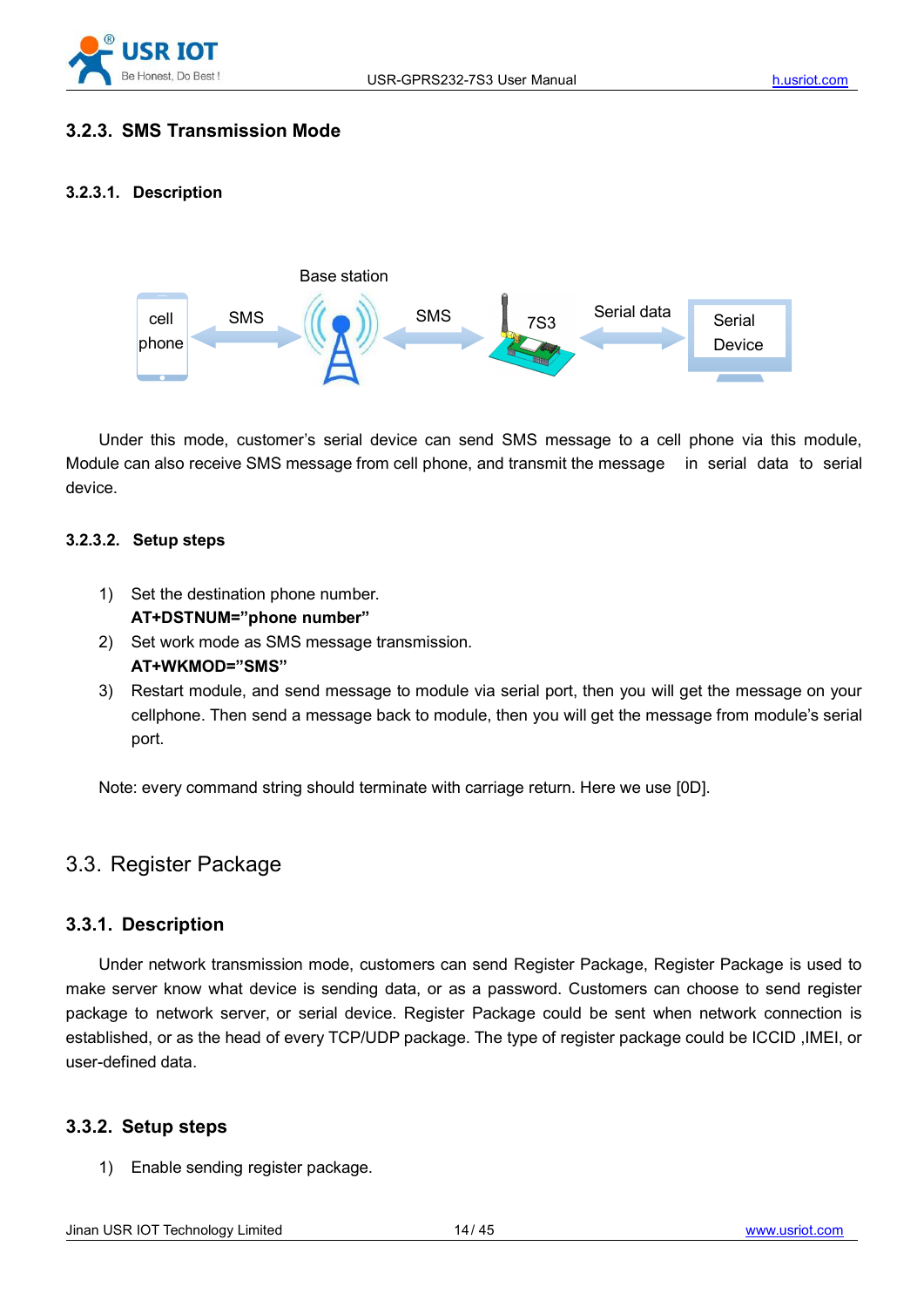

#### **AT+REGEN="on"**

- 2) Set the type of register package data. for instance, using user-defined data. **AT+REGTP="REGDT"**
- 3) Set user-defined register data, for instance, set data as string "www.usr.cn", you need to convert it to hex string "7777772E7573722E636E".
	- **AT+REGDT="7777772E7573722E636E"**
- 4) Set sending type, for instance, send data when connection is established. **AT+REGSND="link"**
- 5) Besides, customers need to configure socket A or socket B for network connection, refer to chapter 4.1. After setting successful, restart USR-GPRS232-7S3. When connection is establishing, module will send string "www.usr.cn" to server via socket A and socket B.

## 3.4. Heart Beat Package

#### **3.4.1. Description**

Under network transmission mode, customers can send Heart Beat Package to network server or serial device.

Sending heart beat data to network server, is used to check if connection is alive. If USR-GPRS232-7S3 sends data unsuccessful for 3 times, it will try to reconnect to server.

Sending heart beat data to serial device , is usually used to query information from serial device instead of sending query command from server, To do this can cut some communication flow.

#### **3.4.2. Setup steps**

- 1) Enable sending heart beat package. **AT+HEARTEN="on"**
- 2) Set the destination of heart beat package data. for instance, to network server. **AT+HEARTTP="NET"**
- 3) Set heart beat data, for instance, set data as string "www.usr.cn", customer need to convert it to hex string "7777772E7573722E636E".

#### **AT+HEARTDT="7777772E7573722E636E"**

4) Set sending period, for instance, 30 seconds. **AT+HEARTTM=30**

Besides, customers need to configure socket A or socket B for network connection, refer to chapter 4.1. After setting successful, restart USR-GPRS232-7S3. When connection is establishing, If device is idle for 30 seconds, USR-GPRS232-7S3 will send string "www.usr.cn" to server via socket A and socket B.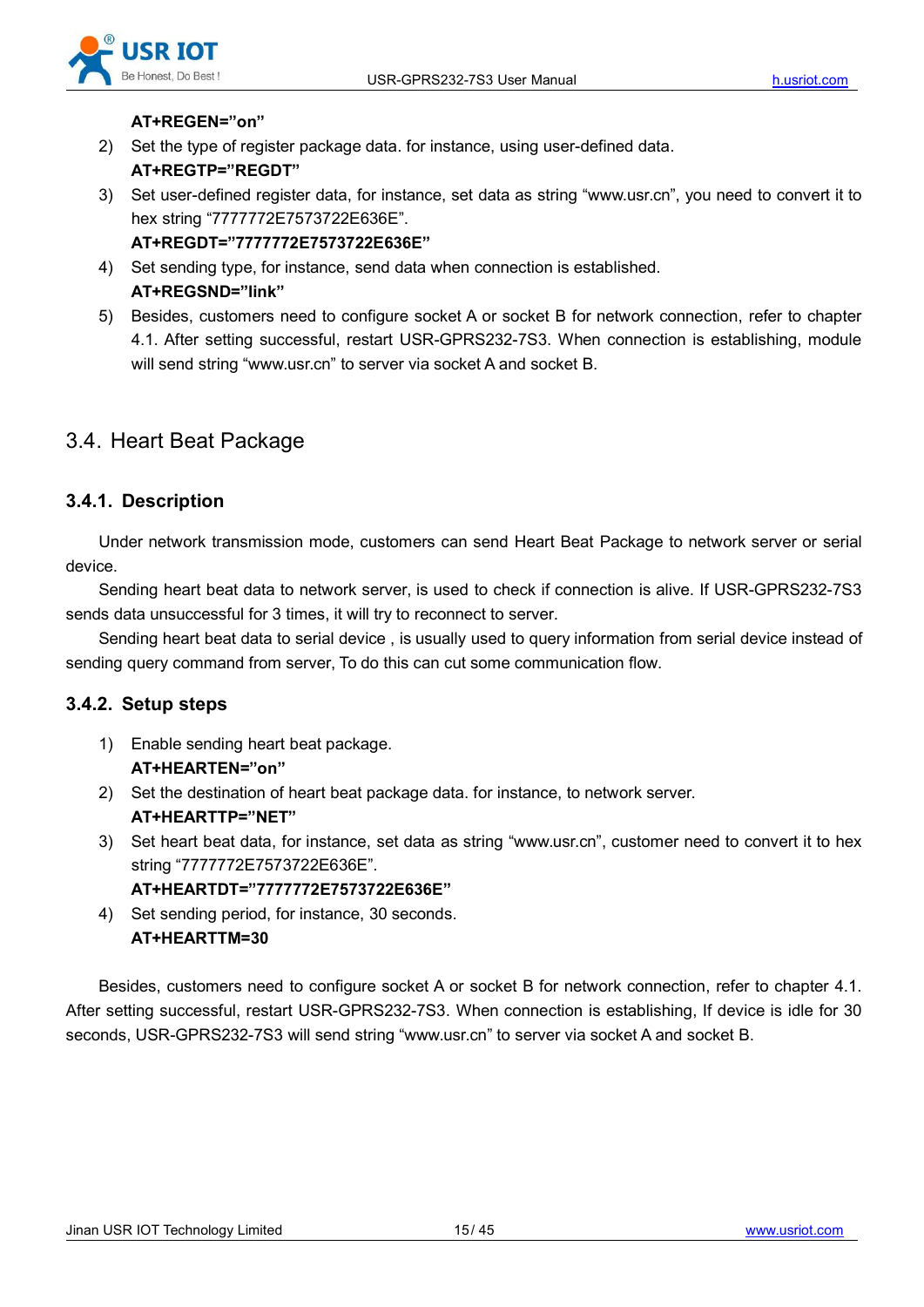

## 3.5. USR CLOUD

### **3.5.1. Description**

USR CLOUD is a platform for communication between machine-to-machine, machine-to-upper computer (including Android, IOS, PC). It is used for data transparent transmission, device can realize remote communication with little settings. USR CLOUD application field: remote monitor and control, internet of things, smart home and so on. USR-GPRS232-7S3 can also join in USR CLOUD.

#### **3.5.2. Setup Steps**

- 1) Enable USR CLOUD function **AT+CLOUDEN="ON"**
- 2) Set 20 bits device ID and 8 bit password. **AT+CLOUDID="10011111100000111111" AT+CLOUDPA="0000test"**
- 3) Set USR CLOUD server address and enable. Now our address is cloud.usr.cn, port 15000 **AT+SOCKAEN="on" AT+SOCKA="TCP","cloud.usr.cn",15000**
- 4) Click to save all parameters. After restart, module will connect the network and reply usr\_cloud\_code\_0, then connect USR CLOUD succeed.

## 3.6. UART Function

#### **3.6.1. RS485**

USR-GPRS232-7S3 module supports RS485 function. RS485 ishalf duplex, the direction of transmitting data should be controlled manually. Refer to command AT+UART

#### **3.6.2. Similar RFC2217**

This function is similar to RFC2217. Customer can change the parameters of serial port dynamically via network. This modification is temporary, when module restarts, the parameters changed will return back to previous values.

Definition of similar RFC2217 This protocol contains 8 bytes, details as the following form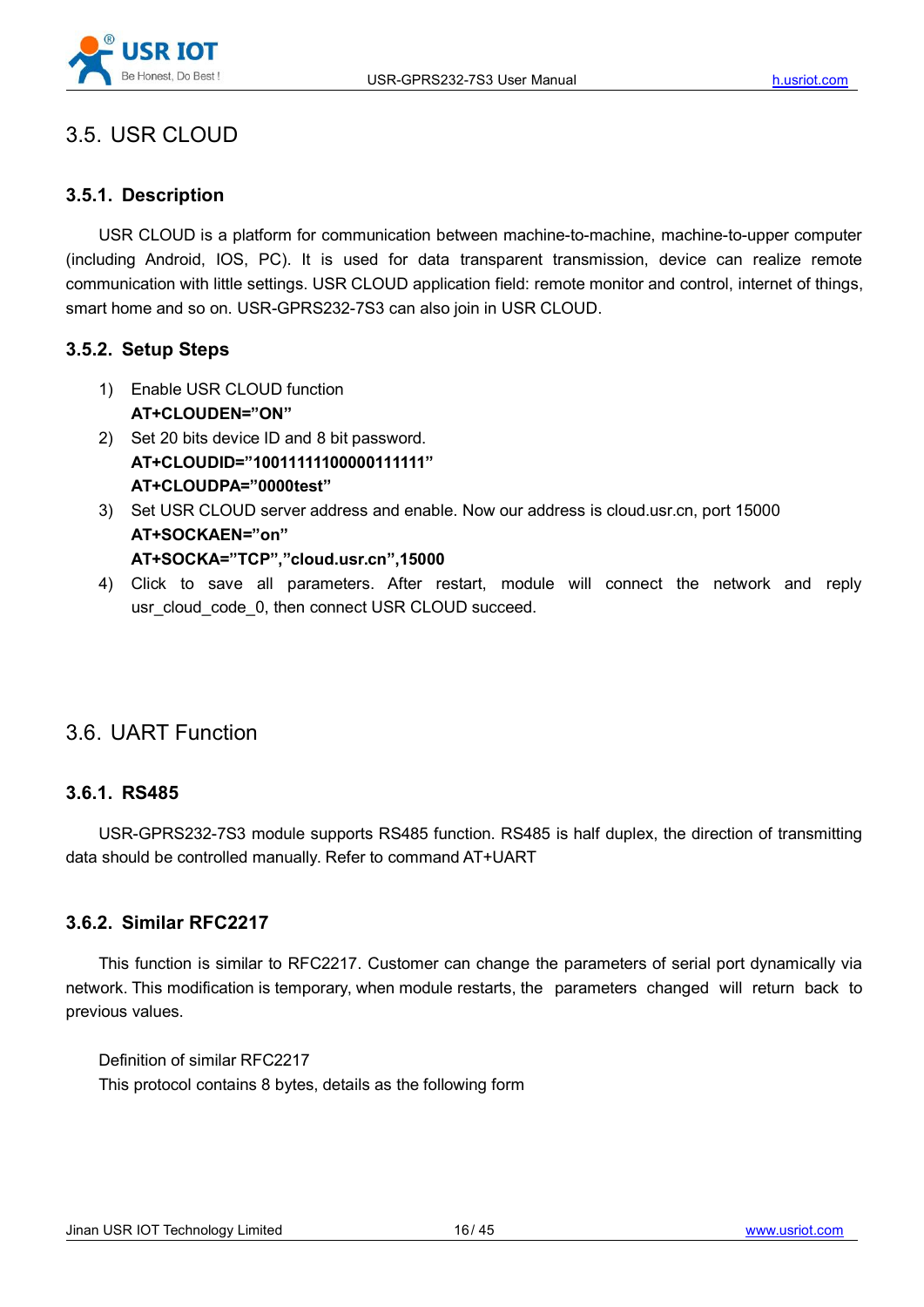

| <b>Item</b>                   | Head       | <b>Baud Rate</b> | <b>Bits Parameters</b>          | <b>Check Sum</b>                        |
|-------------------------------|------------|------------------|---------------------------------|-----------------------------------------|
| bytes                         | 3          | 3                |                                 |                                         |
| interpretation                | Fixed data | <b>MSB</b>       | Refer to the following<br>table | Sum of Baud Rate<br>and Bits Parameters |
| Exmaple1<br>(115200, N, 8, 1) | 55 AA 55   | 01 C2 00         | 83                              | 46                                      |
| Exmaple2<br>(9600, N, 8, 1)   | 55 AA 55   | 00 25 80         | 83                              | 28                                      |

Interpretation of bits parameters

| <b>Bits</b>        | Interpretation        | Value       | <b>Description</b> |
|--------------------|-----------------------|-------------|--------------------|
|                    | 00                    | 5           |                    |
| 1:0                | Data bits             | 01          | 6                  |
|                    |                       | 10          | 7                  |
|                    |                       | 11          | 8                  |
| $\overline{2}$     | Stop bits             | $\mathbf 0$ |                    |
|                    |                       | 4           | $\overline{2}$     |
| 3                  |                       | $\mathbf 0$ | disable            |
|                    | Enable/disable parity | 1           | enable             |
| Parity type<br>5:4 |                       | 00          | ODD                |
|                    |                       | 01          | <b>EVEN</b>        |
|                    |                       | 10          | Mark               |
| 7:6                | No defined            | 00          | write 0            |

## 3.7. Indicator Status

Indicator status meaning

|                   | POWER   "on" means normal power supply, "off" means power supply failure |
|-------------------|--------------------------------------------------------------------------|
| GPRS              | "on" means attached, "off" means attach failure                          |
| LINK <sub>1</sub> | "on" means socket A has connected to server, "off" means not connect     |

#### Firmware Upgrade

USR-GPRS232-7S3 can be upgrade by UART port. The upgrade port is reserved on PCB, a USB to TTL cable is needed. Wiring hole is GND, RXD, TXD from left to right.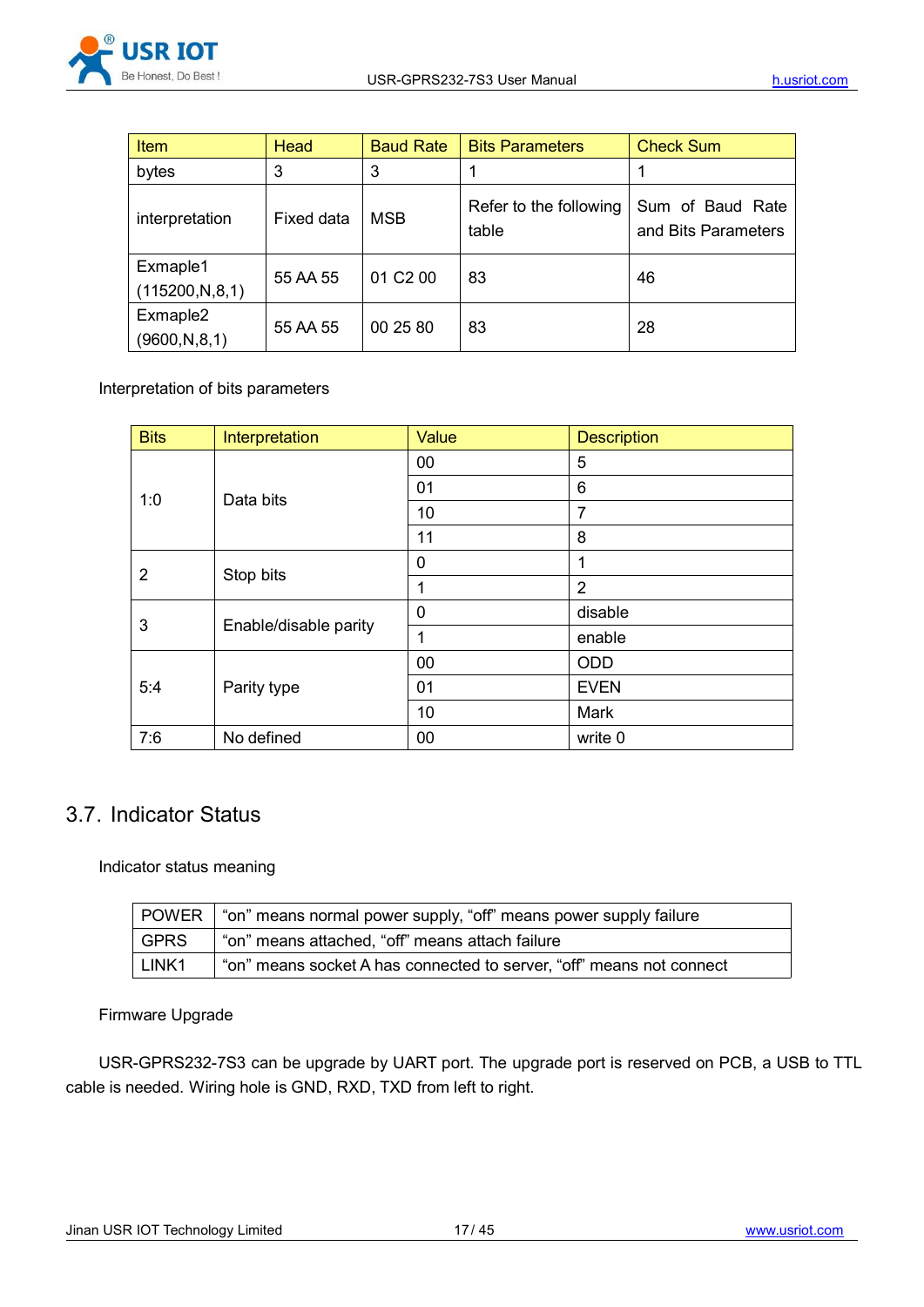



Open the update software we supply, click Setup, select correct firmware to load.

| 2 用户手册<br>2, 关于<br>设置                              |                                    |                                                               |            |
|----------------------------------------------------|------------------------------------|---------------------------------------------------------------|------------|
| (例 由井                                              |                                    |                                                               | 状态         |
| 國设置                                                |                                    |                                                               | $\sqrt{2}$ |
| 【端口<br>下载文件                                        | 下载 FLASH V 设标志位 V 写SN              |                                                               |            |
| 程序文件                                               |                                    | andset_release/8851cl_rdamodem_AtCommandSet_release_flash.lod | 浏览>>       |
| 厂 附加文件                                             | H:/CSDTK/mytest.cfp<br>更新校准参数      |                                                               | 浏览>>       |
|                                                    | 厂 RF数据<br>Ⅳ 音频数据                   | 厂 电池参数                                                        | ■ 所有参数     |
| Select port number                                 |                                    |                                                               |            |
| 2 用户手册<br>设置                                       | 2, 关于                              |                                                               |            |
|                                                    | (》中书                               |                                                               |            |
| 团设置<br>端口<br>端口设置                                  | 下载 / FLASH / 设标志位 / 写SN )          |                                                               |            |
|                                                    |                                    |                                                               |            |
|                                                    | 端口号                                | 串口                                                            | 波特率 (bps)  |
| 1                                                  | ☑ 端口1                              | ▼                                                             | 921600     |
| 2                                                  | $\Box$ 端口2                         | COM2                                                          | 921600     |
| Get back to home and click upgrade                 |                                    |                                                               |            |
| (0)操作                                              | <b>W视图</b><br>(H) 帮助<br><b>心管理</b> |                                                               |            |
| 全部开始                                               | 全部停止                               | 退出<br>■ 设置                                                    |            |
| Wait until progress bar finished, upgrade succeed. |                                    |                                                               |            |
| ▽ 端口3<br>COM3<br>$\mathbf{3}$                      |                                    |                                                               | 完成!        |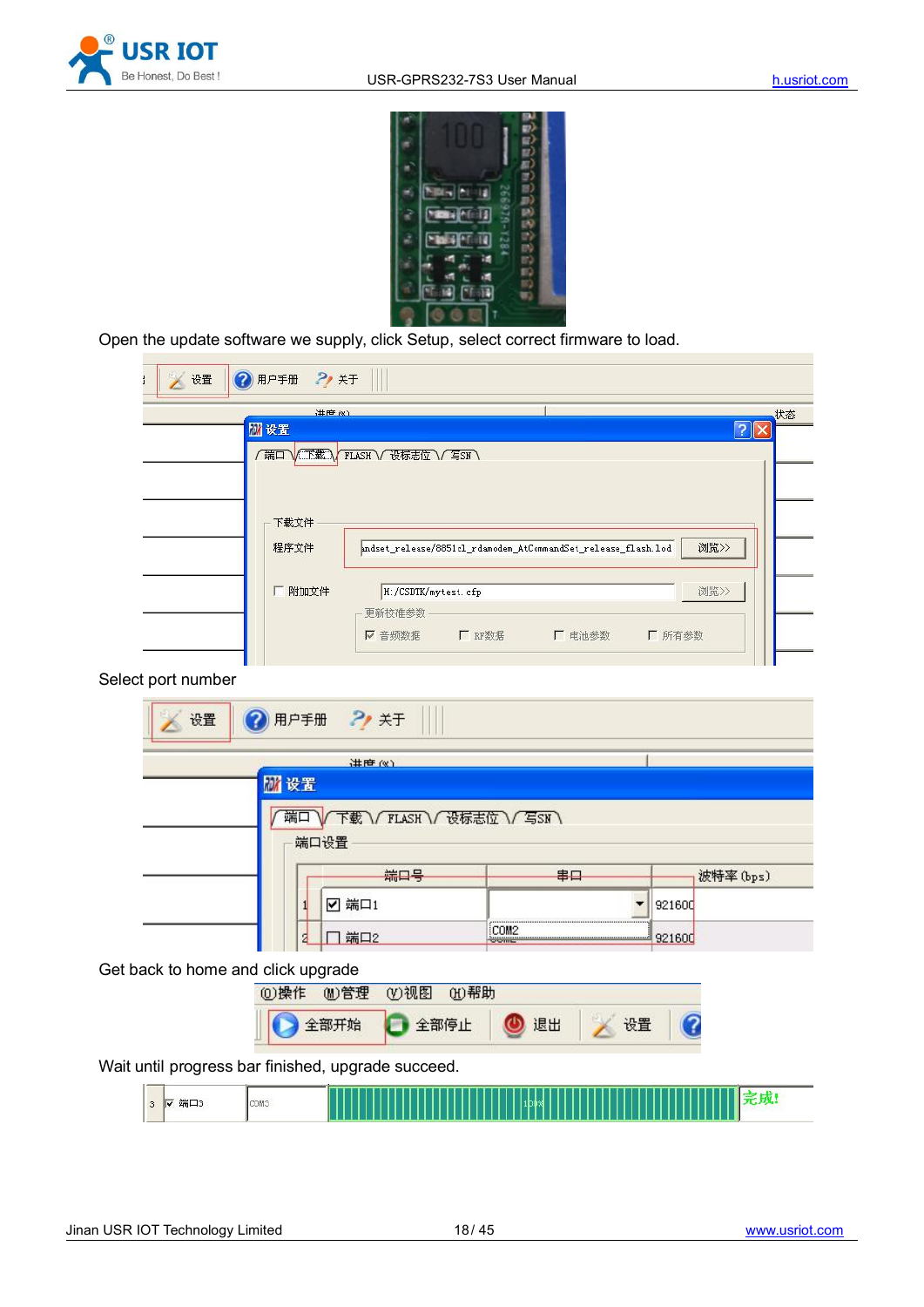

# **4. Parameters Setting**

## 4.1. AT commands Set

#### **4.1.1. AT command Mode**

When USR-GPRS232-7S3 works in one of the three modes: SMS message transmission, network transmission mode or HTTPD mode. You can get module into "command mode" by sending specific timing data to it, then send commands to change module's running parameters. If changing is done, get module back to previous work mode.



In the above figure, abscissa axis means time, the data above time axis is sent to module from device, and the data bellow time axis is sent to device from module.

#### **Time requirement**

 $T1 > 200$ ms

- $T2 < 50$ ms
- $T3 < 50$ ms
- $T5 < 3s$

#### **Get into command mode:**

- 1) Module is in SMS message transmission, network transmission or HTTPD mode.
- 2) Device send "+++" to module, then module send 'a' to device.
- 3) If device receives 'a', it must send 'a' to module within 3 seconds.
- 4) Module receives 'a', and sends "+ok" to device.
- 5) Device receives "+ok", it means module has gone to temporary command mode, so device can send AT commands to module.

#### **Back to previous mode:**

1) Device send command "AT+ENTM" to module.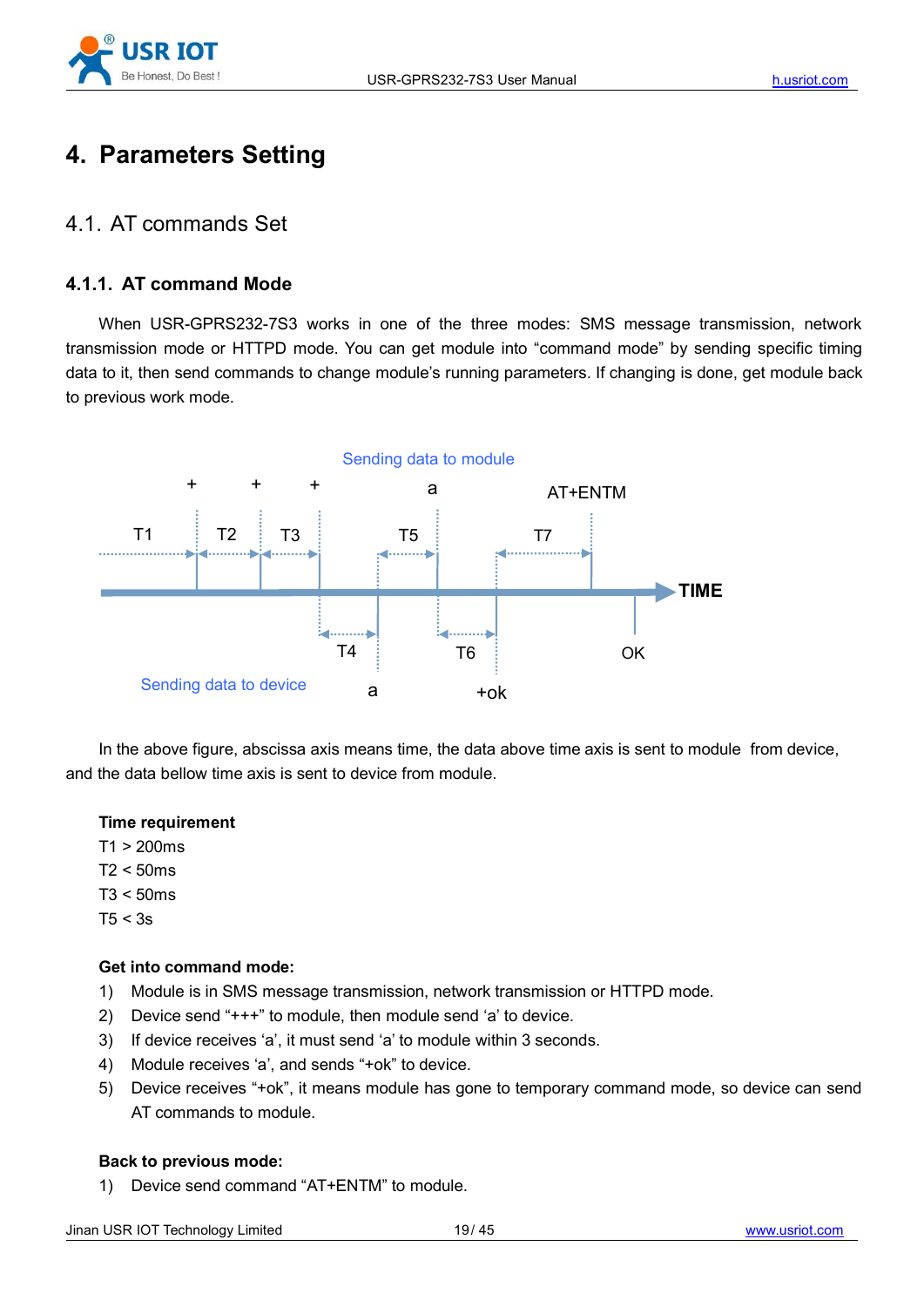

- 2) Module receives "AT+ENTM", and send "OK" to device.
- 3) Device receives "OK", it means module has gone back to previous mode.

#### **4.1.2. Serial AT command**

#### **Steps**

- 1) Set work mode as network transmission. **AT+WKMOD="NET"[0D]**
- 2) Enable serial command function. **AT+UATEN="on"[0D]**
- 3) Query command password.

#### **AT+CMDPW[0D]**

We suppose the command password is "usr.cn" here.

After setting successful, restart USR-GPRS232-7S3, then send "usr.cn#AT+VER" via serial. Then USR-GPRS232-7S3 will respond the firmware version.

| File(F) 中文(L) About(A)                        |                         |              |
|-----------------------------------------------|-------------------------|--------------|
| Common oprate<br>AT+H                         | AT+RELD<br>AT+VER       | $AT+Z$       |
|                                               | Send command via: V COM | NET          |
| usr. cn#AT+VER                                | $\bullet$ 1             | Send command |
|                                               |                         | Send command |
|                                               |                         | Send command |
|                                               |                         | Send command |
|                                               |                         | Send command |
| logs-                                         |                         |              |
| Sendusr. cn#AT+VER<br>usr. cn#<br>$+VER:VI.0$ | $\overline{2}$          |              |
|                                               |                         | C1ear        |

#### **4.1.3. Network AT command**

**Steps**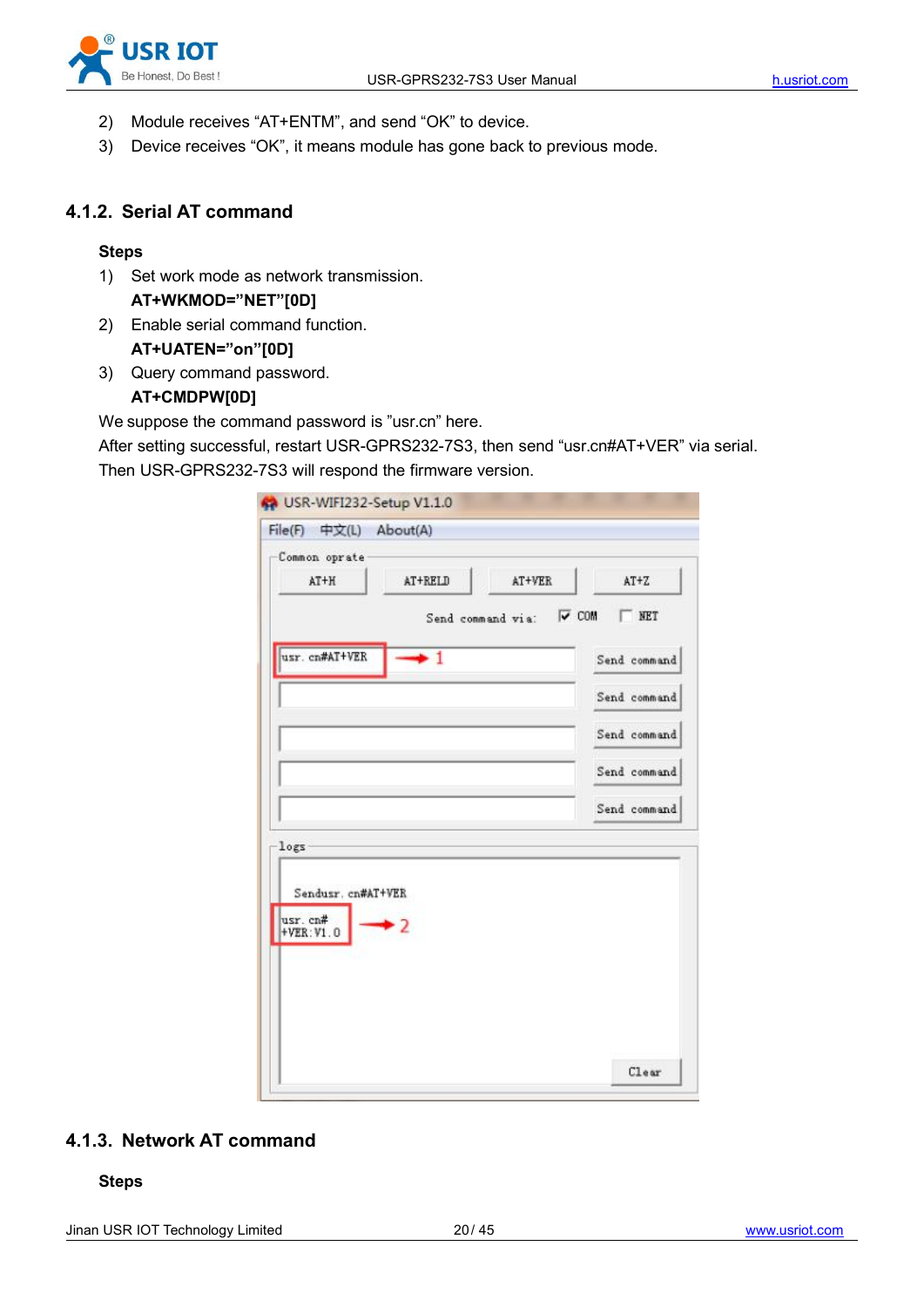



- 1) Enable network command function. **AT+NATEN="on"**
- 2) Query command password.

### **AT+CMDPW**

We suppose the command password is "usr.cn" here.

Besides, customers need to configure socket A or socket B for network connection, refer to chapter 4.1. After setting successful, restart USR-GPRS232-7S3.

When connection is establishing, send "usr.cn#AT+VER" from network.

|                              | <b>NetSettings</b>                |
|------------------------------|-----------------------------------|
| usr. cn#<br>+VER: V1.0       | (1) Protocol<br><b>TCP Server</b> |
|                              | (2) Local host IP                 |
|                              | 115, 28, 232, 174                 |
|                              | (3) Local host port               |
|                              | 2318                              |
|                              |                                   |
|                              | Disconnect                        |
|                              | Recv Options                      |
|                              | Receive to file                   |
|                              | Add line return                   |
|                              | Receive As HEX                    |
|                              | Receive Pause                     |
|                              | Save<br>Clear.                    |
|                              | Send Options                      |
|                              | Data from file                    |
|                              |                                   |
|                              | Auto Checksun                     |
|                              | Auto Clear Input                  |
|                              | Send As Hex                       |
| 112.224.17.123.233<br>Peers: | Send Recycle                      |
| usr. cn#AT+VER<br>- 1        | Interval 100<br>ms                |
|                              | Send<br>Load<br>Clear             |

## **4.1.4. SMS AT Command**

<Note>

every command string should terminate with carriage return. Here we use [0D]. **Steps**

1) Query command password.

#### **AT+CMDPW**

We suppose the command password is "usr.cn" here.

Besides, customers need to configure SMS message transmission, refer to chapter 4.1. After setting successful, restart USR-GPRS232-7S3. send "usr.cn#AT+VER" to USR-GPRS232-7S3 from cellphone, then then you will get response from USR-GPRS232-7S3.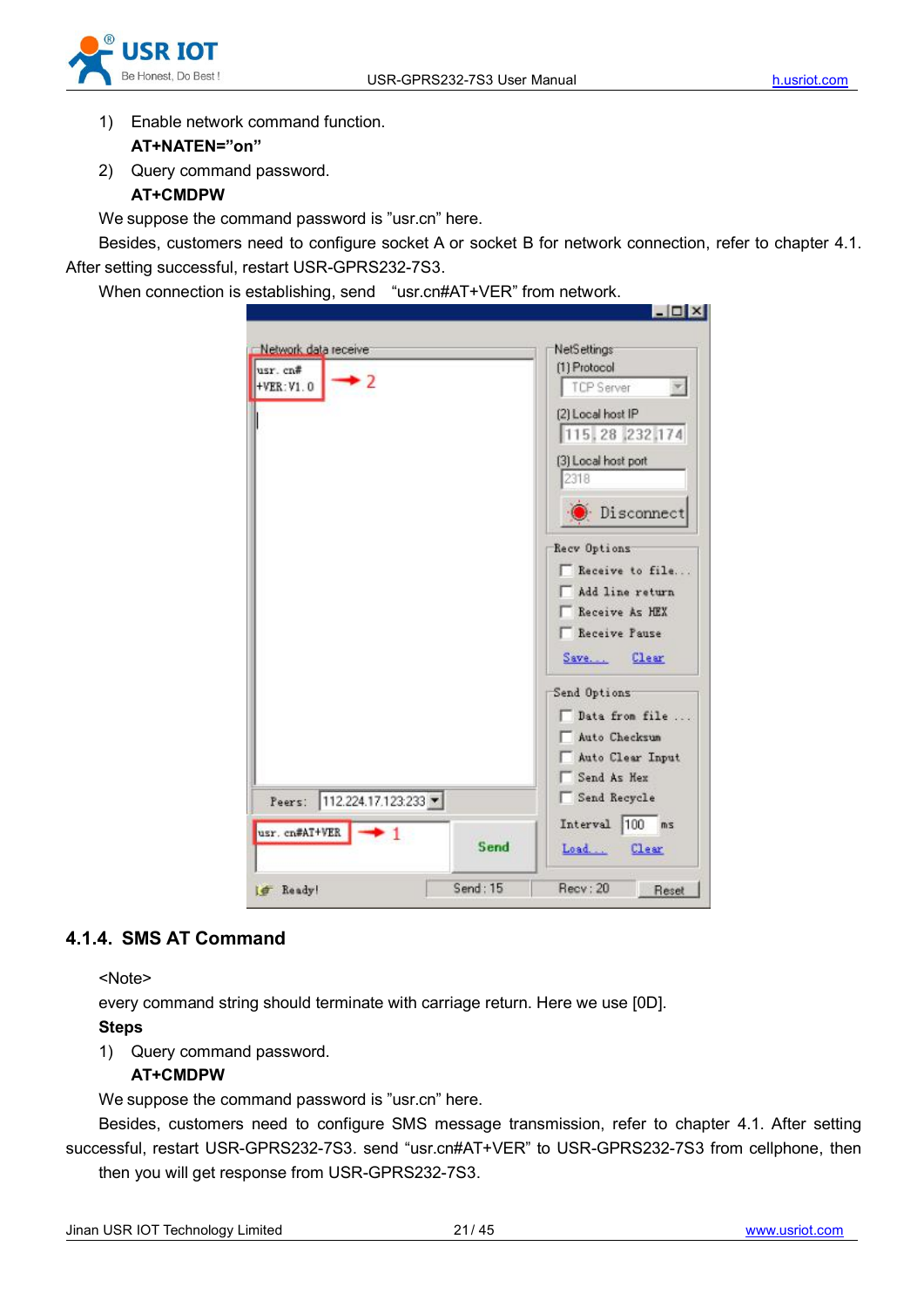

| ø                      | で…11 011:04                |
|------------------------|----------------------------|
| 130<br>China           | (2)                        |
|                        | text/MMS                   |
|                        | 6/23/2015 11:02            |
| step1:<br>send to 7S3  | ISF.CO#AT+VER<br>Received  |
| usr.cn#<br>$+VER:V1.0$ | step2:<br>receive from 7S3 |
|                        |                            |
|                        |                            |
|                        |                            |
|                        |                            |
| Text message           |                            |

## 4.2. AT Command Set

AT commands work in query-reply mode, "query" means device sends commands to module, "reply" means module responds to device.

<Note>

Characters in command is case insensitive.

| Symbol            | <b>Description</b>                                            |
|-------------------|---------------------------------------------------------------|
| $\leftrightarrow$ | content inside is necessary                                   |
|                   | content inside is not necessary                               |
|                   | content inside is with particular meaning                     |
|                   | range, for example, $A \sim B$ means the range is from A to B |
| <b>CMD</b>        | command code                                                  |
| <b>OP</b>         | operator                                                      |
| <b>PARA</b>       | parameter                                                     |
| <b>CR</b>         | carriage return in ASCII, 0x0D in hex                         |
| <b>LF</b>         | line feed in ASCII, 0x0A in hex                               |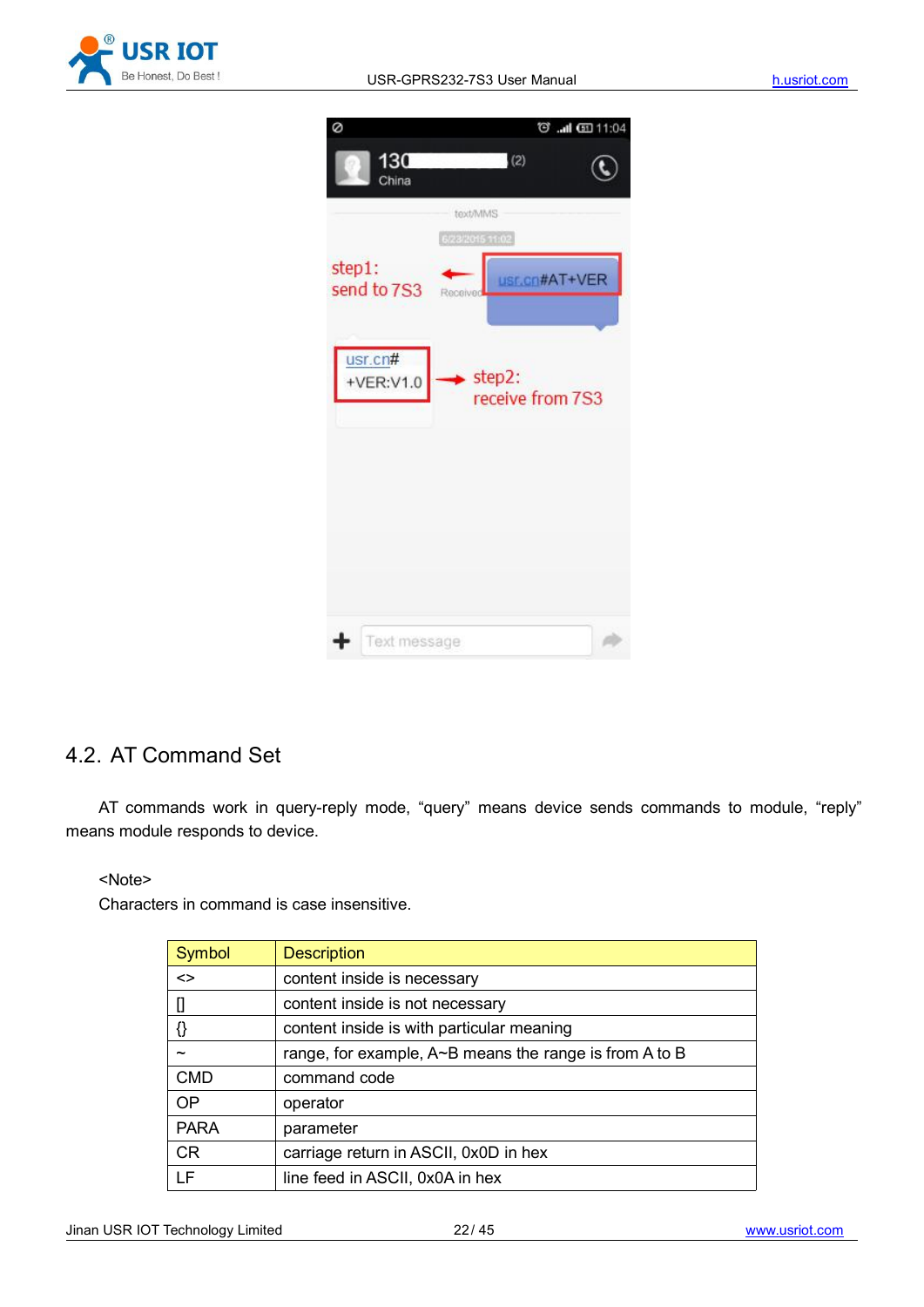

#### **The format of query**

Command string: <AT+>[CMD][OP][PARA]<CR>

| Code        | <b>Meaning</b>                       | Necessary |
|-------------|--------------------------------------|-----------|
| $AT+$       | AT command head                      | Yes       |
| <b>CMD</b>  | function of command                  | Yes       |
| <b>OP</b>   | operator, example: $=$ , $?$ , $=$ ? | <b>No</b> |
| <b>PARA</b> | parameters                           | <b>No</b> |
| <b>CR</b>   | carriage return, end of command      | Yes       |

#### Type of command

| Type | <b>Command string</b>   | <b>Description</b>                                      |
|------|-------------------------|---------------------------------------------------------|
|      | AT+{CMD}?{CR}           | execute the command or query current<br>parameter value |
|      | $AT+$ {CMD}=?{CR}       | query the value range or type                           |
|      | AT+{CMD}{CR}            | execute the command or query current<br>parameter value |
|      | $AT+$ {CMD}={PARAM}{CR} | set the value of parameter                              |

#### **The format of reply**

There are two kinds of response, with or without echo. All the followings are using without echo as examples.

Command string: [CR][LF][+CMD][OP][PARA][CR][LF]<CR><LF>[OK]<CR><LF>

| Code        | Meaning              | Necessary  |
|-------------|----------------------|------------|
| <b>CR</b>   | carriage return      | <b>No</b>  |
| <b>LF</b>   | line feed            | <b>No</b>  |
| +CMD        | response head        | No         |
| OP          | operator             | <b>No</b>  |
| <b>PARA</b> | parameter            | <b>No</b>  |
| CR          | carriage return      | <b>No</b>  |
| <b>LF</b>   | line feed            | <b>No</b>  |
| <b>CR</b>   | carriage return      | <b>Yes</b> |
| <b>LF</b>   | line feed            | <b>Yes</b> |
| <b>OK</b>   | operating successful | <b>No</b>  |
| <b>CR</b>   | carriage return      | Yes        |
| LF          | line feed            | Yes        |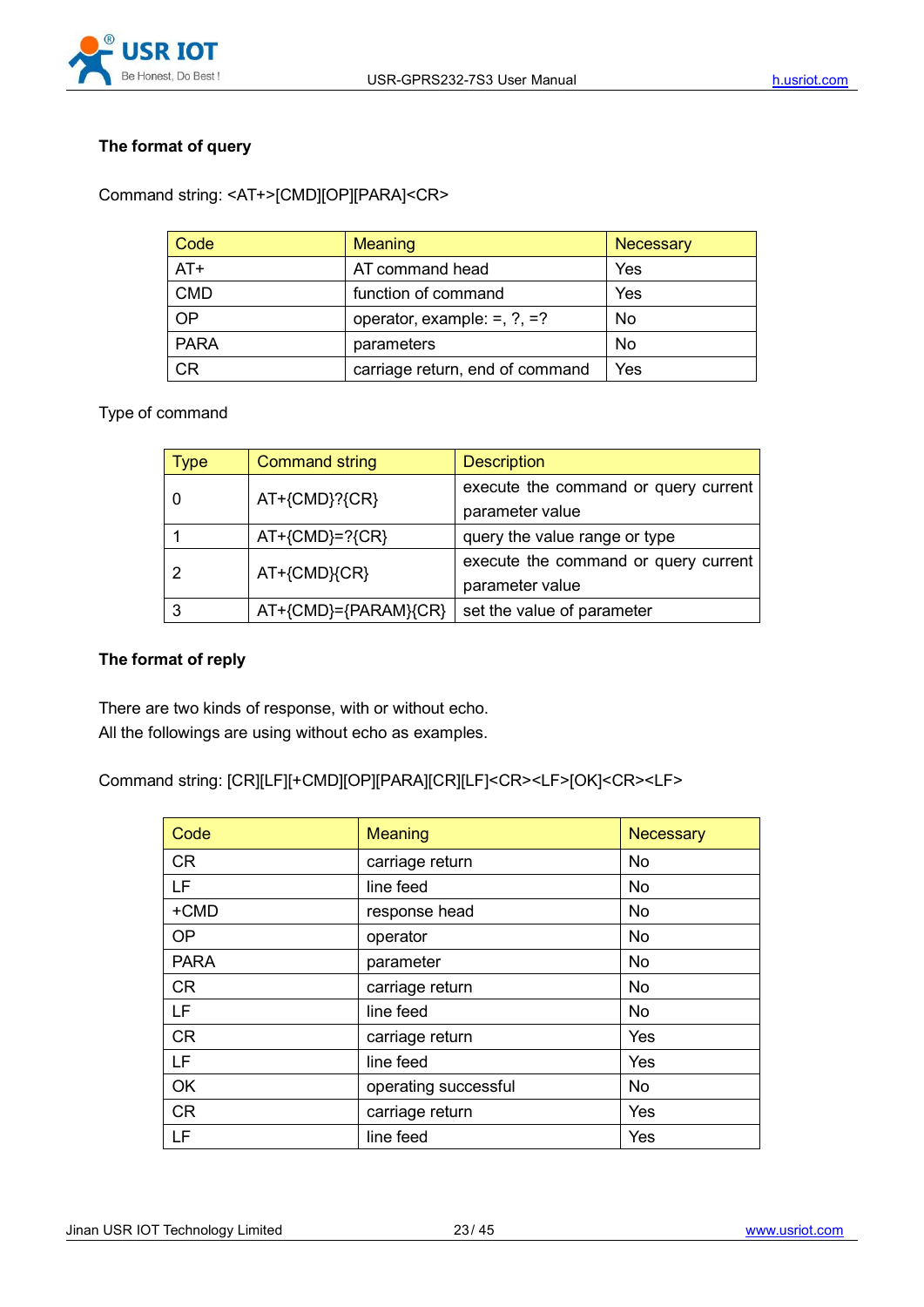## Type of command

| $\mid$ Type | Command string                                                                                                                 | <b>Description</b> |
|-------------|--------------------------------------------------------------------------------------------------------------------------------|--------------------|
|             | <cr><lf><ok><cr><lf></lf></cr></ok></lf></cr>                                                                                  | successful         |
|             | <cr><lf>&lt;+CMD:&gt;<para><cr><lf><cr current="" parameter<="" return="" td=""  =""><td></td></cr></lf></cr></para></lf></cr> |                    |
|             | > <lf><ok><cr><lf></lf></cr></ok></lf>                                                                                         |                    |

### **4.2.1. AT Command Set**

| NO.                        | Command                         | Description                                  |  |
|----------------------------|---------------------------------|----------------------------------------------|--|
| <b>Management commands</b> |                                 |                                              |  |
| $\mathbf 1$                | H                               | help message                                 |  |
| 2                          | Z                               | restart                                      |  |
| 3                          | E                               | query/set enable/disable echo                |  |
| 4                          | <b>ENTM</b>                     | quit command mode                            |  |
| 5                          | <b>WKMOD</b>                    | query/set work mode                          |  |
| 6                          | <b>CALEN</b>                    | query/set if allow to call                   |  |
| 7                          | <b>NATEN</b>                    | query/set enable/disable network command     |  |
| 8                          | <b>UATEN</b>                    | query/set enable/disable serial port command |  |
| 9                          | <b>CMDPW</b>                    | query/set command password                   |  |
| 10                         | <b>CACHEN</b>                   | query/set enable/disable data cache          |  |
| 11                         | <b>STMSG</b>                    | query/set welcome message                    |  |
| 12                         | <b>RSTIM</b>                    | query/set restart time                       |  |
|                            |                                 | <b>Configuration commands</b>                |  |
| 13                         | S                               | save current settings                        |  |
| 14                         | <b>RELD</b>                     | restore to user default settings             |  |
| 15                         | <b>CLEAR</b>                    | restore to factory settings                  |  |
| 16                         | <b>CFGTF</b>                    | save current setting as default setting      |  |
| Query information commands |                                 |                                              |  |
| 17                         | <b>VER</b>                      | query firmware version                       |  |
| 18                         | SN                              | query SN code                                |  |
| 19                         | <b>ICCID</b>                    | query CCID code                              |  |
| 20                         | <b>IMEI</b>                     | query IMEI code                              |  |
| 21                         | <b>CNUM</b>                     | query the current phone number               |  |
|                            | <b>UART</b> parameters commands |                                              |  |
| 22                         | <b>UART</b>                     | query/set serial port parameters             |  |
| 23                         | <b>RFCEN</b>                    | query/set enable/disable similar RFC2117     |  |
|                            |                                 | Socket parameters commands                   |  |
| 24                         | <b>APN</b>                      | query/set APN code                           |  |
| 25                         | <b>SOCKA</b>                    | query/set socket A parameters                |  |
| 26                         | <b>SOCKB</b>                    | query/set socket B parameters                |  |
| 27                         | <b>SOCKAEN</b>                  | query/set enable/disable socket A            |  |
| 28                         | <b>SOCKBEN</b>                  | query/set enable/disable socket B            |  |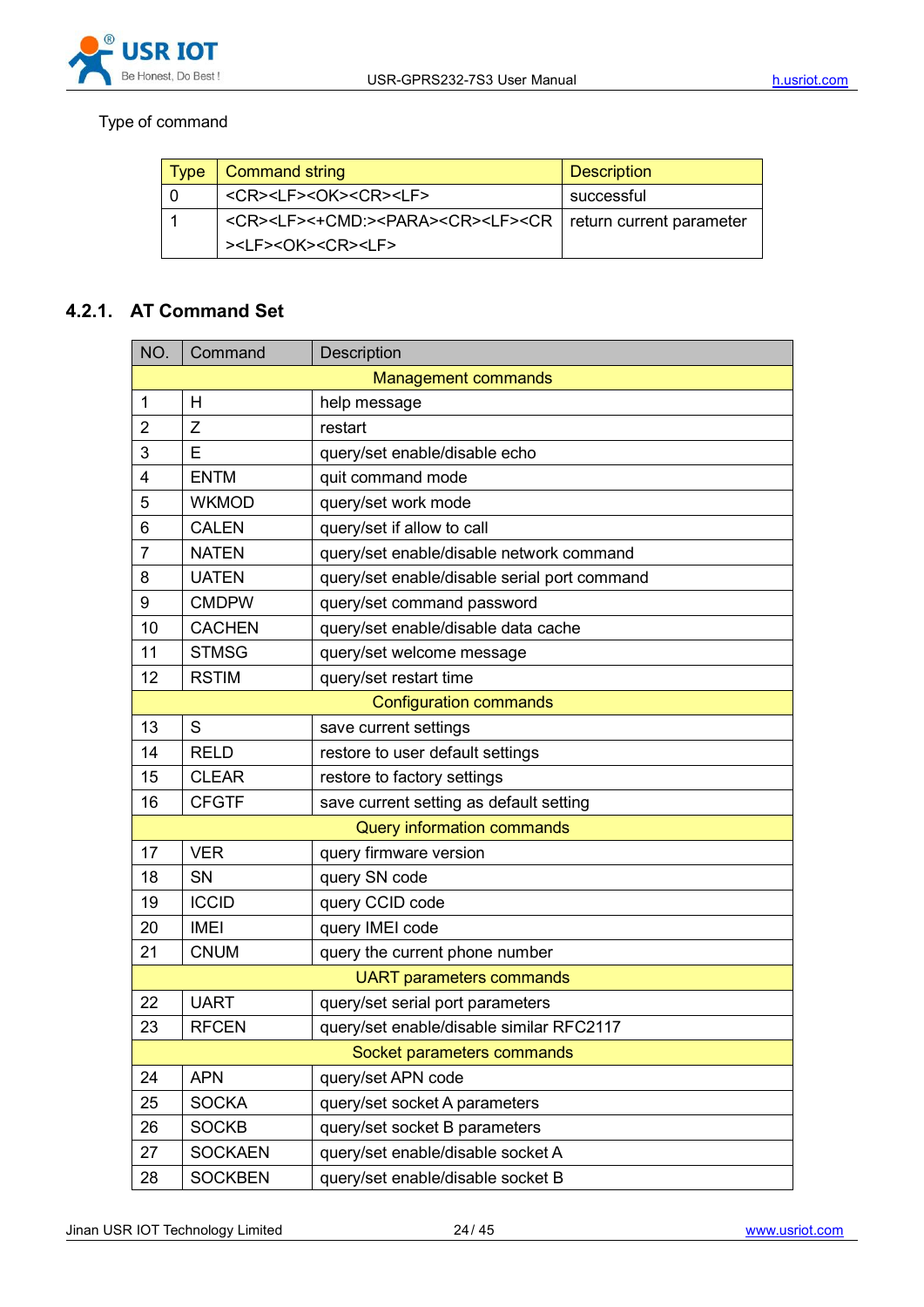

| 29 | <b>SOCKASL</b>  | query/set socket A long or short connection                |
|----|-----------------|------------------------------------------------------------|
| 30 | <b>SOCKBSL</b>  | query/set socket B long or short connection                |
| 31 | <b>SOCKALK</b>  | query socket A connection status                           |
| 32 | <b>SOCKBLK</b>  | query socket B connection status                           |
| 33 | <b>SOCKIDEN</b> | query/set wether show socket ID function                   |
|    |                 | Register package parameters commands                       |
| 34 | <b>REGEN</b>    | query/set register package type                            |
| 35 | <b>REGTP</b>    | query/set register package data type                       |
| 36 | <b>REGID</b>    | query/set register ID (used for D2D, no longer supprt now) |
| 37 | <b>REGDT</b>    | query/set register user-defined data                       |
| 38 | <b>REGSND</b>   | query/set register package sending type                    |
|    |                 | Heartbeat package parameters commands                      |
| 39 | <b>HEARTEN</b>  | query/set enable/disable heartbeat                         |
| 40 | <b>HEARTDT</b>  | query/set heartbeat data                                   |
| 41 | <b>HEARTTP</b>  | query/set heartbeat package sending type                   |
| 42 | <b>HEARTTM</b>  | query/set heartbeat time                                   |
|    |                 | <b>HTTPD parameters commands</b>                           |
| 43 | <b>HTPTP</b>    | query/set HTTP request type                                |
| 44 | <b>HTPURL</b>   | query/set HTTP URL                                         |
| 45 | <b>HTPSV</b>    | query/set HTTP server address and port                     |
| 46 | <b>HTPHD</b>    | query/set HTTP request head                                |
| 47 | <b>HTPPK</b>    | query/set whether open HEAD filtering function             |
|    |                 | SMS message parameters commands                            |
| 48 | <b>DSTNUM</b>   | query/set destination phone number                         |
| 49 | <b>SMSEND</b>   | send SMS message                                           |
|    |                 | <b>USR Cloud function</b>                                  |
| 50 | <b>CLOUDEN</b>  | Set cloud enable                                           |
| 51 | <b>CLOUDID</b>  | Set 20 bits device ID in cloud                             |
| 52 | <b>CLOUDPA</b>  | Set 8 bit communication password in cloud                  |

#### **4.2.1.1. AT+H**

function : help message format : query : AT+H{CR}{CR}{LF}help message{CR}{LF}{CR}{LF}OK{CR}{LF} parameter :

help message : commands introduction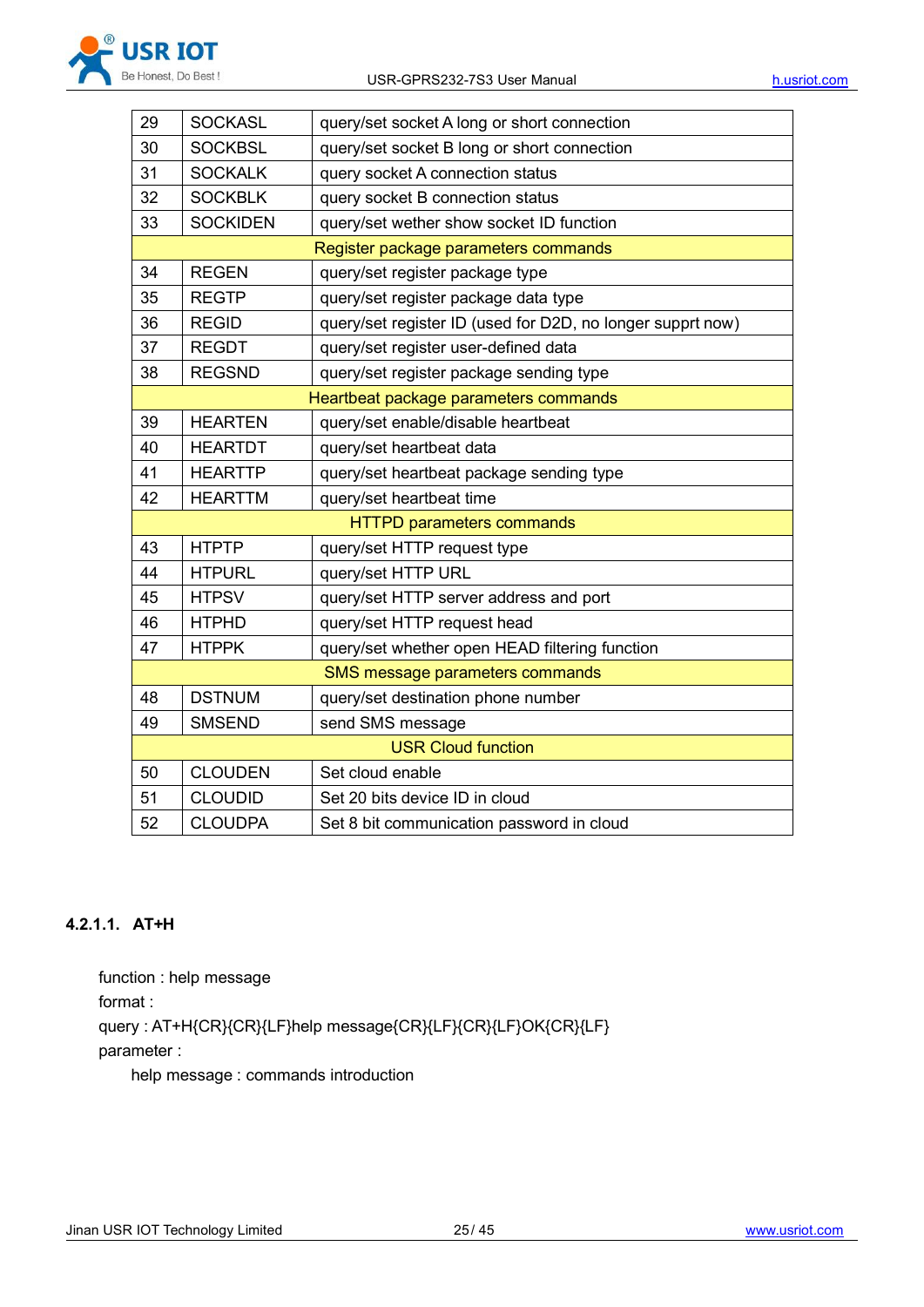

#### **4.2.1.2. AT+Z**

function : restart format : AT+Z{CR}{CR}{LF}OK{CR}{LF}

### **4.2.1.3. AT+E**

function : query/set enable/disable echo format : Query parameter introductions : AT+E=?{CR}{CR}{LF}+E:<"on","off">{CR}{LF}{CR}{LF}OK{CR}{LF} query current value of parameter: AT+E{CR} or AT+E?{CR} {CR}{LF}+E:status{CR}{LF}{CR}{LF}OK{CR}{LF} set parameter: AT+E=status{CR} {CR}{LF}OK{CR}{LF} parameter : status : enable or disable echo "on" : enable "off" : disable

#### **4.2.1.4. AT+ENTM**

function : quit from command mode format : setting: AT+ENTM{CR}{CR}{LF}OK{CR}{LF}

#### **4.2.1.5. AT+WKMOD**

```
function : query/set work mode
format :
query parameter introductions:
   AT+WKMOD=?{CR}
   {CR}{LF}+WKMOD:<"CMD","SMS","NET","HTTPD">{CR}{LF}{CR}{LF}OK{CR}{LF}
query current value of parameter:
   AT+WKMOD{CR} or AT+WKMOD?{CR}
   {CR}{LF}+WKMOD:mode{CR}{LF}{CR}{LF}OK{CR}{LF}
set parameter:
   AT+WKMOD=mode{CR}
   {CR}{LF}OK{CR}{LF}
```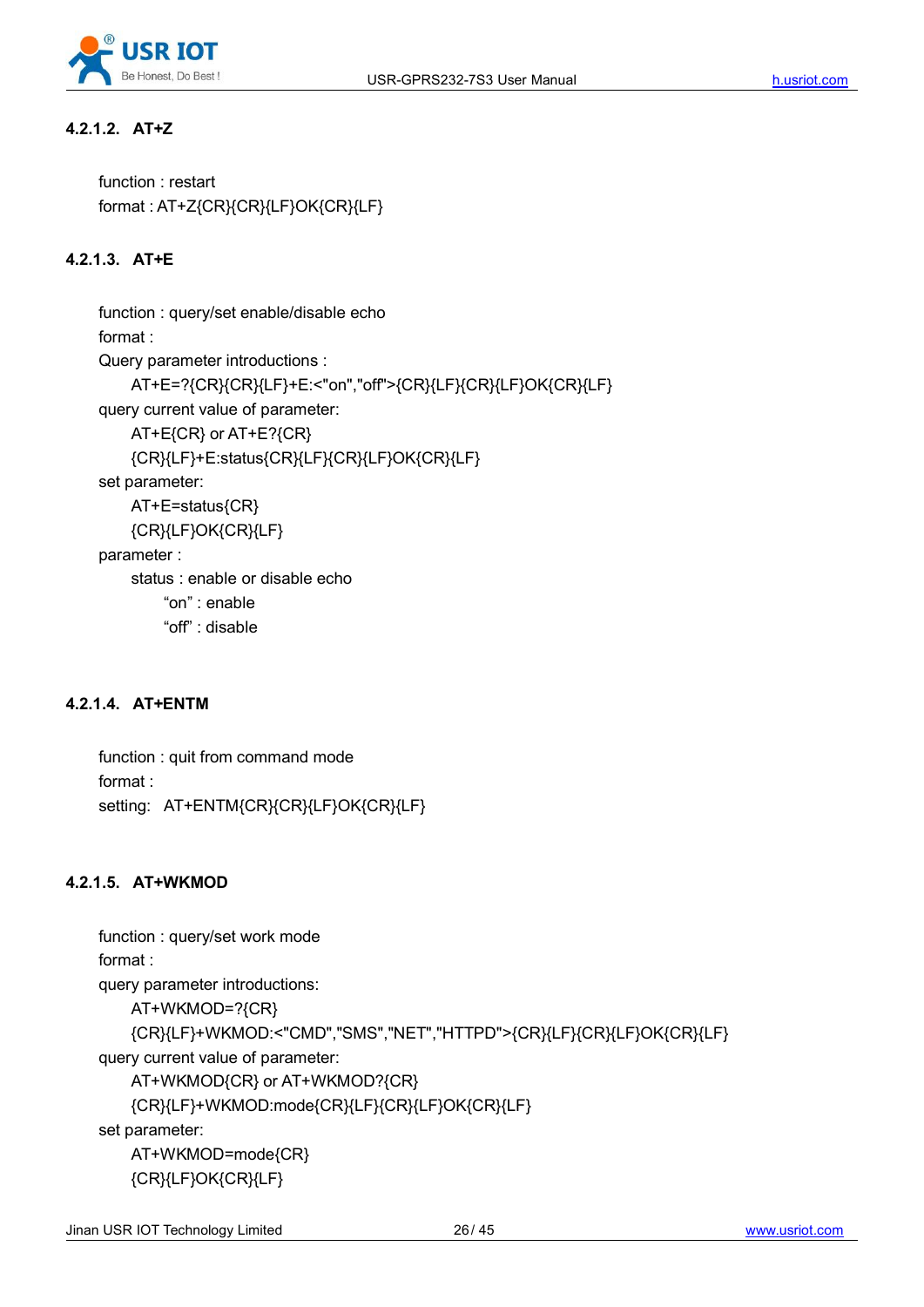

parameter :

mode : work mode

"CMD" : AT command mode

"SMS" : SMS message transmission mode

"NET" : network transmission mode

"HTTPD" : HTTPD mode

#### **4.2.1.6. AT+CALEN**

function : query/set if allow to call.

format :

query parameter introductions:

AT+CALEN=?{CR}

{CR}{LF}+CALEN:<"on","off">{CR}{LF}{CR}{LF}OK{CR}{LF}

query current value of parameter:

AT+CALEN{CR} or AT+CALEN?{CR}

{CR}{LF}+CALEN:status{CR}{LF}{CR}{LF}OK{CR}{LF}

set parameter:

AT+CALEN=status{CR}

{CR}{LF}OK{CR}{LF}

parameter :

status : enable or disable call

"on" : enable

"off" : disable

#### **4.2.1.7. AT+NATEN**

```
function : query/set enable/disable network command.
format :
query parameter introductions:
    AT+NATEN=?{CR}
    {CR}{LF}+NATEN:<"on","off">{CR}{LF}{CR}{LF}OK{CR}{LF}
query current value of parameter:
    AT+NATEN{CR} or AT+NATEN?{CR}
    {CR}{LF}+NATEN:status{CR}{LF}{CR}{LF}OK{CR}{LF}
set parameter:
   AT+NATEN=status{CR}
    {CR}{LF}OK{CR}{LF}
parameter :
    status : enable or disable network command
        "on" : enable
        "off" : disable
```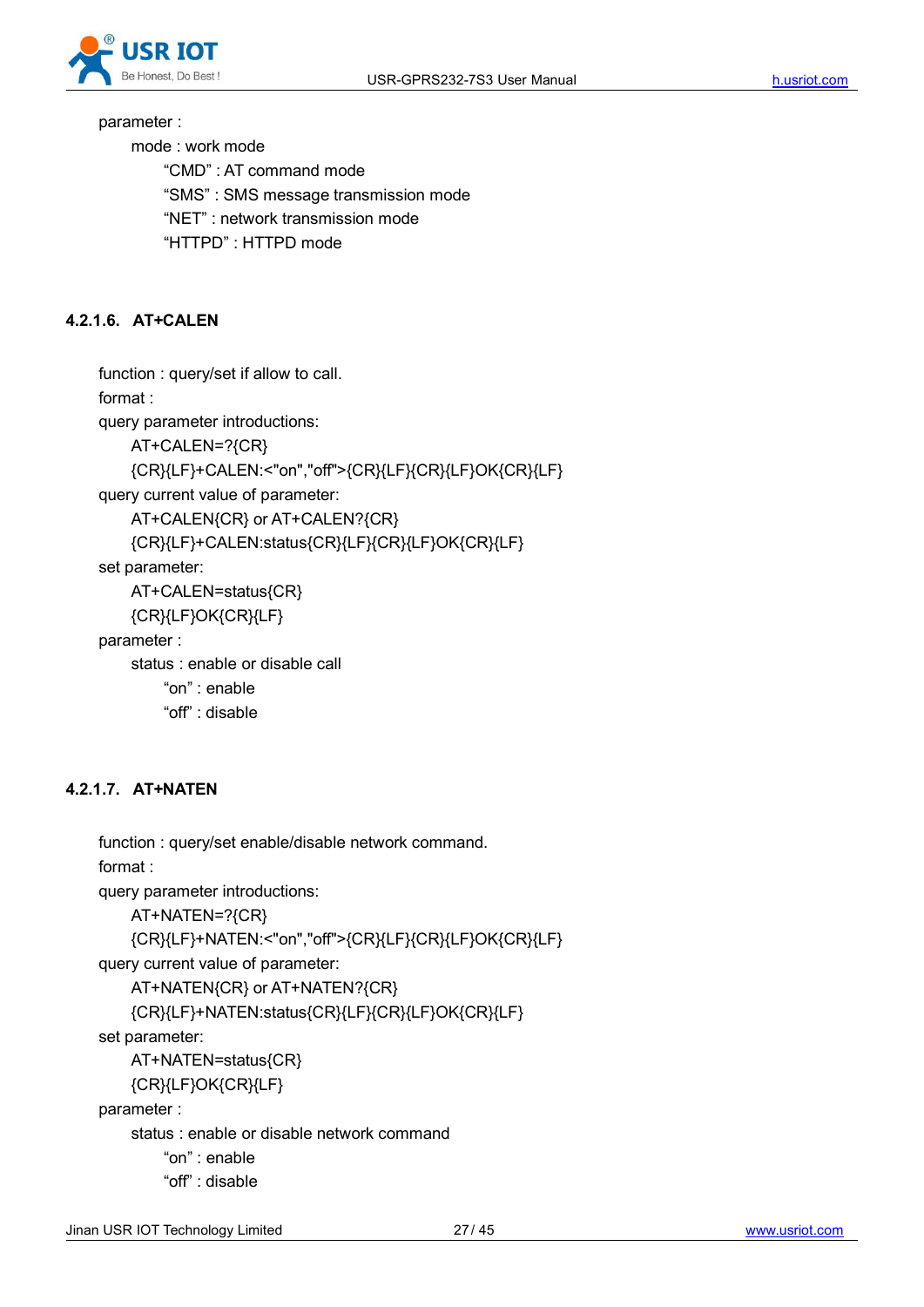

#### **4.2.1.8. AT+UATEN**

```
function : query/set enable/disable serial port command
format :
query parameter introductions:
    AT+UATEN=?{CR}
    {CR}{LF}+UATEN:<"on","off">{CR}{LF}{CR}{LF}OK{CR}{LF}
query current value of parameter:
    AT+UATEN{CR} or AT+UATEN?{CR}
    {CR}{LF}+UATEN:status{CR}{LF}{CR}{LF}OK{CR}{LF}
set parameter:
    AT+UATEN=status{CR}
    {CR}{LF}OK{CR}{LF}
parameter:
    status: enable or disable serial port command. "on": enable
        "off": disable
```
#### **4.2.1.9. AT+CMDPW**

```
function : query/set command password
format :
query parameter introductions:
   AT+CMDPW=?{CR}
   {CR}{LF}+CMDPW:<"password">{CR}{LF}{CR}{LF}OK{CR}{LF}
query current value of parameter:
   AT+CMDPW{CR} or AT+CMDPW?{CR}
   {CR}{LF}+CMDPW:password{CR}{LF}{CR}{LF}OK{CR}{LF}
set parameter:
   AT+CMDPW=password{CR}
   {CR}{LF}OK{CR}{LF}
```
parameter :

password : command password

#### **4.2.1.10. AT+CACHEN**

function : query/set enable/disable data cache. format :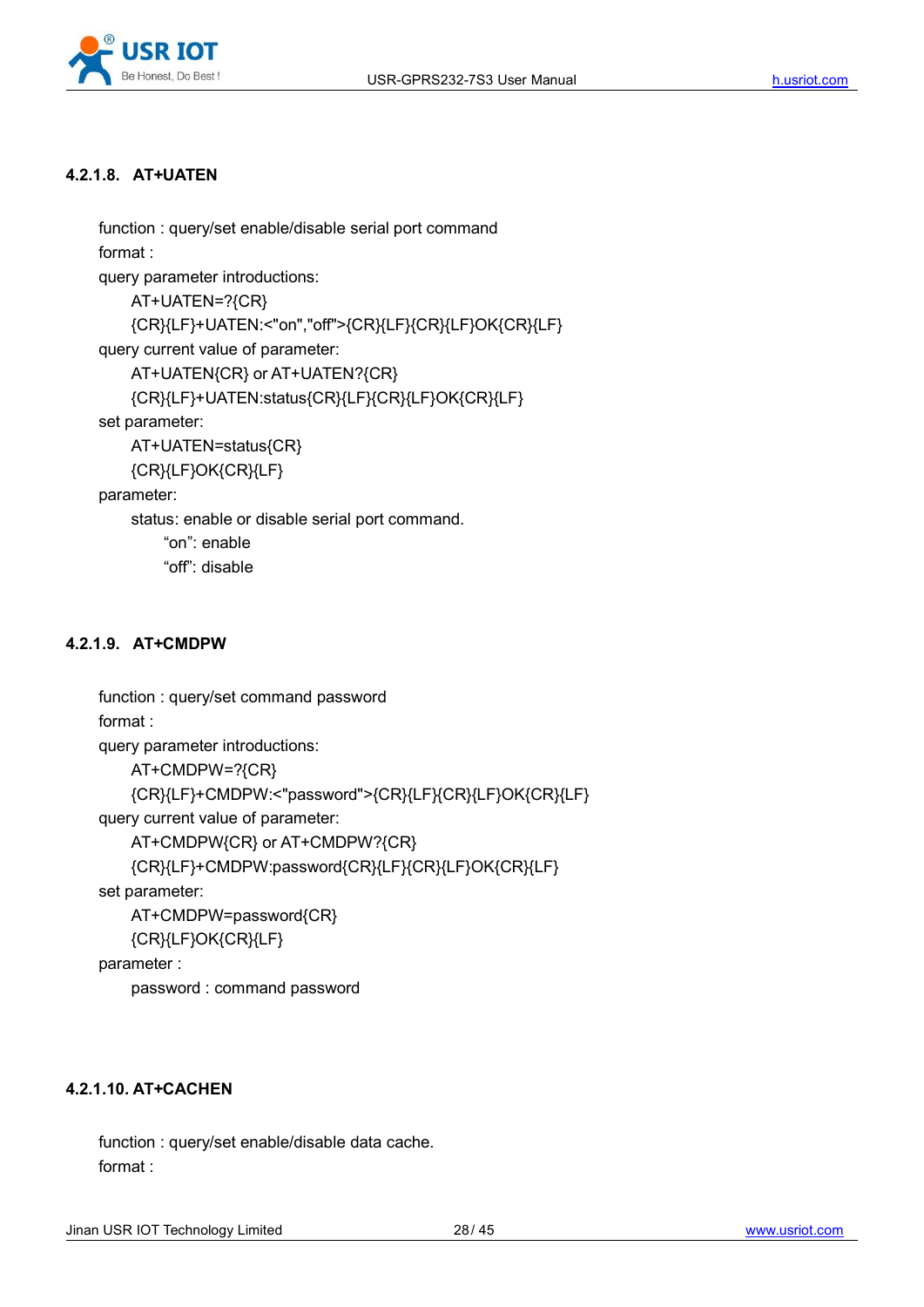

query parameter introductions:

```
AT+CACHEN=?{CR}
   {CR}{LF}+CACHEN:<"on","off">{CR}{LF}{CR}{LF}OK{CR}{LF}
query current value of parameter:
   AT+CACHEN{CR} or AT+CACHEN?{CR}
   {CR}{LF}+CACHEN:status{CR}{LF}{CR}{LF}OK{CR}{LF}
set parameter:
   AT+CACHEN=status{CR}
   {CR}{LF}OK{CR}{LF}
parameter :
   status : enable/disable data cache. "on" : enable
       "off" : disable
```
#### **4.2.1.11. AT+STMSG**

function : query/set welcome message.

format :

query parameter introductions:

AT+STMSG=?{CR}

{CR}{LF}+STMSG:<"welcome message">{CR}{LF}{CR}{LF}OK{CR}{LF}

query current value of parameter:

AT+STMSG{CR} or AT+STMSG?{CR}

```
{CR}{LF}+STMSG:message{CR}{LF}{CR}{LF}OK{CR}{LF}
```
set parameter:

AT+STMSG=message{CR}

{CR}{LF}OK{CR}{LF}

parameter :

message : welcome message, when module powers up, it will show them, this can be used to check if module starts up normally.

#### **4.2.1.12. AT+RSTIM**

function: query/set automatic restart time. Module will restart if no data received in serial and net port whithin this time.

format:

query parameter introductions:

query current value of parameter:

AT+RSTIM{CR}orAT+RSTIM?{CR}

```
{CR}{LF}+RSTIM:time{CR}{LF}{CR}{LF}OK{CR}{LF}
```
set parameter:

AT+RSTIM=time{CR}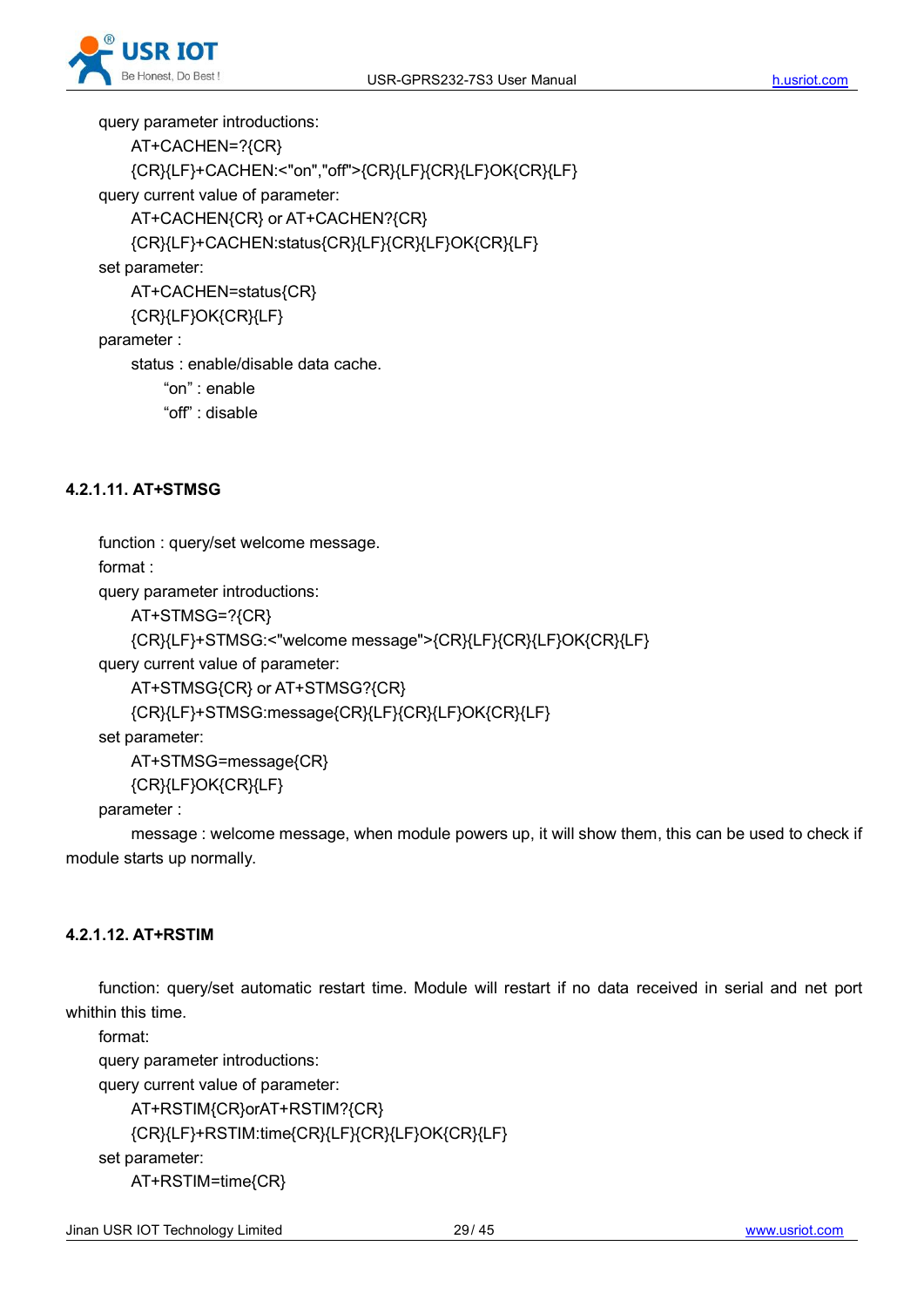

### {CR}{LF}OK{CR}{LF}

parameter :

time: automatic restart time, unit: s. Disable this function when set to be 0.

#### **4.2.1.13. AT+S**

function : save current settings. format : setting: AT+S{CR} {CR}{LF}OK{CR}{LF}

#### **4.2.1.14. AT+RELD**

function : restore user default settings. format : setting: AT+RELD{CR} {CR}{LF}OK{CR}{LF}

#### **4.2.1.15. AT+CLEAR**

function : restore factory settings. format : setting: AT+CLEAR{CR} {CR}{LF}OK{CR}{LF}

#### **4.2.1.16. AT+CFGTF**

function : save current setting as default setting. format : setting: AT+CFGTF{CR} {CR}{LF}OK{CR}{LF}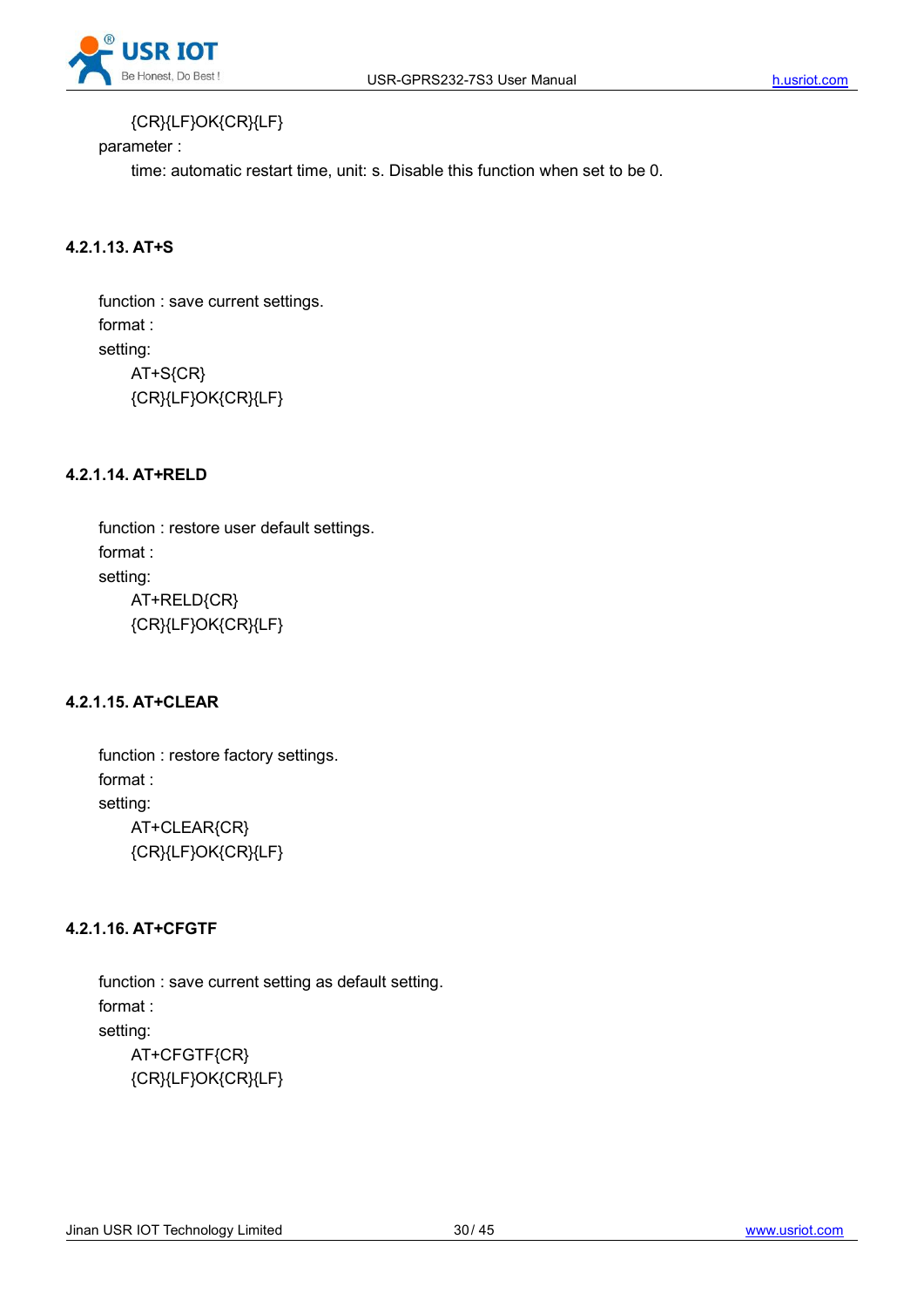

#### **4.2.1.17. AT+VER**

function : query version. format : query current value of parameter: AT+VER{CR} or AT+VER?{CR} {CR}{LF}+VER:version{CR}{LF}{CR}{LF}OK{CR}{LF} parameter : version : firmware version

#### **4.2.1.18. AT+SN**

```
function : query SN code.
format :
query current value of parameter:
    AT+SN{CR} or AT+SN?{CR}
    {CR}{LF}+SN:code{CR}{LF}{CR}{LF}OK{CR}{LF}
parameter :
    code : SN code
```
#### **4.2.1.19. AT+ICCID**

```
function : query ICCID code.
format :
query current value of parameter:
    AT+ICCID{CR} or AT+ICCID?{CR}
    {CR}{LF}+ICCID:code{CR}{LF}{CR}{LF}OK{CR}{LF}
parameter :
    code : ICCID code
```
#### **4.2.1.20. AT+IMEI**

```
function : query IMEI code.
format :
query current value of parameter:
    AT+IMEI{CR} or AT+IMEI?{CR}
    {CR}{LF}+IMEI:code{CR}{LF}{CR}{LF}OK{CR}{LF}
parameter :
    code : IMEI code
```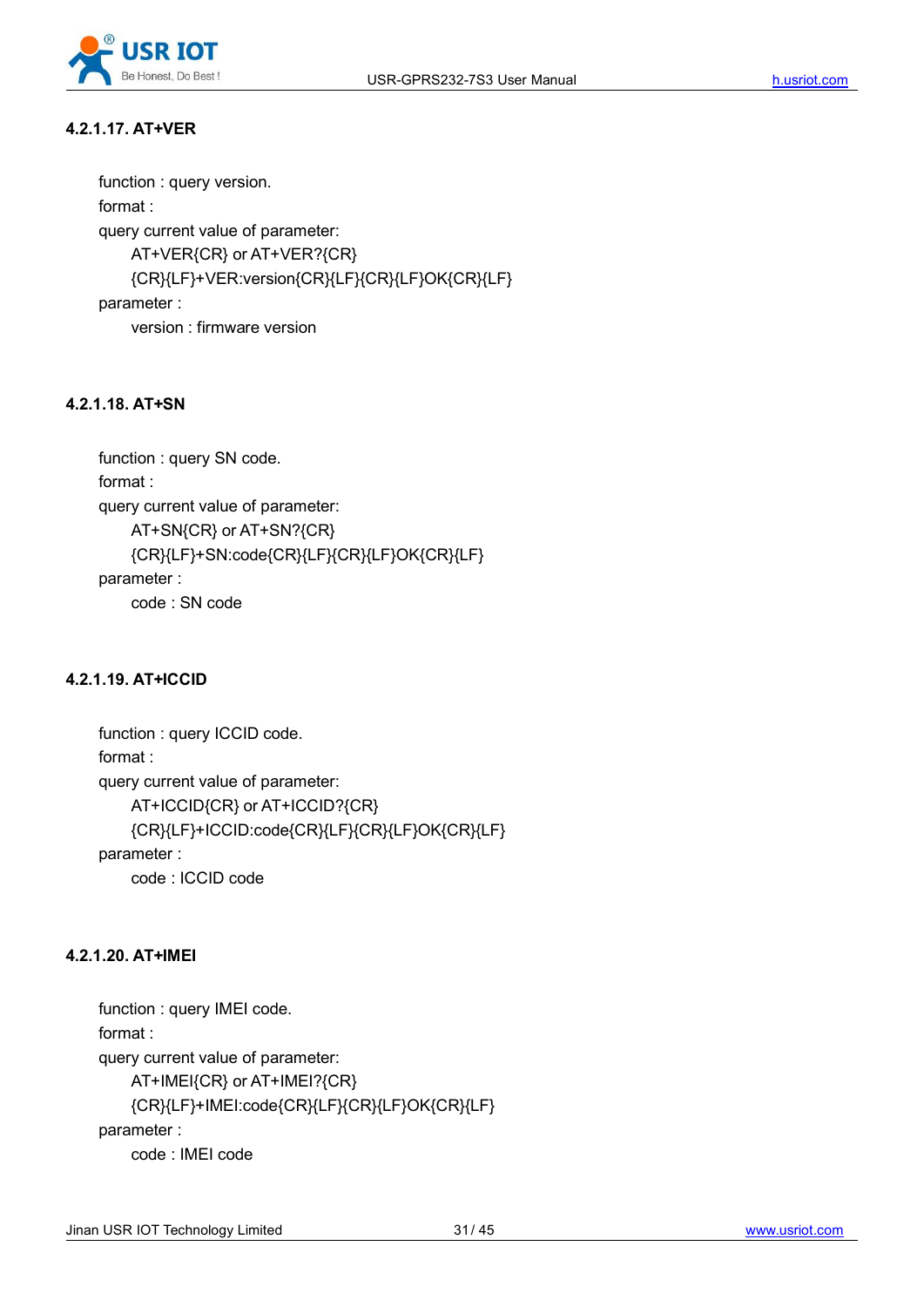

#### **4.2.1.21. AT+CNUM**

function : query the MS ISDN related to the subscriber. format :

query current value of parameter:

AT+CNUM{CR} or AT+CNUM?{CR}

```
{CR}{LF}+CNUM:phone number{CR}{LF}{CR}{LF}OK{CR}{LF}
```
parameter :

phone number : phone number

#### **4.2.1.22. AT+UART**

function : query/set serial port parameters.

format :

query parameter introductions:

AT+UART=?{CR}

```
{CR}{LF}+UART:<2400,4800,9600,14400,19200,28800,33600,38400,57600,115200,230400,460800, 921600>,<"NONE","ODD","EVEN">,<7,8>,<1,2>,<"NONE","CRTS","RS485">{CR}{LF}{CR}{LF}OK{
CR}{LF}
```
query current value of parameter:

```
AT+UART{CR} or AT+UART?{CR}
```

```
{CR}{LF}+UART:baud,parity,data bit,stop bit,flow control{CR}{LF}{CR}{LF}OK{CR}{LF}
```
set parameter:

AT+UART=baud,parity,data bit,stop bit,flow control{CR}

{CR}{LF}OK{CR}{LF}

parameter :

baud : baud rate

```
2400,4800,9600,14400,19200,28800,33600,38400,57600,115200,230400,460800,921600
```
parity :

"NONE" : no parity

"ODD" : odd parity

"EVEN" : even parity

data bit :

7 : 7 data bits

```
8 : 8 data bits
```
flow control :

"NONE" : no flow control

"CRTS" : use RTS/CTS for flow control

```
"RS485" : enable RS485 function
```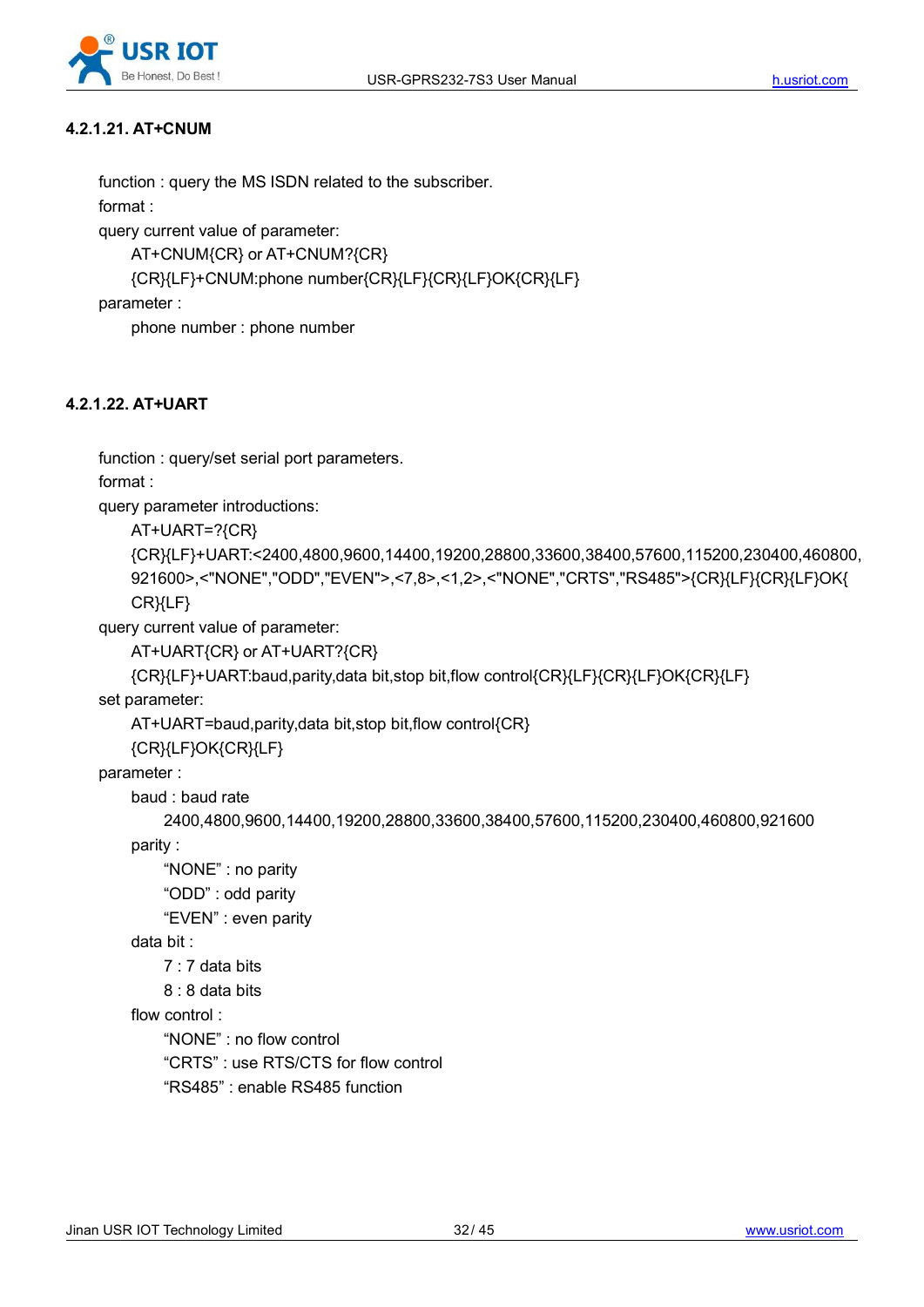

#### **4.2.1.23. AT+RFCEN**

```
function : query/set enable/disable similar RFC2117.
    format :
    query parameter introductions:
        AT+RFCEN=?{CR}
        {CR}{LF}+RFCEN:<"on","off">{CR}{LF}{CR}{LF}OK{CR}{LF}
    query current value of parameter:
        AT+RFCEN{CR} or AT+RFCEN?{CR}
        {CR}{LF}+RFCEN:status{CR}{LF}{CR}{LF}OK{CR}{LF}
    set parameter:
        AT+RFCEN=status{CR}
        {CR}{LF}OK{CR}{LF}
    parameter :
        status : enable/disable similar RFC2117
            "on" : enable
            "off" : disable
4.2.1.24. AT+APN
    function : query/set APN code.
```
format : query parameter introductions: AT+APN=?{CR} {CR}{LF}+APN:<"code">{CR}{LF}{CR}{LF}OK{CR}{LF} query current value of parameter: AT+APN{CR} or AT+APN?{CR} {CR}{LF}+APN:code{CR}{LF}{CR}{LF}OK{CR}{LF} set parameter: AT+APN=code{CR} {CR}{LF}OK{CR}{LF} parameter :

# **4.2.1.25. AT+SOCKA**

code : APN code

function : query/set socket A parameters. format : query parameter introductions: AT+SOCKA=?{CR} {CR}{LF}+SOCKA:<"TCP","UDP">,<"address">,<port>{CR}{LF}{CR}{LF}OK{CR}{LF}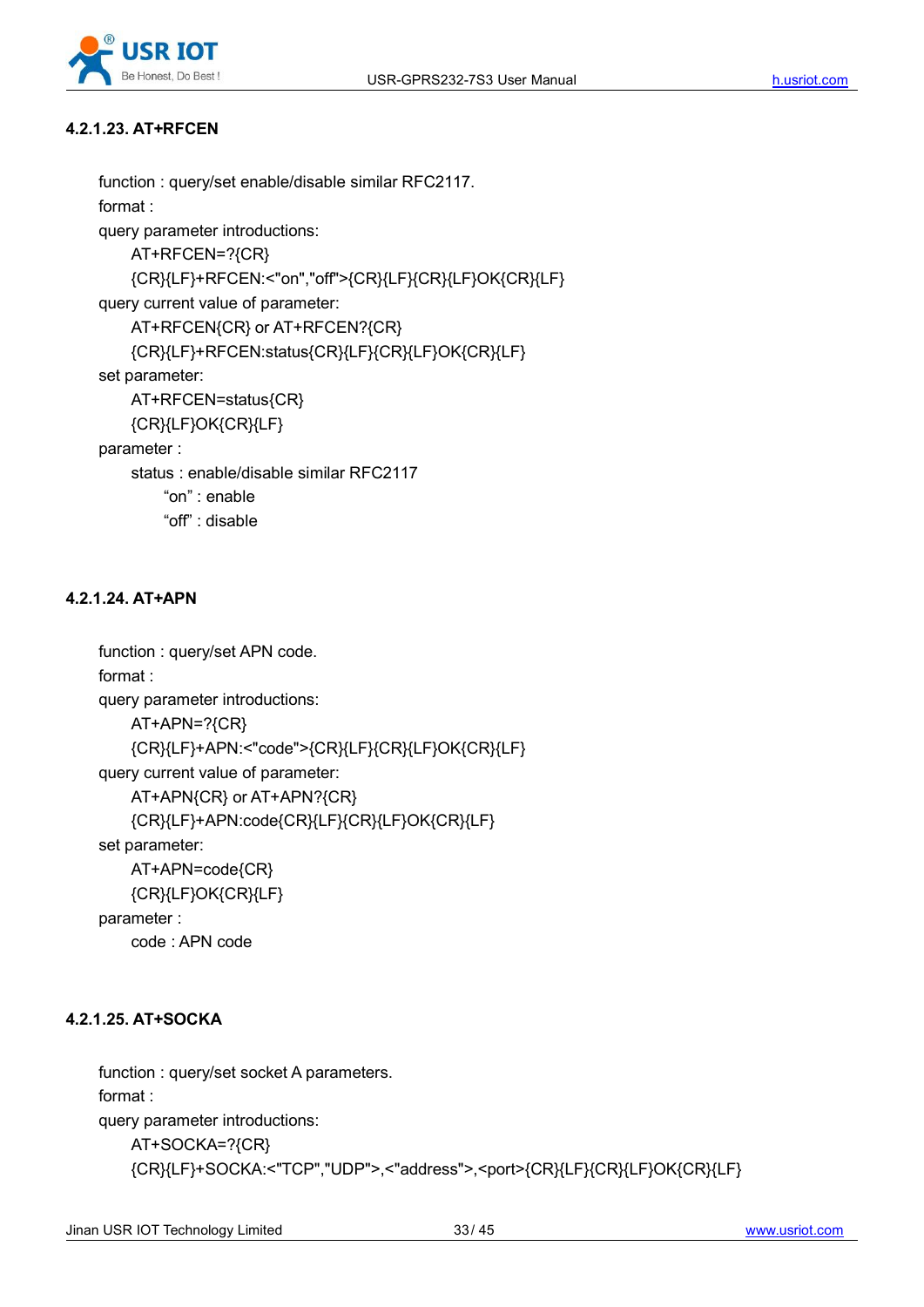

query current value of parameter: AT+SOCKA{CR} or AT+SOCKA?{CR} {CR}{LF}+SOCKA:protocol,address,port{CR}{LF}{CR}{LF}OK{CR}{LF} set parameter: AT+SOCKA=protocol,address,port{CR} {CR}{LF}OK{CR}{LF} parameter : protocol : communication protocol "TCP" : TCP "UDP" : UDP address : server address, IP or domain name port : server port, 1~65535

#### **4.2.1.26. AT+SOCKB**

function : query/set socket B parameters.

format :

query parameter introductions:

AT+SOCKB=?{CR}

```
{CR}{LF}+SOCKB:<"TCP","UDP">,<"address">,<port>{CR}{LF}{CR}{LF}OK{CR}{LF}
query current value of parameter:
```
AT+SOCKB{CR} or AT+SOCKB?{CR}

```
{CR}{LF}+SOCKB:protocol,address,port{CR}{LF}{CR}{LF}OK{CR}{LF}
```
set parameter:

AT+SOCKB=protocol,address,port{CR}

{CR}{LF}OK{CR}{LF}

parameter :

protocol : communication protocol "TCP" : TCP "UDP" : UDP address : server address, IP or domain name

```
port : server port, 1~65535
```
#### **4.2.1.27. AT+SOCKAEN**

function : query/set enable/disable socket A. format : query parameter introductions: AT+SOCKAEN=?{CR} {CR}{LF}+SOCKAEN:<"on","off">{CR}{LF}{CR}{LF}OK{CR}{LF} query current value of parameter: AT+SOCKAEN{CR} or AT+SOCKAEN?{CR}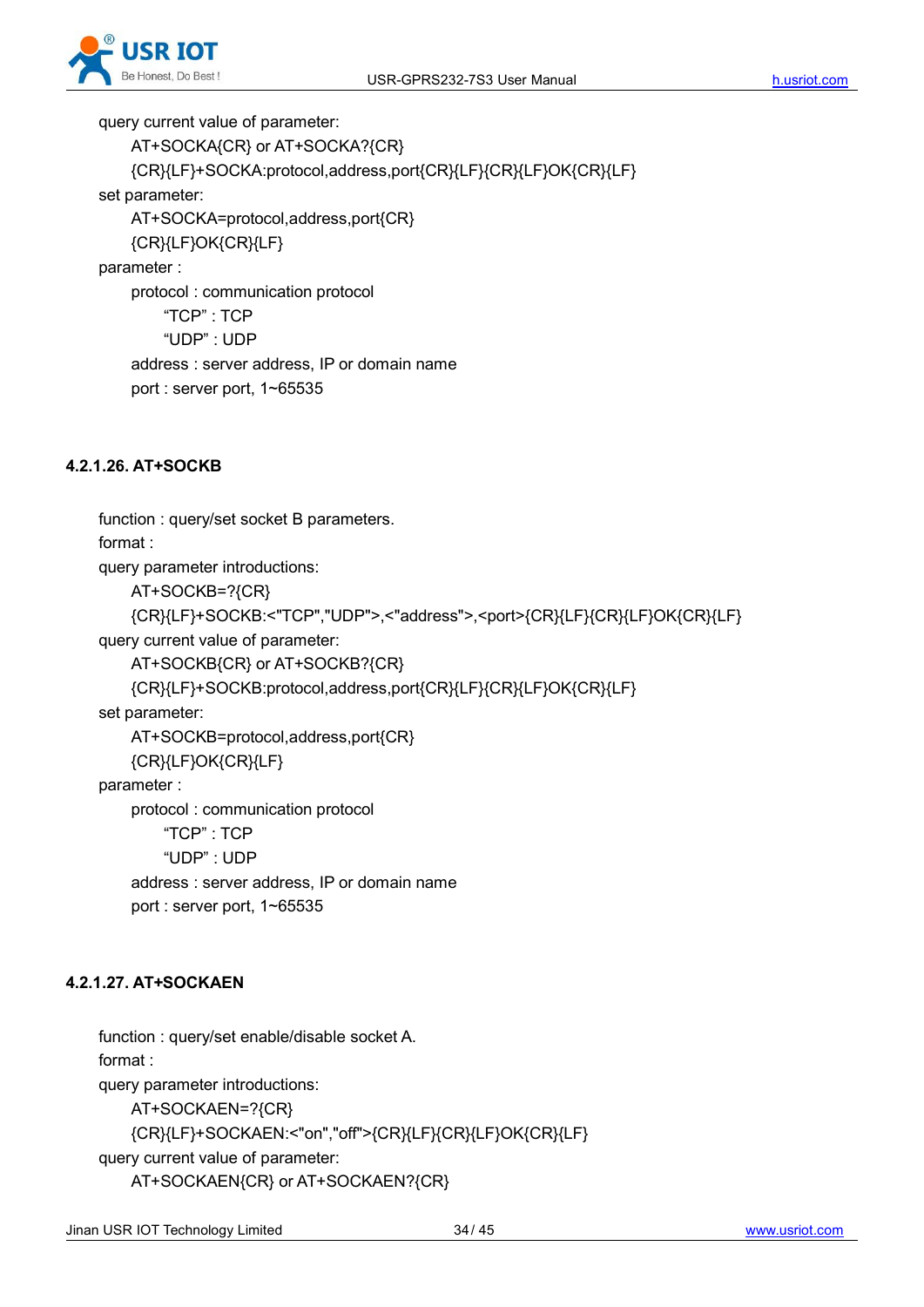

{CR}{LF}+SOCKAEN:status{CR}{LF}{CR}{LF}OK{CR}{LF} set parameter: AT+SOCKAEN=status{CR} {CR}{LF}OK{CR}{LF} parameter : status : enable or disable socket A "on" : enable "off" : disable

#### **4.2.1.28. AT+SOCKBEN**

function : query/set enable/disable socket B. format : query parameter introductions: AT+SOCKBEN=?{CR} {CR}{LF}+SOCKBEN:<"on","off">{CR}{LF}{CR}{LF}OK{CR}{LF} query current value of parameter: AT+SOCKBEN{CR} or AT+SOCKBEN?{CR} {CR}{LF}+SOCKBEN:status{CR}{LF}{CR}{LF}OK{CR}{LF} set parameter: AT+SOCKBEN=status{CR} {CR}{LF}OK{CR}{LF} parameter : status : enable or disable socket B. "on" : enable "off" : disable

#### **4.2.1.29. AT+SOCKASL**

```
function : query/set socket A long or short connection.
format :
query parameter introductions:
   AT+SOCKASL=?{CR}
   {CR}{LF}+SOCKASL:<"short","long">{CR}{LF}{CR}{LF}OK{CR}{LF}
query current value of parameter:
   AT+SOCKASL{CR} or AT+SOCKASL?{CR}
   {CR}{LF}+SOCKASL:type{CR}{LF}{CR}{LF}OK{CR}{LF}
set parameter:
   AT+SOCKASL=type{CR}
   {CR}{LF}OK{CR}{LF}
parameter :
   type : connection style
```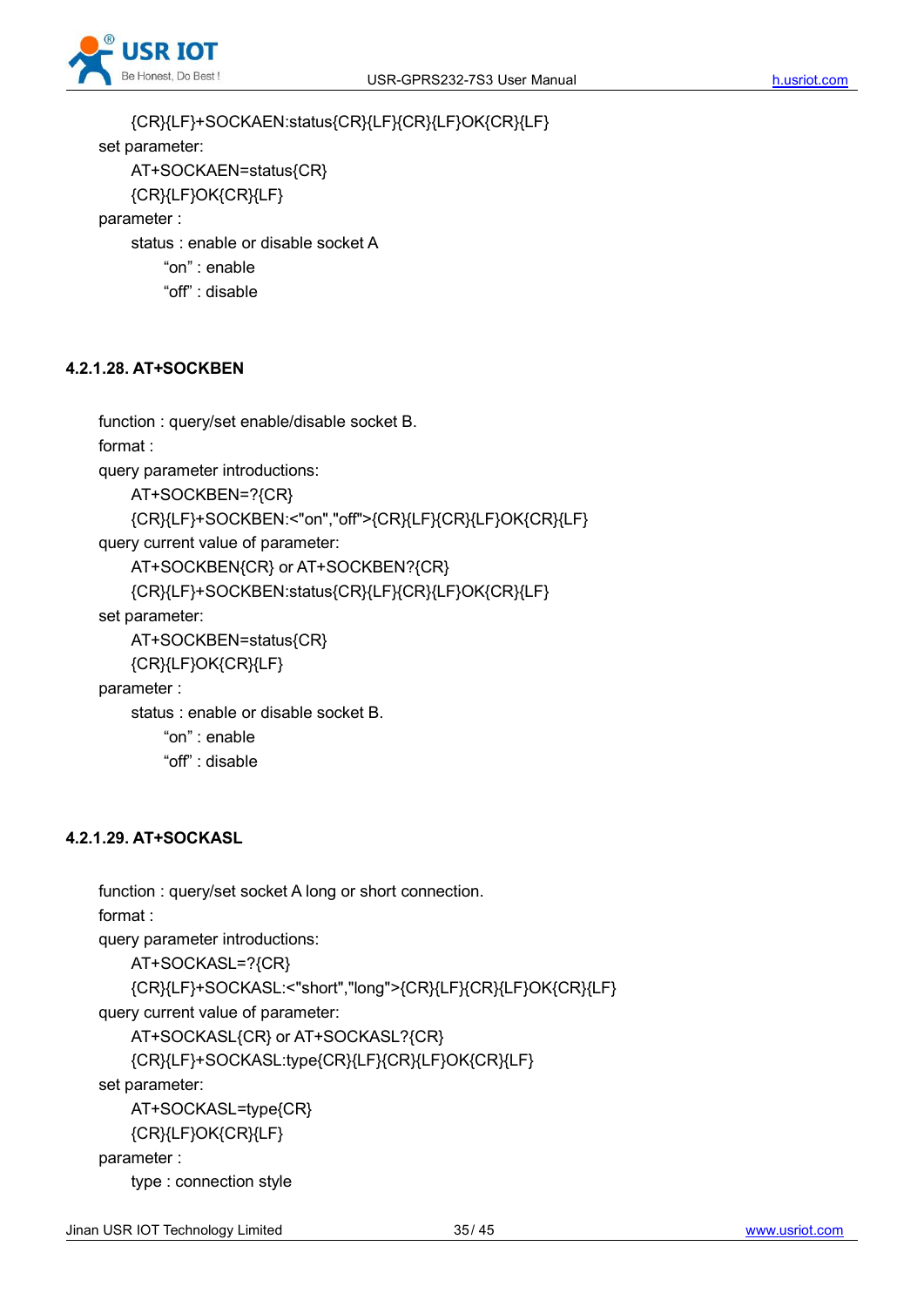

"short" : short connection "long" : long connection

#### **4.2.1.30. AT+SOCKBSL**

```
function : query/set socket B long or short connection.
format :
query parameter introductions:
    AT+SOCKBSL=?{CR}
    {CR}{LF}+SOCKBSL:<"short","long">{CR}{LF}{CR}{LF}OK{CR}{LF}
query current value of parameter:
    AT+SOCKBSL{CR} or AT+SOCKBSL?{CR}
    {CR}{LF}+SOCKBSL:type{CR}{LF}{CR}{LF}OK{CR}{LF}
set parameter:
    AT+SOCKBSL=type{CR}
    {CR}{LF}OK{CR}{LF}
parameter :
    type : connection style
        "short" : short connection
        "long" : long connection
```
#### **4.2.1.31. AT+SOCKALK**

```
function : query socket A connection status.
format :
query current value of parameter:
    AT+SOCKALK{CR} or AT+SOCKALK?{CR}
    {CR}{LF}+SOCKALK:status{CR}{LF}{CR}{LF}OK{CR}{LF}
parameter :
    status : socket A connection status. "connected" : connected
        "disconnected" : disconnected
```
#### **4.2.1.32. AT+SOCKBLK**

function : query socket B connection status. format : query current value of parameter: AT+SOCKBLK{CR} or AT+SOCKBLK?{CR} {CR}{LF}+SOCKBLK:status{CR}{LF}{CR}{LF}OK{CR}{LF}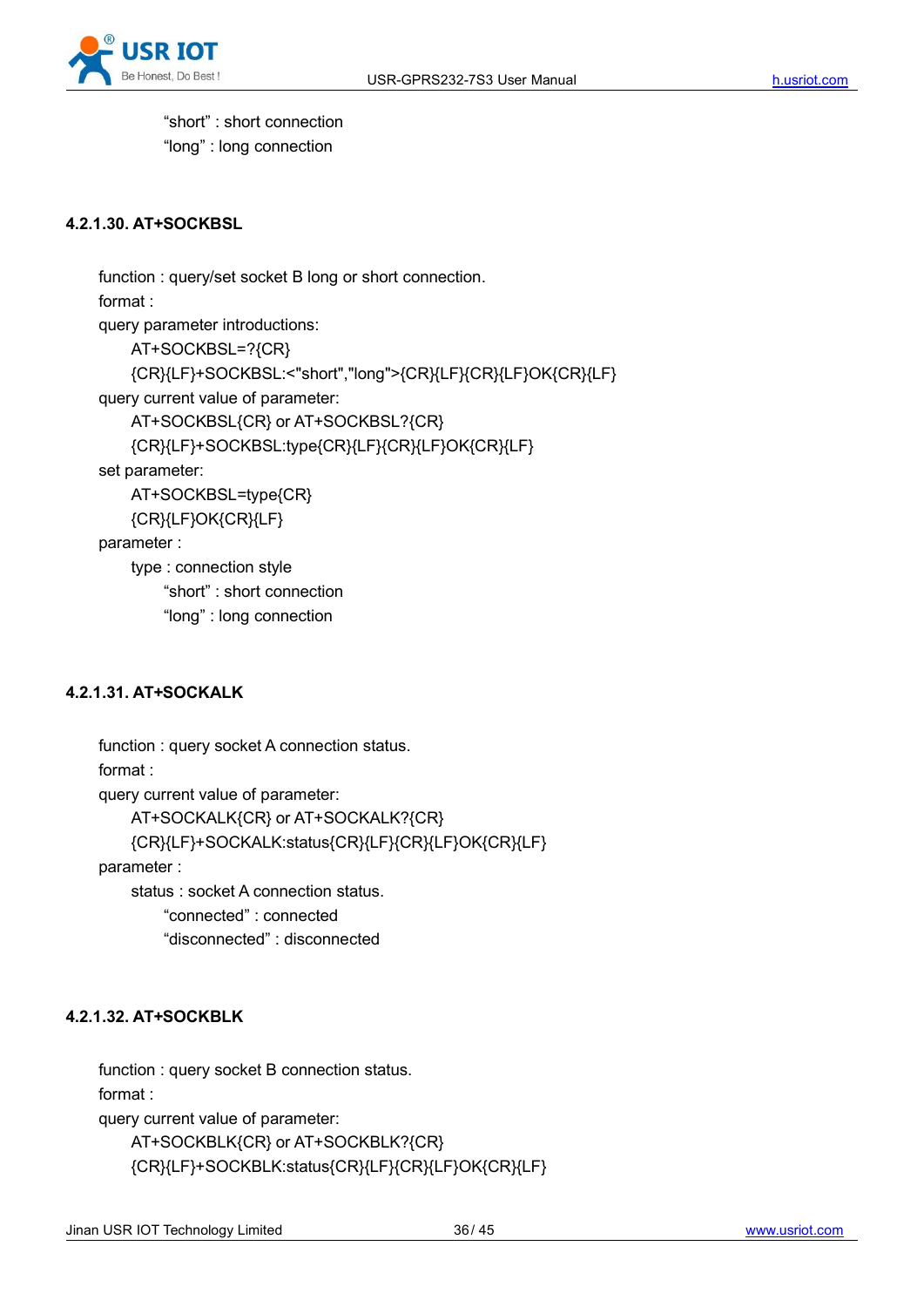

parameter :

status : socket B connection status. "connected" : connected "disconnected" : disconnected

#### **4.2.1.33. AT+SOCKIDEN**

function: query/set whether show data come from which socket format

query parameter introductions:

AT+ SOCKIDEN =?{CR}

{CR}{LF}+ SOCKIDEN:<"on","off">{CR}{LF}{CR}{LF}OK{CR}{LF}

query current value of parameter:

AT+ SOCKIDEN {CR} or AT+ SOCKIDEN?{CR}

{CR}{LF}+ SOCKIDEN:status{CR}{LF}{CR}{LF}OK{CR}{LF}

set parameter:

AT+ SOCKIDEN =status{CR}

{CR}{LF}OK{CR}{LF}

parameters:

status:

"on": enable show socket ID function

"off": disable show socket ID function

#### **4.2.1.34. AT+REGEN**

```
function : query/set enable/disable register package.
format :
query parameter introductions:
    AT+REGEN=?{CR}
    {CR}{LF}+REGEN:<"on","off">{CR}{LF}{CR}{LF}OK{CR}{LF}
query current value of parameter:
    AT+REGEN{CR} or AT+REGEN?{CR}
    {CR}{LF}+REGEN:status{CR}{LF}{CR}{LF}OK{CR}{LF}
set parameter:
    AT+REGEN=status{CR}
    {CR}{LF}OK{CR}{LF}
parameter :
    status : enable or disable register package
        "on" : enable
        "off" : disable
```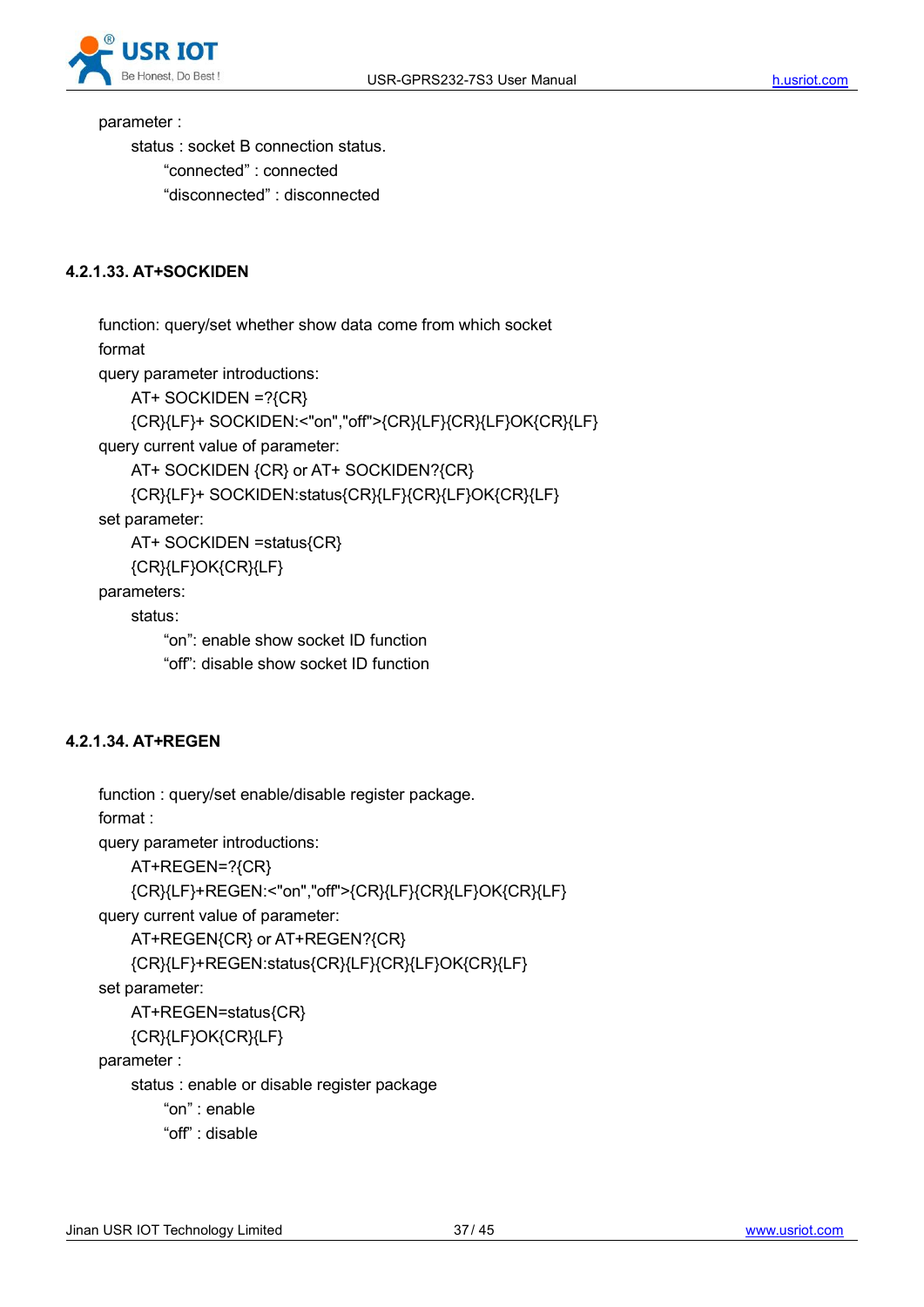

#### **4.2.1.35. AT+REGTP**

```
function : query/set register package data type.
format :
query parameter introductions:
    AT+REGTP=?{CR}
    {CR}{LF}+REGTP:<"ICCID","IMEI","REGID","REGDT">{CR}{LF}{CR}{LF}OK{CR}{LF}
query current value of parameter:
    AT+REGTP{CR} or AT+REGTP?{CR}
    {CR}{LF}+REGTP:type{CR}{LF}{CR}{LF}OK{CR}{LF}
set parameter:
    AT+REGTP=type{CR}
    {CR}{LF}OK{CR}{LF}
parameter :
    type : type of register data
        "ICCID" : ICCID code
        "IMEI" : IMEI code
        "REGID" : register ID ( for D2D function )
        "REGDT" : user-defined data
```
#### **4.2.1.36. AT+REGID**

```
function : query/set register ID(used for D2D).
format :
query parameter introductions:
    AT+REGID=?{CR}
    {CR}{LF}+REGID:<id>{CR}{LF}{CR}{LF}OK{CR}{LF}
query current value of parameter:
    AT+REGID{CR} or AT+REGID?{CR}
    {CR}{LF}+REGID:id{CR}{LF}{CR}{LF}OK{CR}{LF}
set parameter:
   AT+REGID=id{CR}
    {CR}{LF}OK{CR}{LF}
parameter :
   id : register ID
```
#### **4.2.1.37. AT+REGDT**

function : query/set register user-defined data. format : query parameter introductions: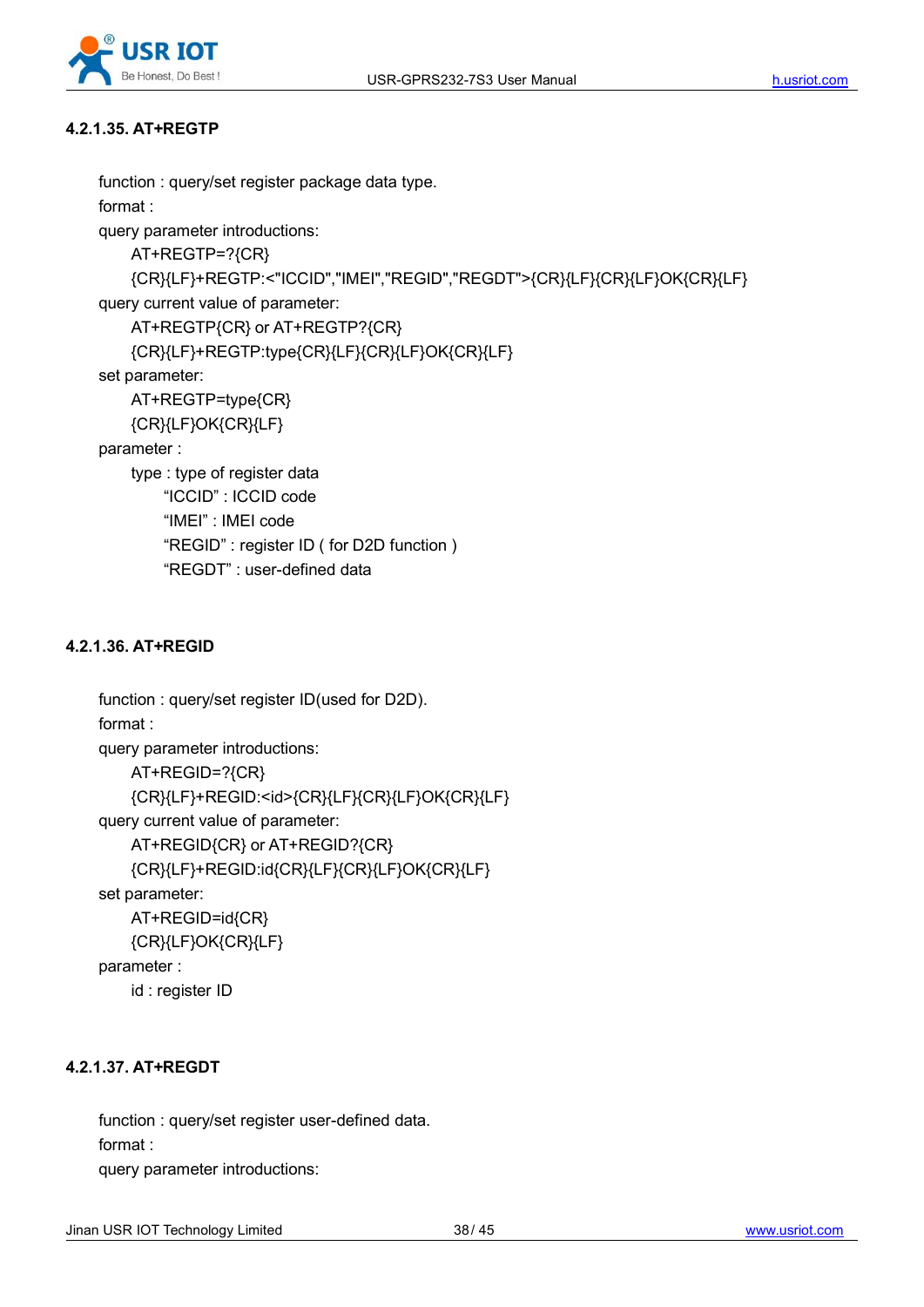

AT+REGDT=?{CR} {CR}{LF}+REGDT:<data>{CR}{LF}{CR}{LF}OK{CR}{LF} query current value of parameter: AT+REGDT{CR} or AT+REGDT?{CR} {CR}{LF}+REGDT:data{CR}{LF}{CR}{LF}OK{CR}{LF}

set parameter:

AT+REGDT=data{CR} {CR}{LF}OK{CR}{LF}

parameter :

data : user-defined register data, hex string, max length is 80 bytes,

for example, "7777772E7573722E636E" means "www.usr.cn" in ASCII.

#### **4.2.1.38. AT+REGSND**

function : query/set register package sending type.

format :

query parameter introductions:

AT+REGSND=?{CR}

```
{CR}{LF}+REGSND:<"link","data","link&data">{CR}{LF}{CR}{LF}OK{CR}{LF}
```
query current value of parameter:

```
AT+REGSND{CR} or AT+REGSND?{CR}
```

```
{CR}{LF}+REGSND:type{CR}{LF}{CR}{LF}OK{CR}{LF}
```
set parameter:

AT+REGSND=type{CR}

{CR}{LF}OK{CR}{LF}

parameter :

type : sending type

"link" : send register data when socket connects "data" : send register data as the head of every TCP/UDP package "link&data" : support both of above two ways

#### **4.2.1.39. AT+HEARTEN**

function : query/set enable/disable heartbeat.

format :

query parameter introductions:

AT+HEARTEN=?{CR}

{CR}{LF}+HEARTEN:<"on","off">{CR}{LF}{CR}{LF}OK{CR}{LF}

query current value of parameter:

AT+HEARTEN{CR} or AT+HEARTEN?{CR}

```
{CR}{LF}+HEARTEN:status{CR}{LF}{CR}{LF}OK{CR}{LF}
```
set parameter: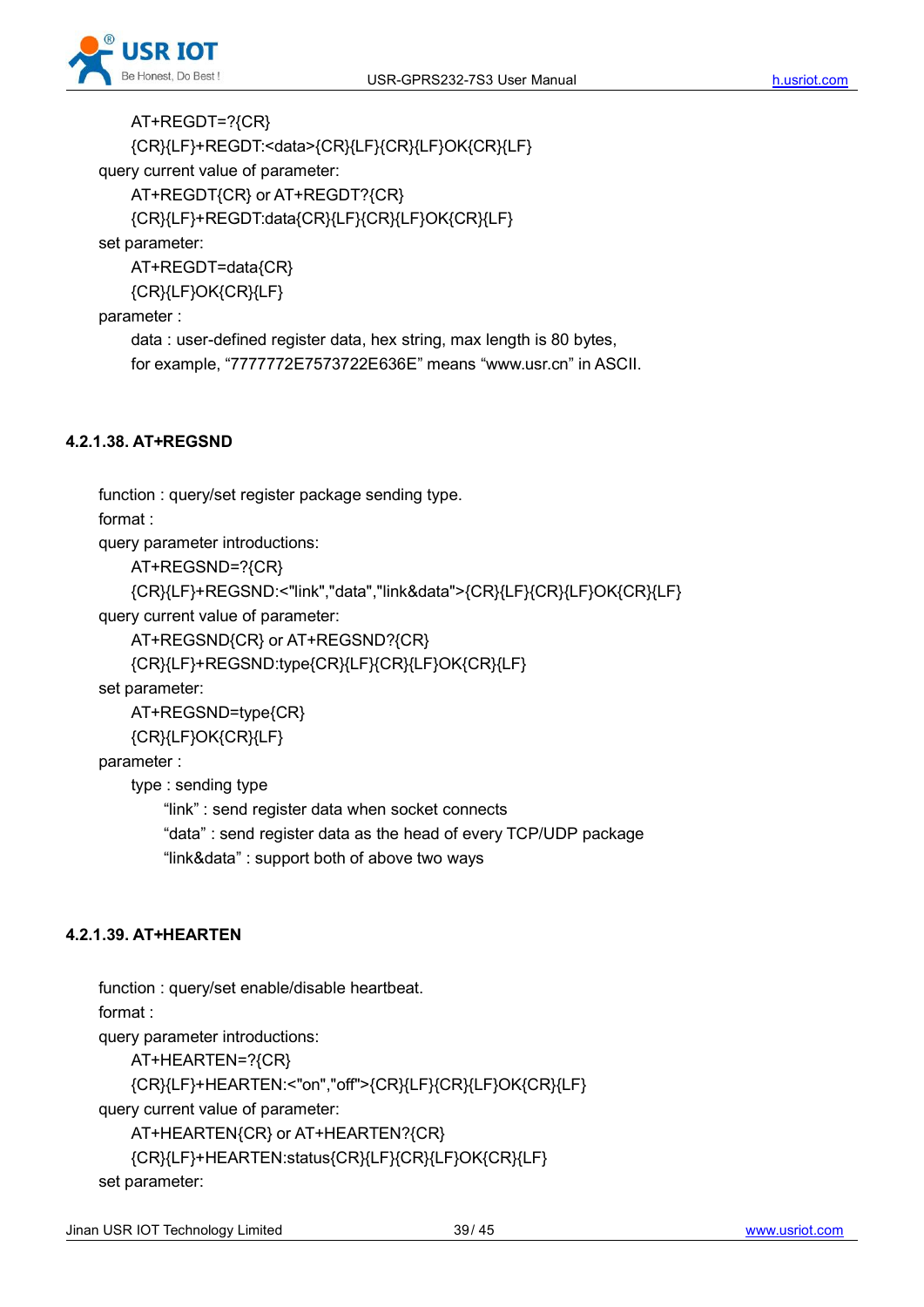

AT+HEARTEN=status{CR} {CR}{LF}OK{CR}{LF} parameter : status : enable/disable heartbeat function "on" : enable "off" : disable

## **4.2.1.40. AT+HEARTDT**

function : query/set heartbeat data.

format :

query parameter introductions:

AT+HEARTDT=?{CR}

```
{CR}{LF}+HEARTDT:<"data">{CR}{LF}{CR}{LF}OK{CR}{LF}
```
query current value of parameter:

AT+HEARTDT{CR} or AT+HEARTDT?{CR}

{CR}{LF}+HEARTDT:data{CR}{LF}{CR}{LF}OK{CR}{LF}

set parameter:

AT+HEARTDT=data{CR}

{CR}{LF}OK{CR}{LF}

parameter :

data : heartbeat data, hex string, max length is 80 bytes,

for example, "7777772E7573722E636E" means "www.usr.cn" in ASCII.

#### **4.2.1.41. AT+HEARTTP**

```
function : query/set heartbeat package sending type.
format :
query parameter introductions:
    AT+HEARTTP=?{CR}
    {CR}{LF}+HEARTTP:<"COM","NET">{CR}{LF}{CR}{LF}OK{CR}{LF}
query current value of parameter:
    AT+HEARTTP{CR} or AT+HEARTTP?{CR}
    {CR}{LF}+HEARTTP:type{CR}{LF}{CR}{LF}OK{CR}{LF}
set parameter:
    AT+HEARTTP=type{CR}
    {CR}{LF}OK{CR}{LF}
parameter :
    type : sending type
        "COM" : send data to serial port "NET" : send data to network
```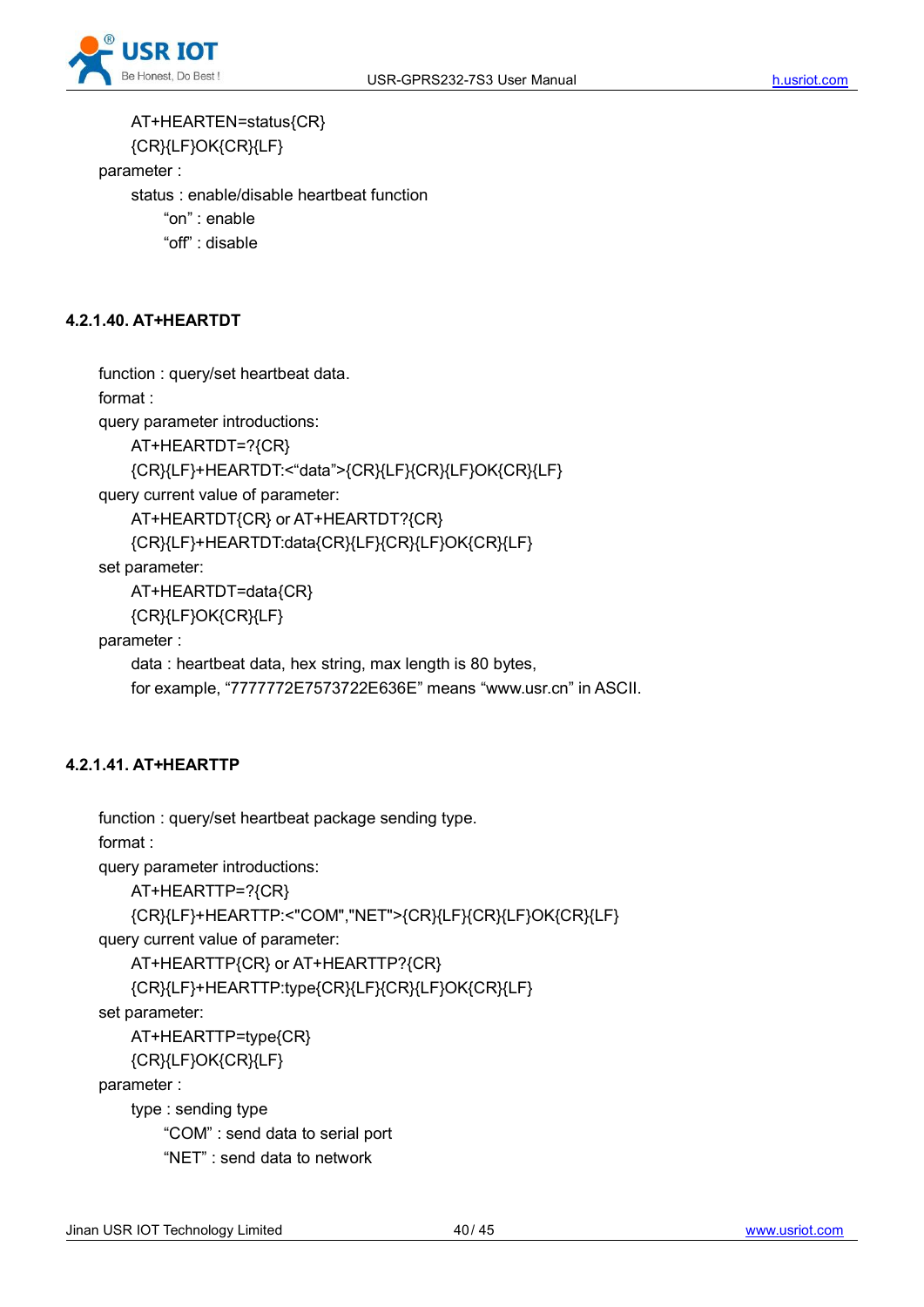

#### **4.2.1.42. AT+HEARTTM**

```
function : query/set heartbeat time.
format :
query parameter introductions:
    AT+HEARTTM=?{CR}
    {CR}{LF}+HEARTTM:<"time">{CR}{LF}{CR}{LF}OK{CR}{LF}
query current value of parameter:
    AT+HEARTTM{CR} or AT+HEARTTM?{CR}
    {CR}{LF}+HEARTTM:time{CR}{LF}{CR}{LF}OK{CR}{LF}
set parameter:
    AT+HEARTTM=time{CR}
    {CR}{LF}OK{CR}{LF}
parameter :
    time : strobe period, unit is second
```
#### **4.2.1.43. AT+HTPTP**

```
function : query/set HTTP request type.
format :
query parameter introductions:
   AT+HTPTP=?{CR}
   {CR}{LF}+HTPTP:<"GET","POST">{CR}{LF}{CR}{LF}OK{CR}{LF}
query current value of parameter:
   AT+HTPTP{CR} or AT+HTPTP?{CR}
   {CR}{LF}+HTPTP:type{CR}{LF}{CR}{LF}OK{CR}{LF}
set parameter:
   AT+HTPTP=type{CR}
   {CR}{LF}OK{CR}{LF}
parameter :
   type : HTTP request type
        "GET" : get "POST" : post
```
#### **4.2.1.44. AT+HTPURL**

function : query/set HTTP URL. format : query parameter introductions: AT+HTPURL=?{CR} {CR}{LF}+HTPURL:<"URL">{CR}{LF}{CR}{LF}OK{CR}{LF}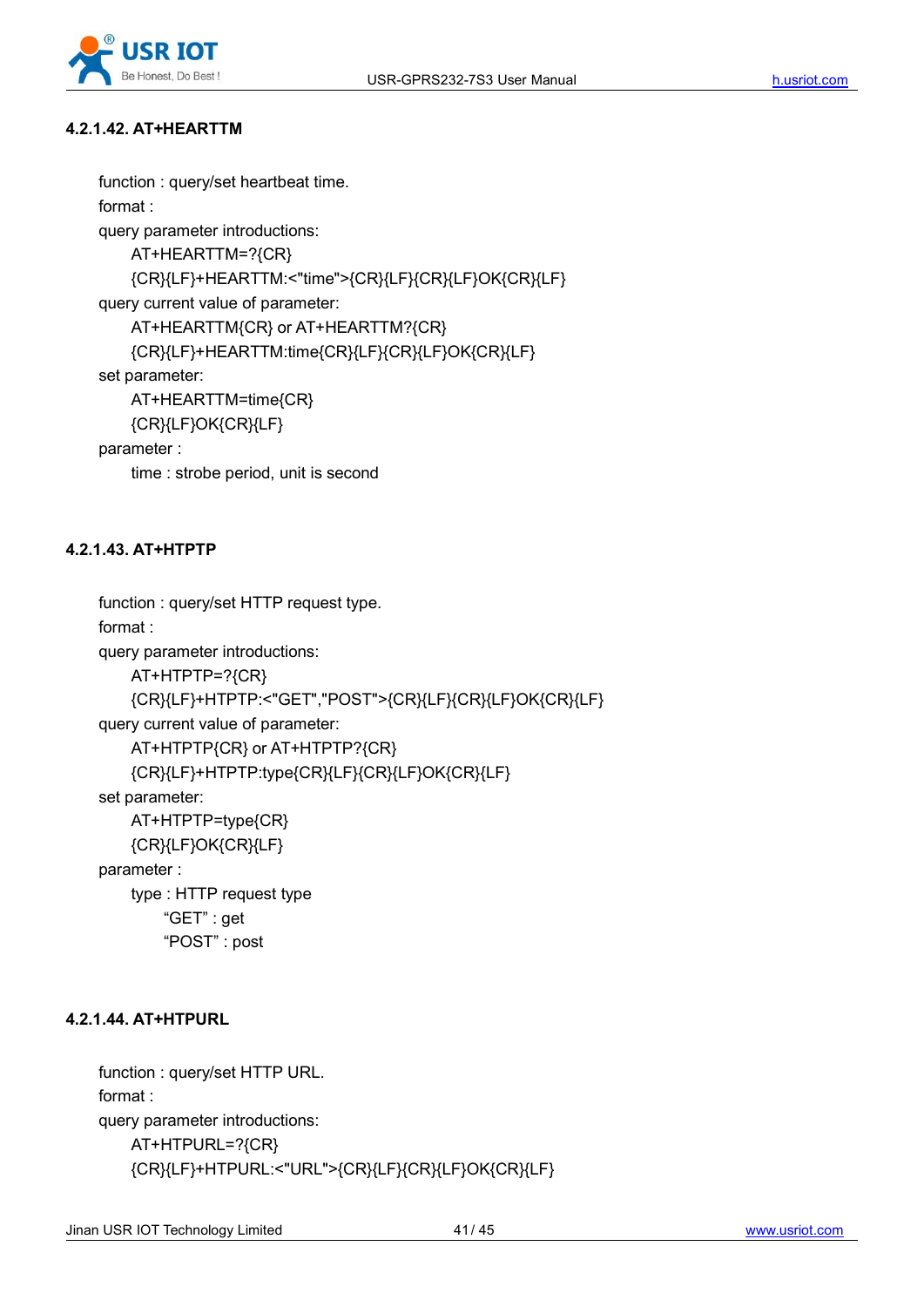

query current value of parameter:

```
AT+HTPURL{CR} or AT+HTPURL?{CR}
   {CR}{LF}+HTPURL:URL{CR}{LF}{CR}{LF}OK{CR}{LF}
set parameter:
   AT+HTPURL=URL{CR}
   {CR}{LF}OK{CR}{LF}
parameter :
```
URL : HTTP request URL

#### **4.2.1.45. AT+HTPSV**

```
function : query/set HTTP server address and port.
format :
query parameter introductions:
    AT+HTPSV=?{CR}
    {CR}{LF}+HTPSV:<"address">,<port>{CR}{LF}{CR}{LF}OK{CR}{LF}
query current value of parameter:
    AT+HTPSV{CR} or AT+HTPSV?{CR}
    {CR}{LF}+HTPSV:address,port{CR}{LF}{CR}{LF}OK{CR}{LF}
set parameter:
    AT+HTPSV=address,port{CR}
    {CR}{LF}OK{CR}{LF}
parameter :
    address : server address, IP or domain name
    port : server port, 1~65535
```
#### **4.2.1.46. AT+HTPHD**

```
function : query/set HTTP request head.
format :
query parameter introductions:
    AT+HTPHD=?{CR}
    {CR}{LF}+HTPHD:<"head">{CR}{LF}{CR}{LF}OK{CR}{LF}
query current value of parameter:
    AT+HTPHD{CR} or AT+HTPHD?{CR}
    {CR}{LF}+HTPHD:head{CR}{LF}{CR}{LF}OK{CR}{LF}
set parameter:
    AT+HTPHD=head{CR}
    {CR}{LF}OK{CR}{LF}
parameter :
```
head : HTTP request head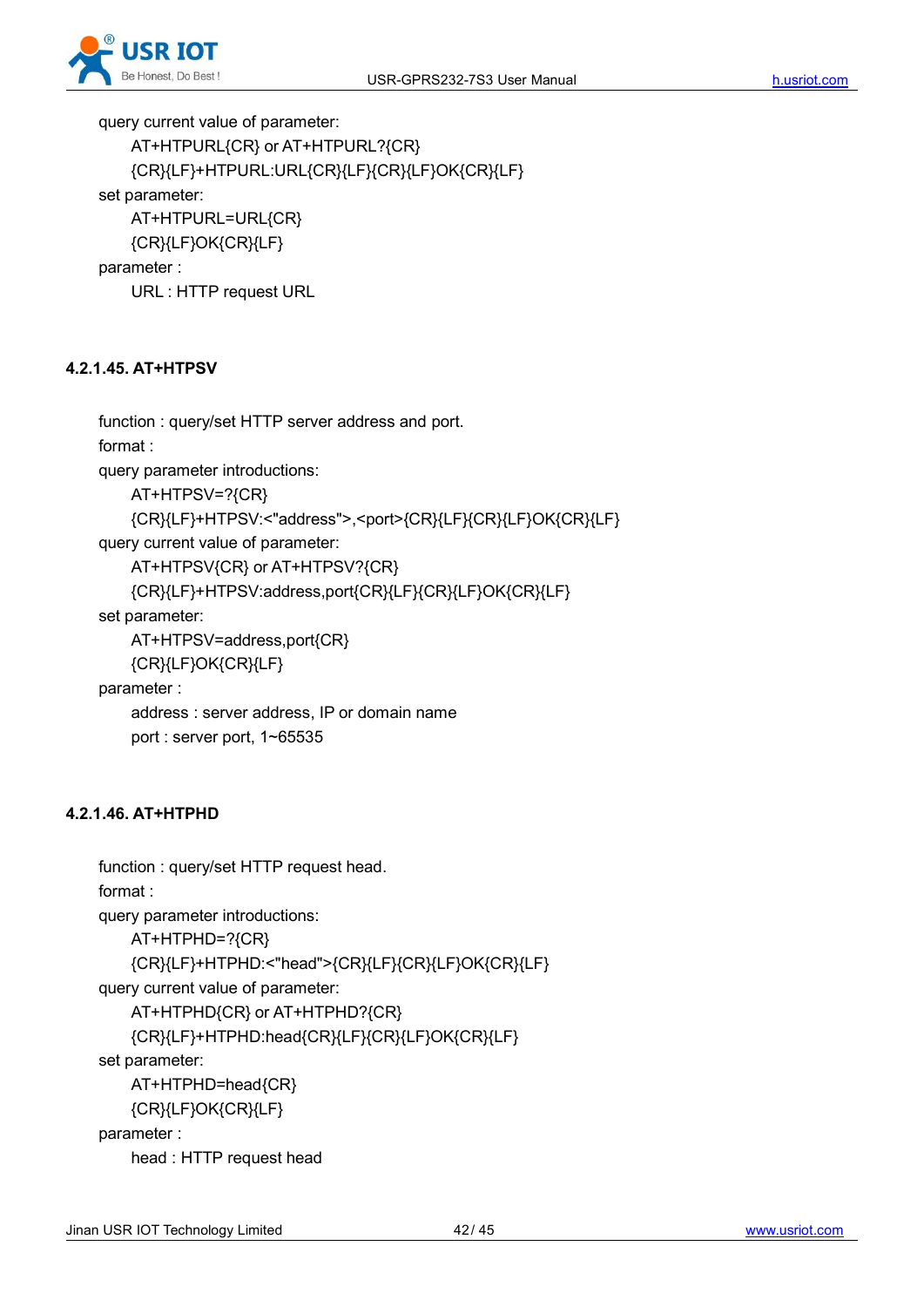

#### **4.2.1.47. AT+DSTNUM**

```
function : query/set destination phone number.
    format :
    query parameter introductions:
        AT+DSTNUM=?{CR}
        {CR}{LF}+DSTNUM:<"number">{CR}{LF}{CR}{LF}OK{CR}{LF}
    query current value of parameter:
        AT+DSTNUM{CR} or AT+DSTNUM?{CR}
        {CR}{LF}+DSTNUM:number{CR}{LF}{CR}{LF}OK{CR}{LF}
    set parameter:
        AT+DSTNUM=number{CR}
        {CR}{LF}OK{CR}{LF}
    parameter :
        number : destination phone number in "SMS" mode. 4.2.1.48. AT+SMSEND
```

```
function : send SMS message.
    format :
    query parameter introductions:
        AT+SMSEND=?{CR}
        {CR}{LF}+SMSEND:<"number">,<1,2,3>,<"data">{CR}{LF}{CR}{LF}OK{CR}{LF}
    set parameter:
        AT+SMSEND=number,type,data{CR}
        {CR}{LF}OK{CR}{LF}
    parameter :
        number : destination phone number
        type: coding scheme
            1 : ASCII coding, compressed
            2 : 8 bits coding, not compressed
            3 : UCS8 coding
        data : content of SMS message
4.2.1.49. AT+CLOUDEN
```
function: query/set whether enable USR CLOUD function format: query parameter introductions: AT+ CLOUDEN =?{CR} {CR}{LF}+ CLOUDEN:<"on","off">{CR}{LF}{CR}{LF}OK{CR}{LF}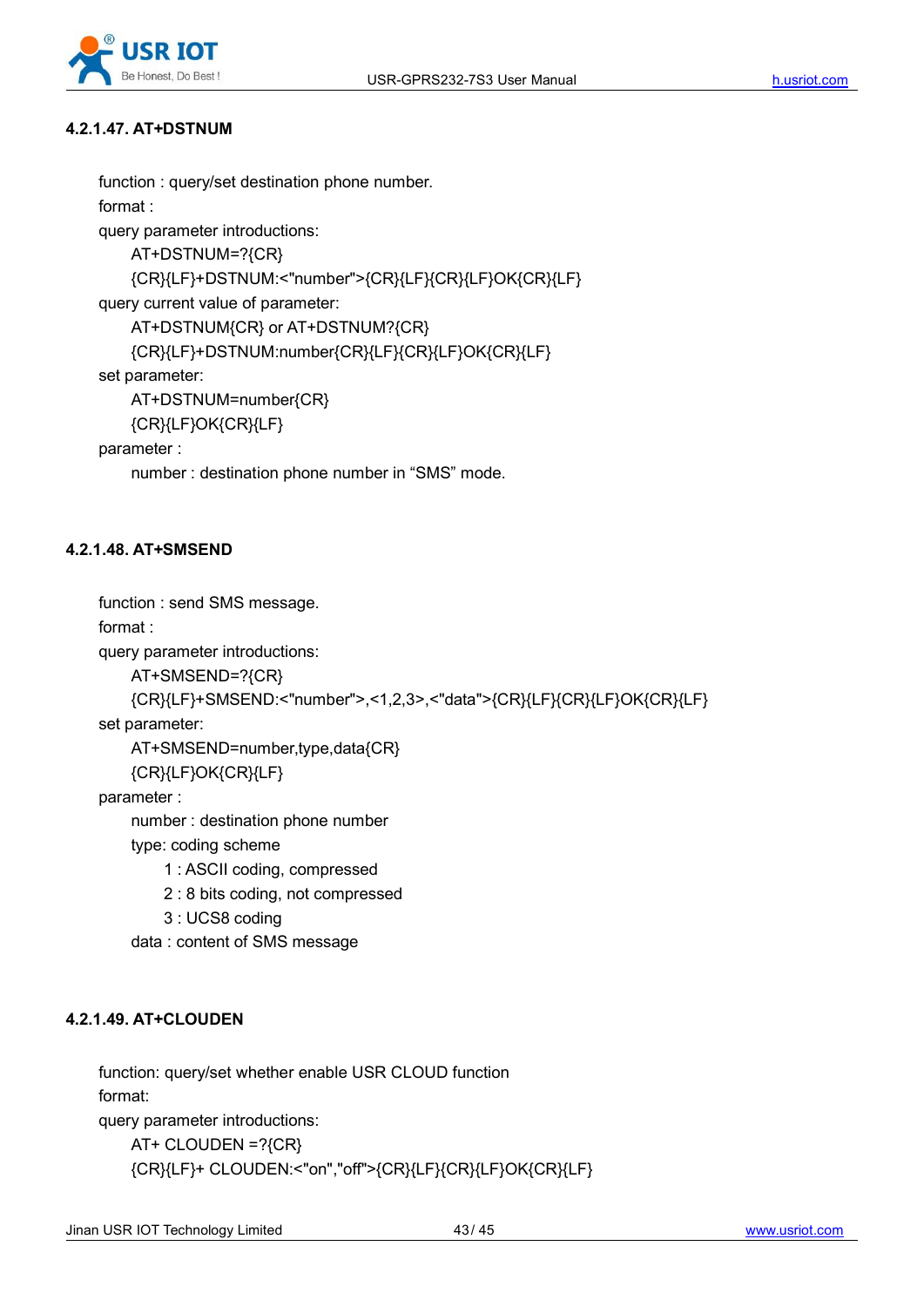

query current value of parameter:

```
AT+ CLOUDEN {CR} or AT+ CLOUDEN?{CR}
   {CR}{LF}+ CLOUDEN: status {CR}{LF}{CR}{LF}OK{CR}{LF}
set parameter:
   AT+ CLOUDEN =status{CR}
   {CR}{LF}OK{CR}{LF}
parameter :
    Status: wether enable CLOUD function, including
    "on": enable
```
## "off": disable

#### **4.2.1.50. AT+CLOUDID**

```
function: query/set the 20 bit ID of device
format
query parameter introductions:
    AT+ CLOUDID = ?\{CR\}{CR}{LF}+ CLOUDID:<"id">{CR}{LF}{CR}{LF}OK{CR}{LF}
query current value of parameter:
    AT+ CLOUDID {CR} or AT+ CLOUDID?{CR}
    {CR}{LF}+ CLOUDID: id {CR}{LF}{CR}{LF}OK{CR}{LF}
set parameter:
    AT+ CLOUDID =id{CR}
    {CR}{LF}OK{CR}{LF}
parameter :
    id: 20 bit ID of device
```
#### **4.2.1.51. AT+CLOUDPA**

```
function: query/set 8 bit communication password of device
format:
query parameter introductions:
   AT+ CLOUDPA =?{CR}
   {CR}{LF}+ CLOUDPA:<"pass">{CR}{LF}{CR}{LF}OK{CR}{LF}
query current value of parameter:
   AT+ CLOUDPA {CR} or AT+ CLOUDPA?{CR}
   {CR}{LF}+ CLOUDPA: pass {CR}{LF}{CR}{LF}OK{CR}{LF}
set parameter:
   AT+ CLOUDPA = pass {CR}{CR}{LF}OK{CR}{LF}
parameter :
   pass: 8 bit password
```